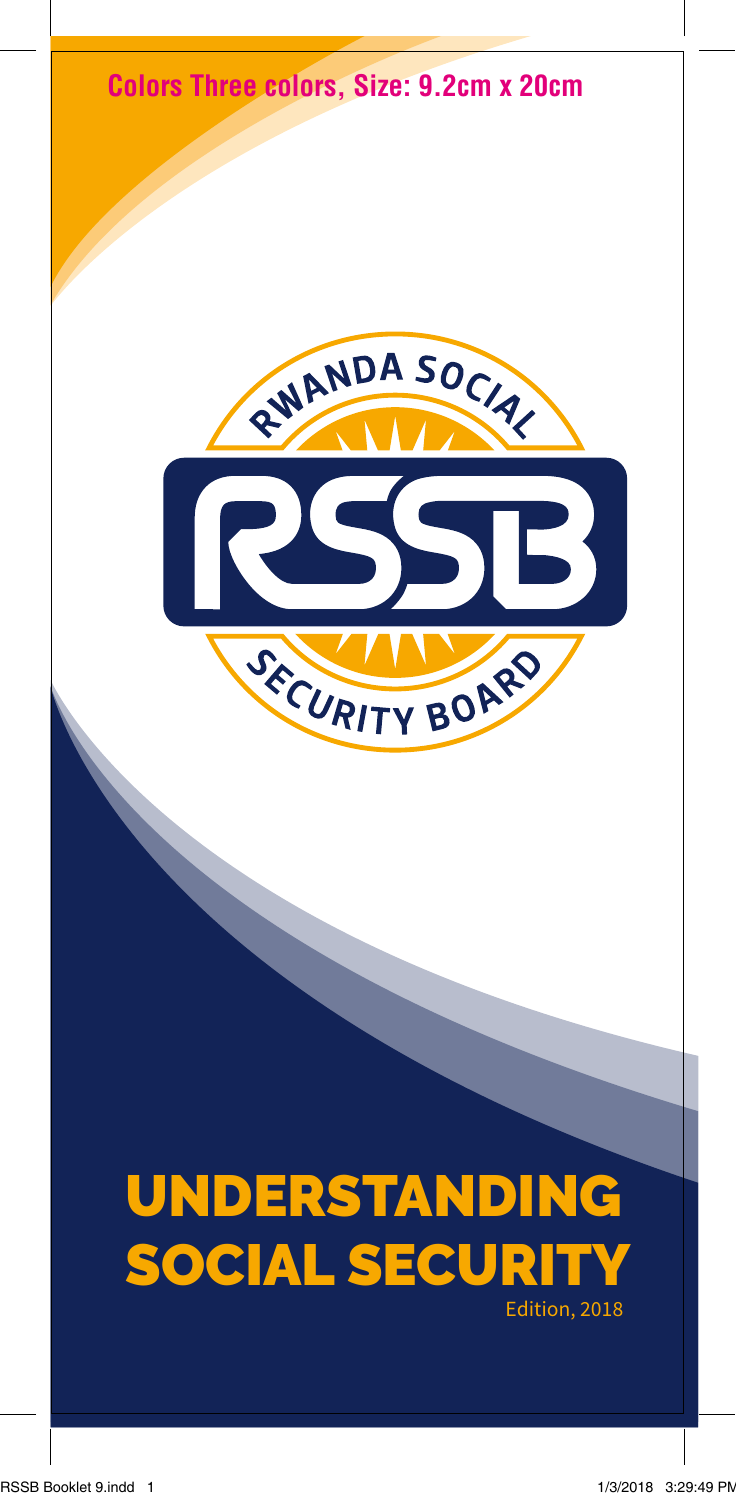J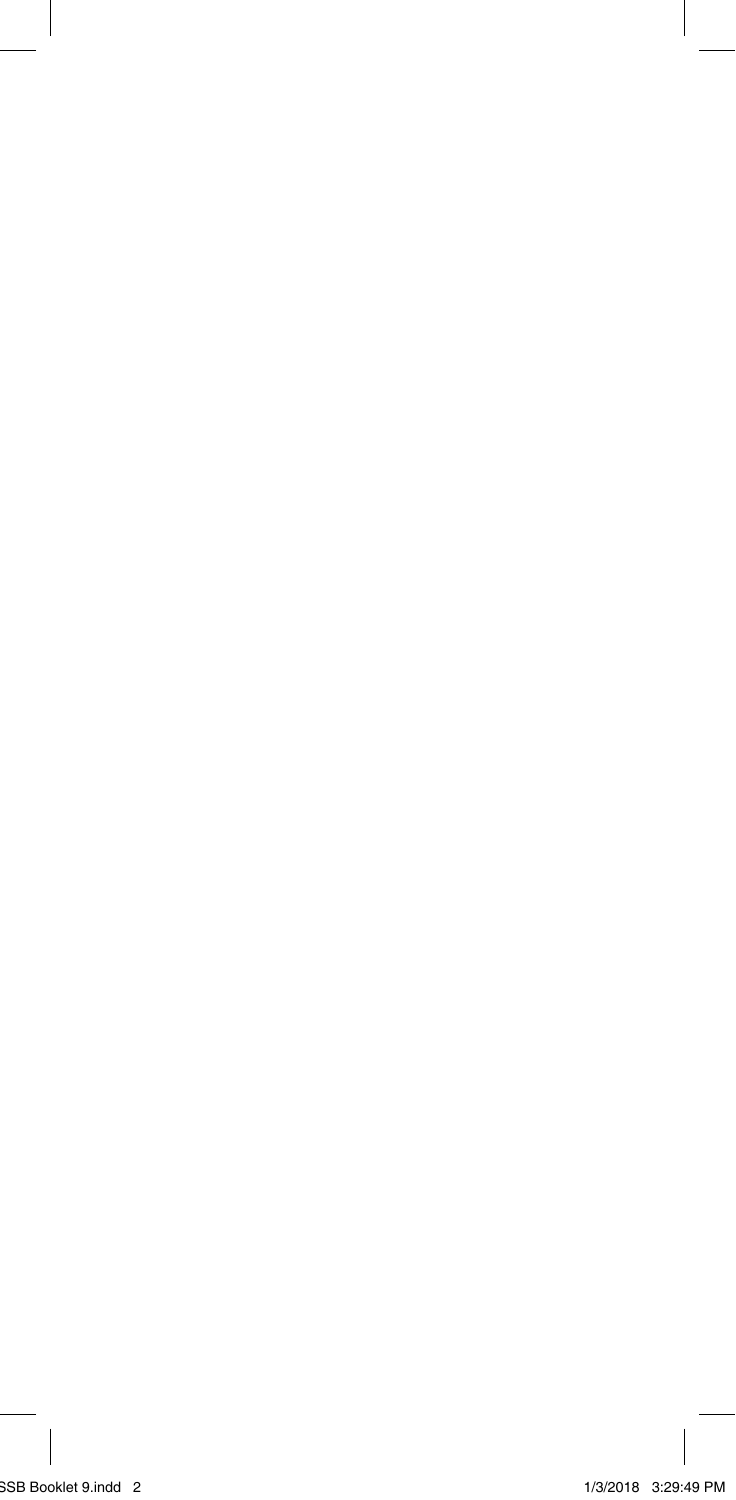# **Table of Contents**

| 1. | <b>Introduction to RSSB</b>              | 3              |
|----|------------------------------------------|----------------|
|    | Mission                                  | 3              |
|    | Vision                                   | 3              |
|    | RSSB Corporate Values                    | 3              |
|    | The Main Responsibilities of RSSB        | 4              |
| 2. | <b>Pension Scheme Branch</b>             | 5              |
|    | What are the contributions?              | 5              |
|    | What are the retirement benefits?        | $\overline{1}$ |
|    | What benefits are paid in case of death? | 9              |
|    | How do I claim my benefits?              | 12             |
| 3. | <b>Occupational Hazards Branch</b>       | 14             |
|    | What are the contributions?              | 14             |
|    | What are the benefits?                   | 14             |
|    | How do I make a claim?                   | 15             |
| 4. | <b>Medical Scheme Branch</b>             | 17             |
|    | What are the Contributions?              | 17             |
|    | What are the Benefits?                   | 17             |
|    | How can private institutions join?       | 18             |
|    | Where do I go for treatment?             | 19             |

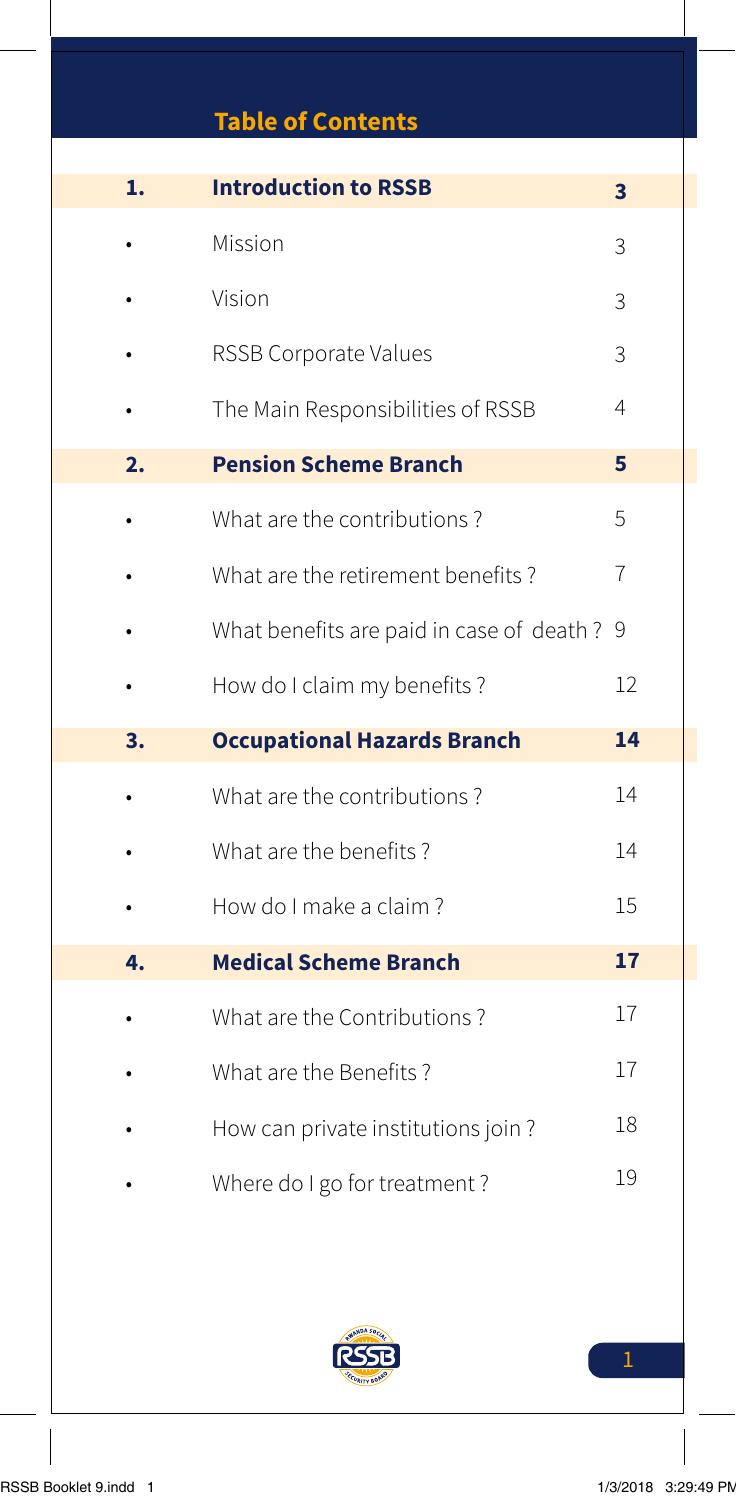|   | 5. Community Based Health Insurance          | 25 |
|---|----------------------------------------------|----|
|   | What is the Community Based Health           |    |
|   | Insurance?                                   | 25 |
|   | Objective of the Community Based Health      |    |
|   | Insurance                                    | 25 |
|   | Management of Community- Based Health        |    |
|   | Insurance (CBHI)                             | 25 |
|   | Advantages of CBHI                           | 25 |
|   | Contributions                                | 26 |
|   | Commencement of membership                   | 26 |
|   | Co-payment                                   | 26 |
|   | Beneficiaries of the Community Based         | 27 |
|   | Medical services covered                     | 27 |
|   | Validity of contribution                     | 27 |
|   | <b>6. Maternity Leave Benefits Scheme</b>    | 28 |
|   | What is the maternity leave benefits         | 28 |
|   | insurance managed by RSSB?                   | 28 |
|   | What advantages                              | 28 |
|   | Eligibility requirements for maternity leave |    |
|   | benefits                                     | 29 |
|   | How are maternity leave benefits paid?       | 29 |
|   | When to submit the request for benefits      |    |
|   | reimbursement?                               | 29 |
|   | 7. Other information                         | 30 |
|   | Declaration and payment date (Pension,       |    |
|   | Occupational Hazard, Medical and             |    |
|   | Maternity leave benefits schemes)            | 30 |
|   | What happens upon late payment of            |    |
|   | contributions?                               | 31 |
|   | RSSB investments                             | 32 |
|   | Contact details                              | 39 |
|   | Other Notes                                  | 40 |
| 2 |                                              |    |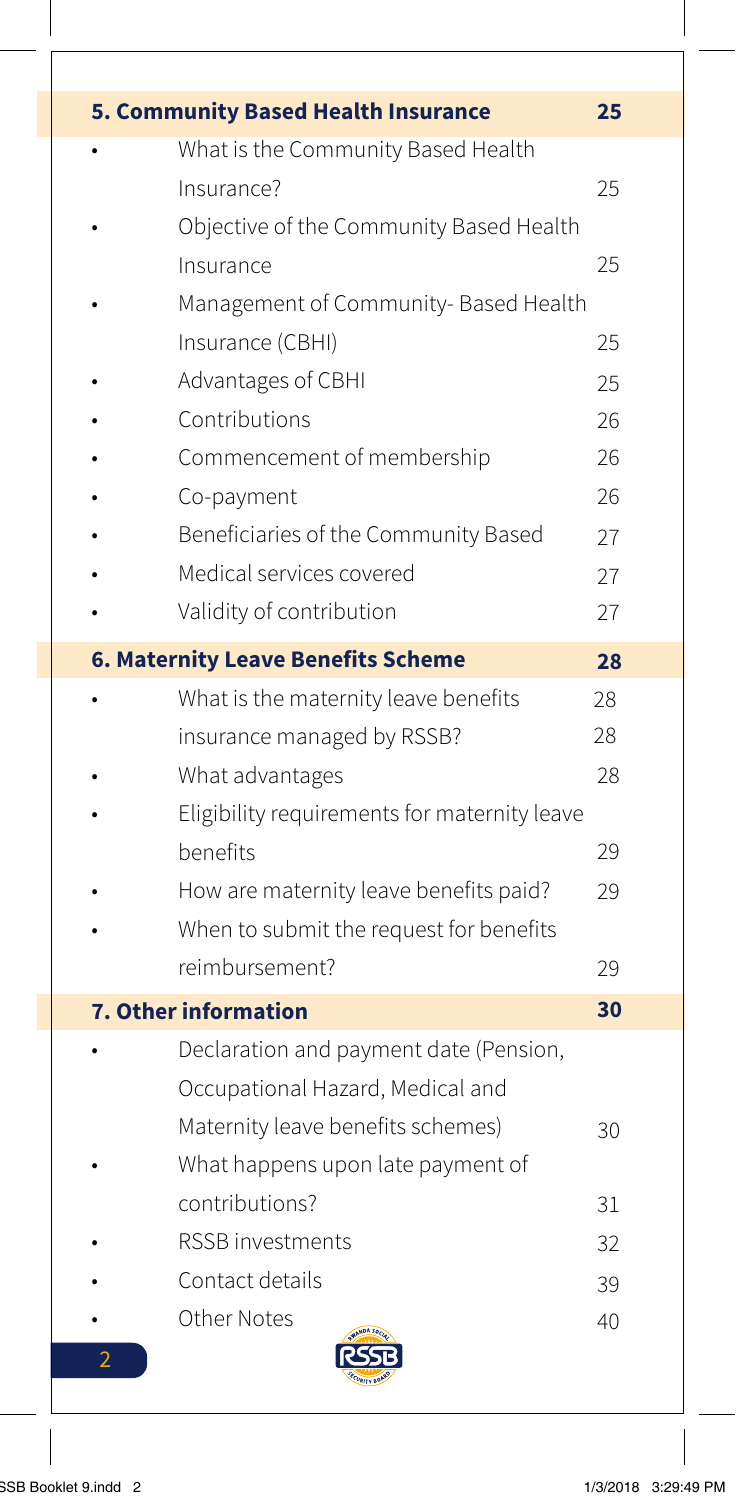### **1 INTRODUCTION**

Rwanda Social Security Board (RSSB) was established by the law No.45/2010 of 14/12/2010 that determines<br>its mission organization and functioning This mission, organization and functioning. This institution was established after the merger of Social Security Fund of Rwanda (SSFR) with Rwanda Medical Insurance (RAMA). The above Law was modified and completed by the law No 04/2015 of 11/03/2015 and gave RSSB the responsibility to manage Community-Based Health Insurance (CBHI). The mandate of the institution is to administer social security in the country.

The branches currently managed: Pensions, occupational hazard insurance, medical insurance, Community-Based Health Insurance (CBHI) and maternity leave benefits insurance.

RSSB as a financial institution is supervised by the National Bank of Rwanda according to the banking law N°55/2007 of 30/11/2007 whereas its activities are overseen by the Ministry of Finance and Economic Planning.

### **Mission**

To provide high quality social security services, ensure efficient contribution collection, benefits provision, management and investment of members' funds.

### **Vision**

To envision a comprehensive social security system that addresses the social security needs of all Rwandans.

### **RSSB Corporate Values**

In trying to achieve our mission and vision, we serve with empathy, creativity, integrity and determination by the following ICARE principles.

- Integrity
- **Collaboration**
- Accountability
- Respect
- **Excellent**

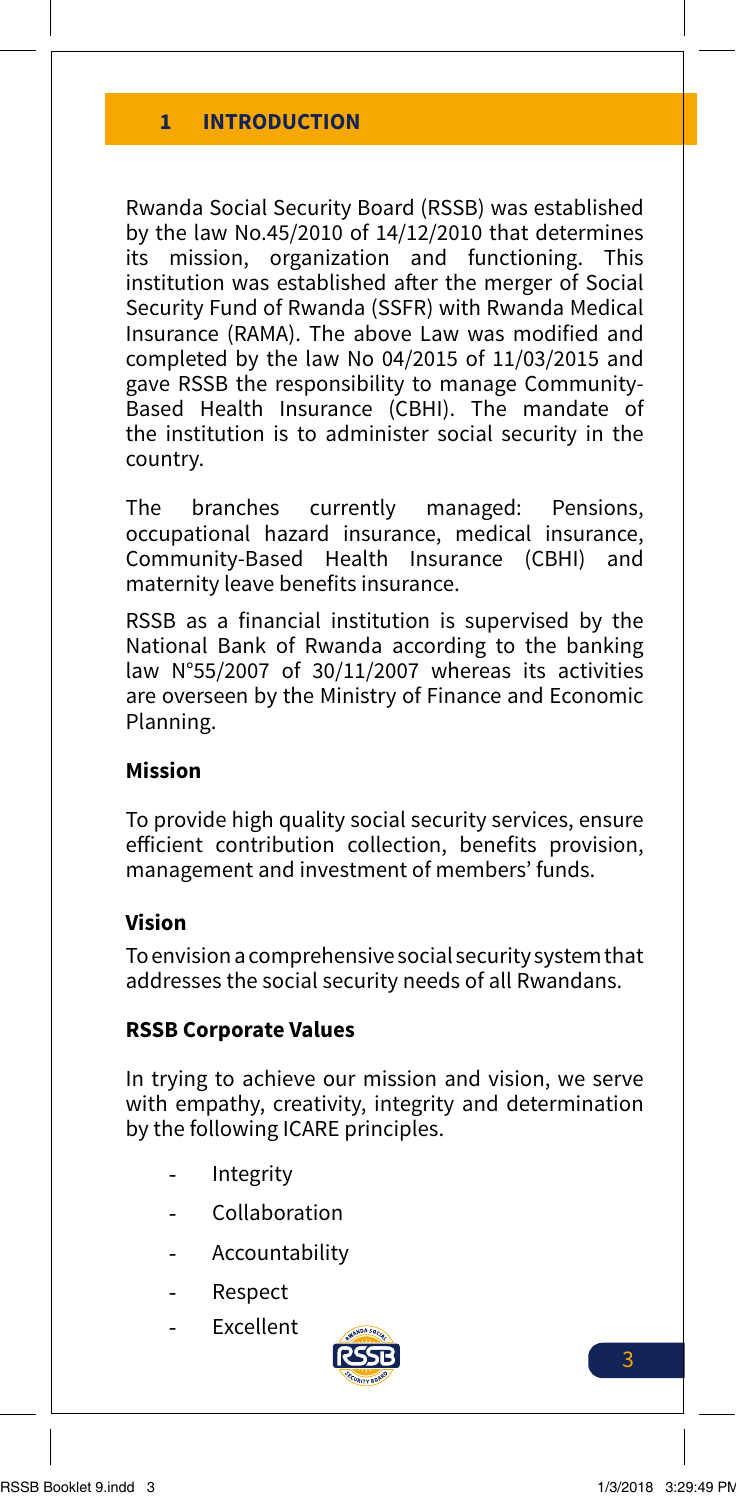# **The Main Responsibilities of RSSB**

- To manage and promote pension, medical insurance, occupational hazards insurance, maternity leave insurance, contributions before retirement and other necessary schemes;
- To register employers, employees, beneficiaries and self-insured persons in various schemes managed by RSSB;
- To collect and manage contributions as provided by laws;
- To receive and manage donations;
- To pay benefits for or to beneficiaries;
- To make investments in accordance with laws:
- To contribute to the elaboration of social security policy;
- To advise the Government on matters relating to social security;
- To establish relations and collaborate with other regional or international institutions with similar mission.
- To continue providing medical care for retirees who have monthly pension benefits.



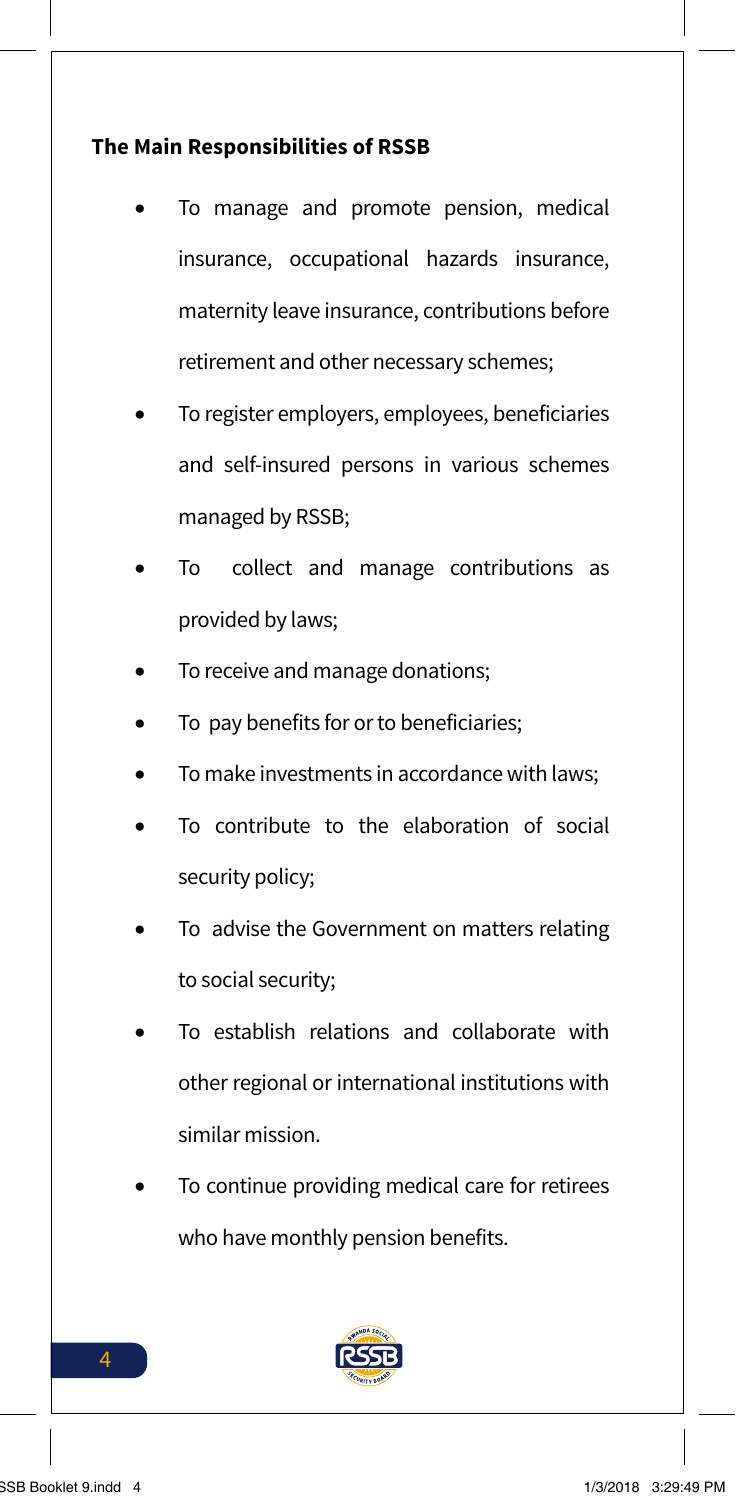# **2 PENSION SCHEME BRANCH**

### **What are the contributions?**

### **Mandatory insurance**

Enrolling for pension benefits is compulsory for the following individuals:

- All employees governed by the Law regulating labor in Rwanda regardless of nationality, type of contract, duration of the contract or the amount of wages;
- Employees governed by the General Statutes for Public Service and civil servants governed by special statutes;
- Political appointees:
- Employees of international organizations, national non-governmental organizations, international non-governmental organizations, faith based organizations and employees of Embassies accredited to Rwanda.

### **NB:**

Employees working for an enterprise operating in Rwanda but seconded to work for the same enterprise in another country shall remain subjected to pension scheme applicable in Rwanda provided the duration of work does not exceed twelve (12) months.

Employees working for an enterprise operating abroad but seconded to work for the same enterprise in Rwanda remain subject to the pension scheme to which they are affiliated provided the duration of work does not exceed twelve (12) months. And this shall apply subject to international conventions ratified by Rwanda.



RSSB Booklet 9.indd 5 1/3/2018 3:29:49 PM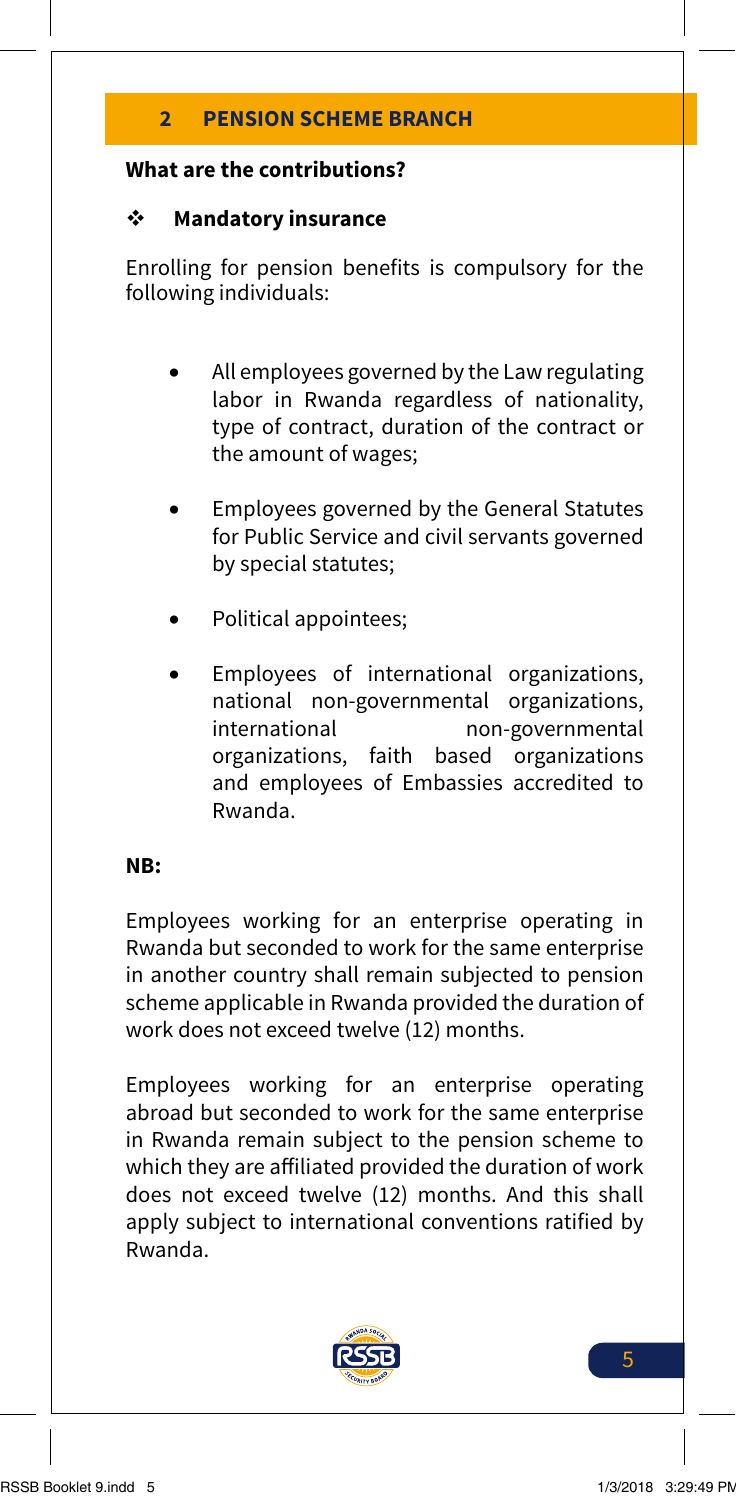**The contribution rates are 3% of gross salary of employee minus transport allowances, paid by the employer and 3% by the employee.** 

**Declaration and remittance of contribution to mandatory pension scheme are made on monthly**  basis; not later than the 15<sup>th</sup> day of the month **following the month to which the contributions relate.**

# **Voluntary insurance**

There is also the option for individuals to enrol as a voluntary member. Voluntary insurance is when a person who is not subjected to social security by the law decides to join the scheme as an individual. This can be achieved by applying to join the scheme and paying the required contribution rate of 6% of the salary that he or she has fixed.

Any person who contributed under mandatory pension scheme and unable to continue meeting those conditions can voluntarily apply to remain a member of the scheme. The salary used as the basis for calculating the contribution shall not be less than the basic salary and may not exceed one hundred and thirty per cent (130%) of final salary used as the basis for calculating contributions. This salary cannot increase by more than thirty per cent (30%) every three (3) years.

The right to apply for voluntary insurance can also accorded to self-employed persons who have never been members of the mandatory pension as long as they are not above 50 years of age. The salary used as the basis for calculating contributions shall not be less than the basic salary and cannot increase by more than thirty per cent (30%) every three (3) years.

### **Required documents for applying in pension voluntary insurance**

### **For the person who used to have social security number**

- Fill the application form from RSSB Branch
- Copy of identification card(ID card)

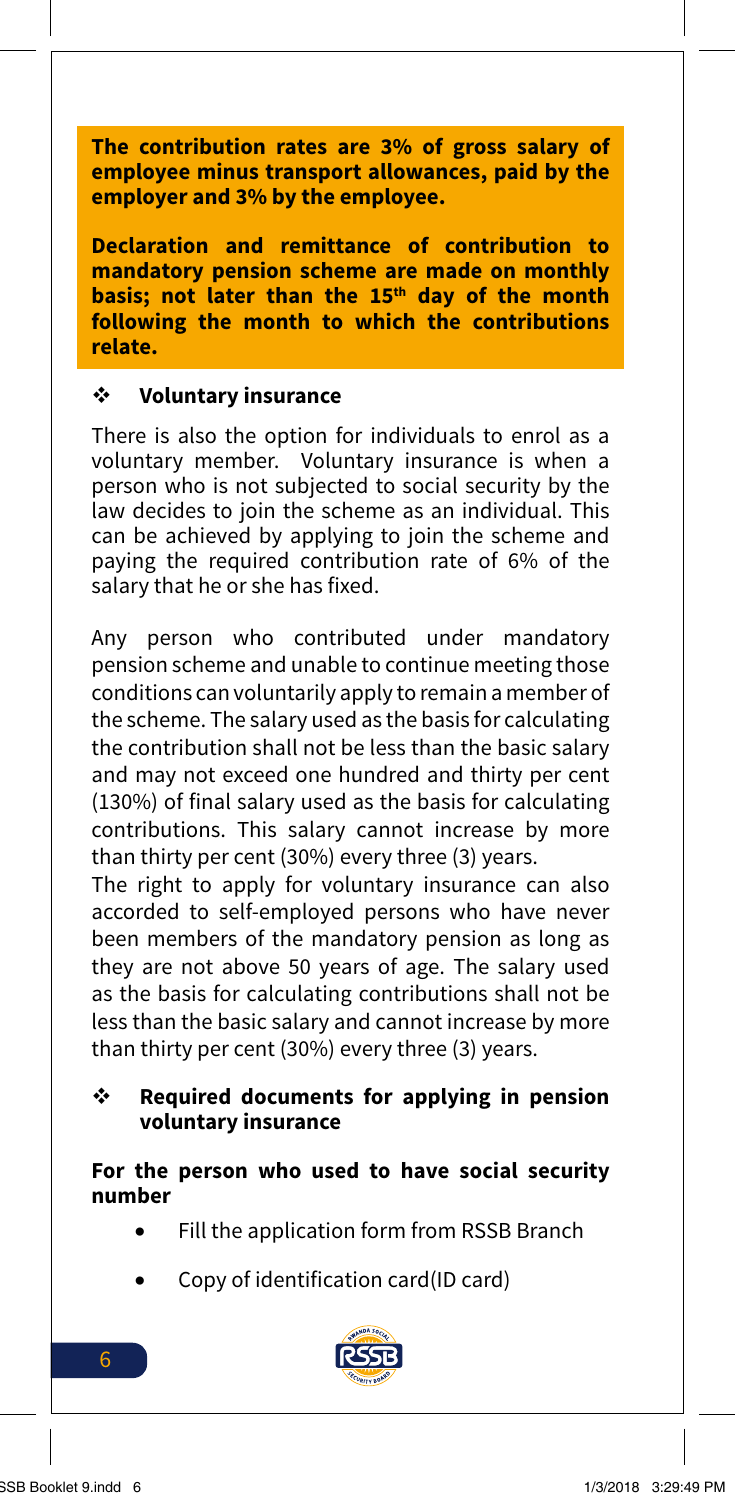### **For the person who don't have social security number**

- Fill the application form from RSSB Branch
- **Birth certificate**
- Copy of his/her Identification card(ID Card)

**NB:** The right to apply for voluntary insurance is also accorded to **the persons in the Diaspora.** Registration process will be done electronically (online). The registration plat form can be found at the RSSB<br>website: www.rssb.rw. If the applicant fulfils the www.rssb.rw. If the applicant fulfils the required conditions, a membership number will be communicated in not more than 7 working days.

Members who are abroad can remit their contributions and the equivalence in local currency shall be determined based on the prevailing exchange rate fixed by the Central Bank. However, transfer charges shall be borne by the contributing member.

Declaration and payment of contributions shall be entirely made by the insured person on a monthly basis not later than the  $15<sup>th</sup>$  day of the month following the month for which the contributions are due. Contributions not paid in the due time will not be received except under circumstances beyond one's control as duly justified and RSSB shall ensure establishment facilities to enable the insured person to monitor status of his /her contributions account.

### **What are the retirement benefits?**

### **Retirement Benefits:**

If you have 15 years' of service, then your pension will be 30% of your higher average salary in the last 5 years. If you have more than 15 years' of service, then you earn an additional 2% for each additional year. For example:

30% for 15 years 32% for 16 years 34% for 17 years 36% for 18 years, etc



RSSB Booklet 9.indd 7 1/3/2018 3:29:49 PM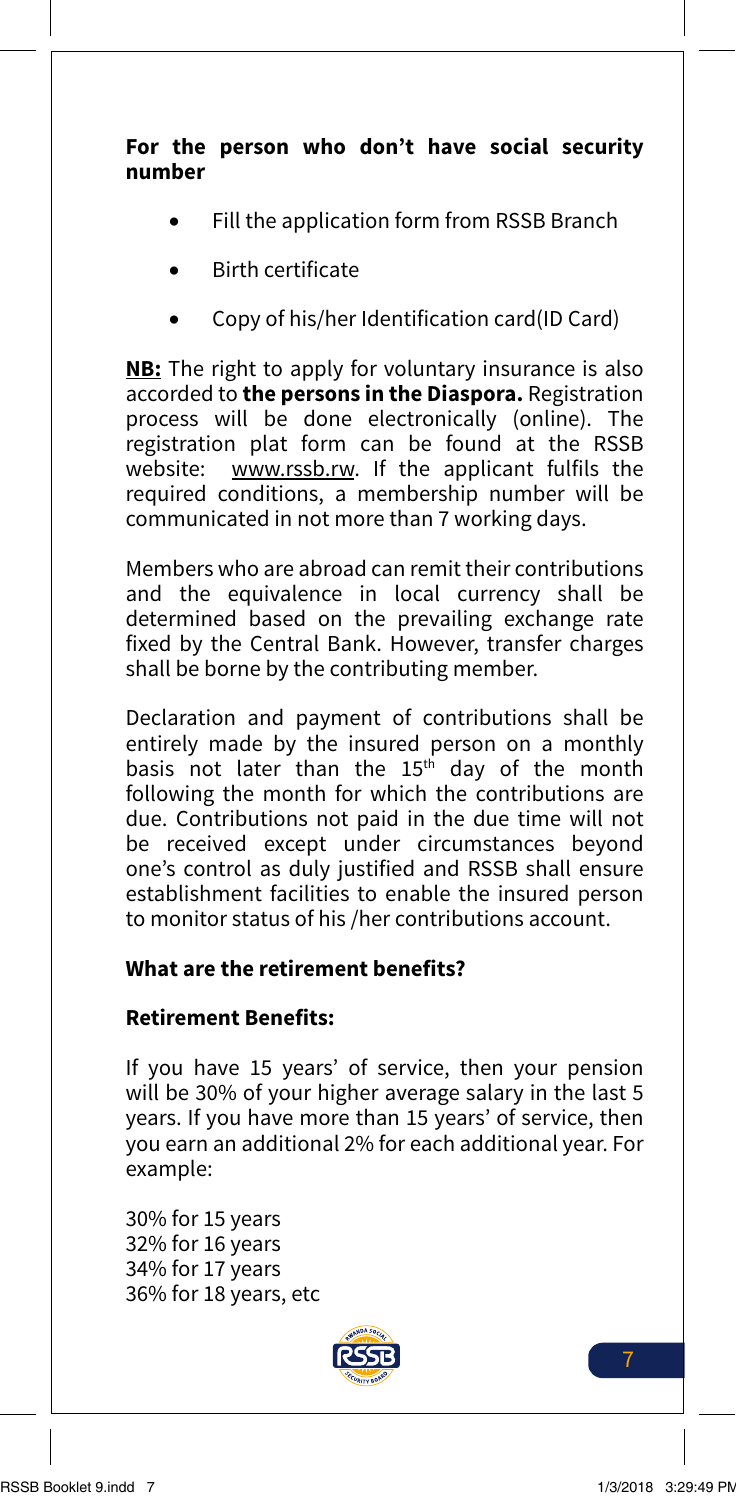If you have less than 15 years' service, then you will receive **a lump sum** settlement.

Pension or lump sum settlement benefits are payable from age 60 (or the pension age fixed by particular statutory arrangements).

# **Early Retirement Benefits:**

When you become physically or mentally incapacitated and can therefore no longer work for a salary, you can apply for early retirement benefits.

# **Invalidity Benefits:**

You may become an invalid following an accident or disease having no origin from occupational workrelated circumstances. It is not enough to be invalid in order to qualify for invalidity pension. You must also fulfil the following conditions:

- Having been a registered contributing member with RSSB for at least 3 years; and
- Having completed at least six months of insurance with RSSB during the last 12 months preceding the beginning of the invalidity.

# **Examples:**

# **Retirement Benefits Example (more than 15 years' contributions):**

Mugisha has just reached age 60, and has contributed for 19 years. His salary has been 100,000 RWF per month for the last 5 years. His benefits are therefore:

38% x 100,000 RWF = 38,000 RWF per month pension for the rest of his life

# **Retirement Benefits Example (less than 15 years' contributions):**

Kagabo has just reached age 60, and has contributed towards the pension scheme for a period of 9 years. His monthly salary was 85,000 RWF per month during the last 5 years. His benefits are therefore:

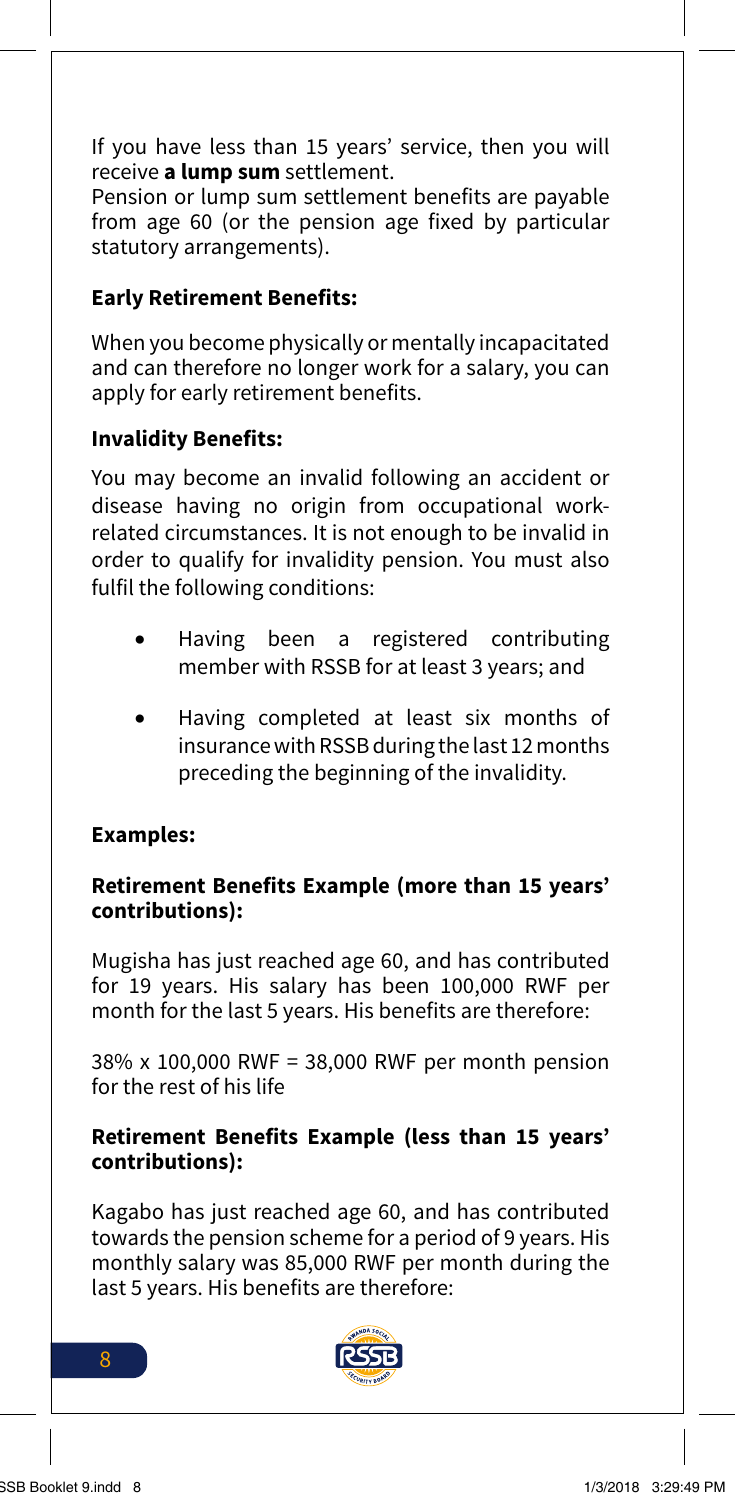Lump Sum Settlement = 85, 000 RWF x 9 = 765, 000 RWF

There is no pension payable in this case as Kagabo has not contributed for 15 years.

# **What benefits are paid in case of my death?**

In the event of your death, your eligible survivor will be entitled to either a survivor's monthly pension or a survivor's lump sum settlement.

# **A. Survivor's pension**

A survivor's pension is payable when you die in retirement (normal, early or invalidity) and you fulfil the required conditions for receiving a pension.

# **Who are your eligible survivors?**

- The surviving spouse who did not divorce the deceased
- The children who are unmarried, not working for a salary and are either the deceased's legitimate children, legally adopted or those born outside wedlock but recognized as his or hers by law. They must be aged less than 18 years old, or less than 25 years old if still in full time education and without age limit if they are disabled and cannot work for a salary.
- The deceased's own or adopted parents i.e. if he or she left no wife or husband or children.

# **How is the survivors' pension calculated?**

Survivors pensions are calculated in percentages based on the pension which the deceased was receiving or was eligible to receive at the time of death.

The percentages are**:**

- 50% of the old age pension for the widow
- 25% for each child (where the other remaining parent is still alive)
- 50% for each child (where both parents are now deceased)

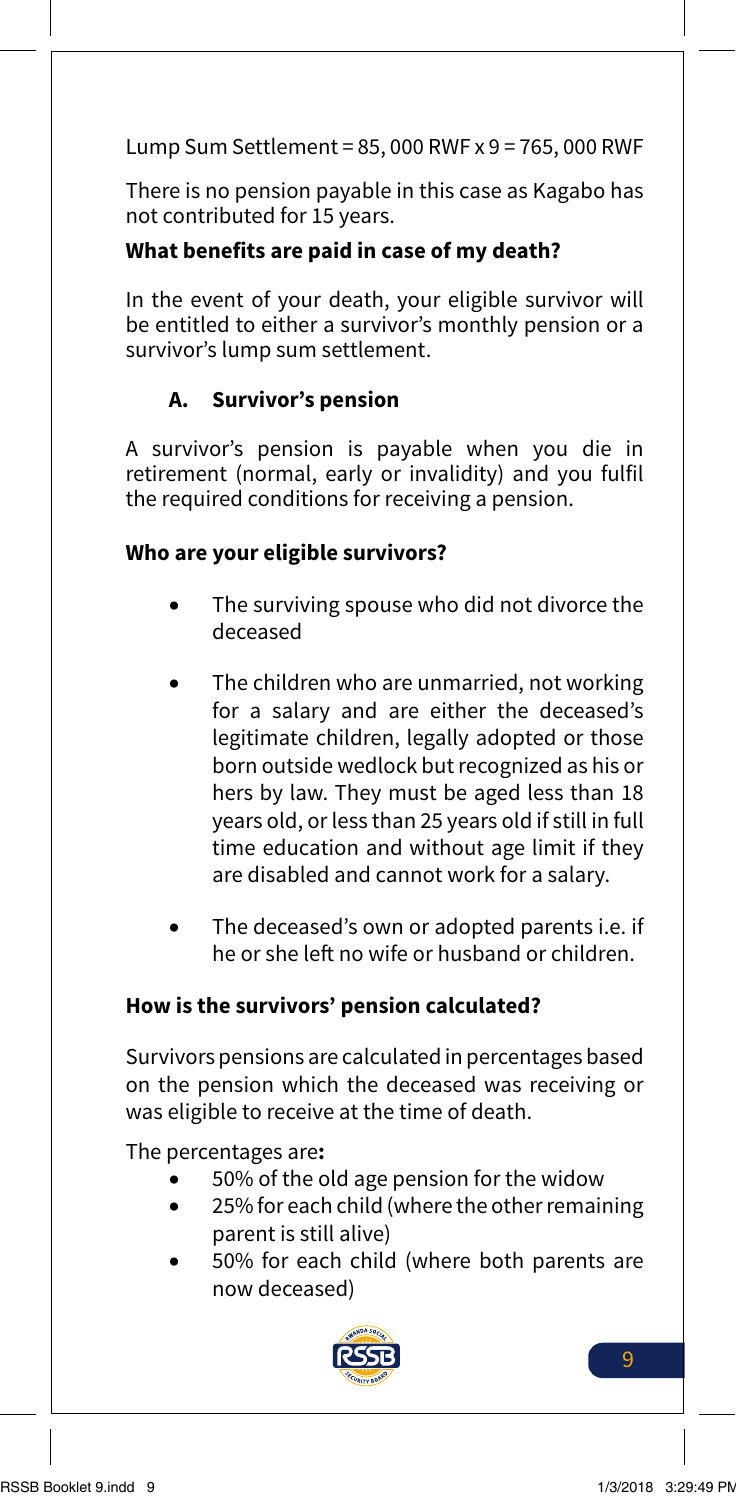25% for each direct or adopted parent when the deceased leaves no wife, husband or children

### **For example:**

If Mugisha had a pension of 38,000 RWF when he died, what will be the survivor's pension be for his wife and son?

- His wife would receive  $38,000$  RWF x  $50\%$ =19,000 RWF per month
- His son would receive 38,000 RWF x 25% = 9,500 RWF per month
- If Mugisha's wife dies, his son would receive 38,000 RWF x 50% = 19,000 RWF per month
- If Mugisha leaves no wife or children, the direct or adopted parents would receive 38,000 RWF x 25% = 9,500 RWF per month

Please note that the total amount of pension for the survivors cannot exceed 100% of the amount the deceased was entitled to get.

So if Mugisha had a wife and 4 children, the following pension would be payable:

- The wife would have been entitled to 50% pension
- 4 children would have been entitled to 25% x 4 = 100% pension
- Total pension =  $50\% + 100\% = 150\%$  (but this needs to be capped at 100%)
- The revised pension is therefore prorated for the wife, and so becomes: 38,000 RWF x 50/150 = 12,666 RWF
- The revised pension is therefore pro-

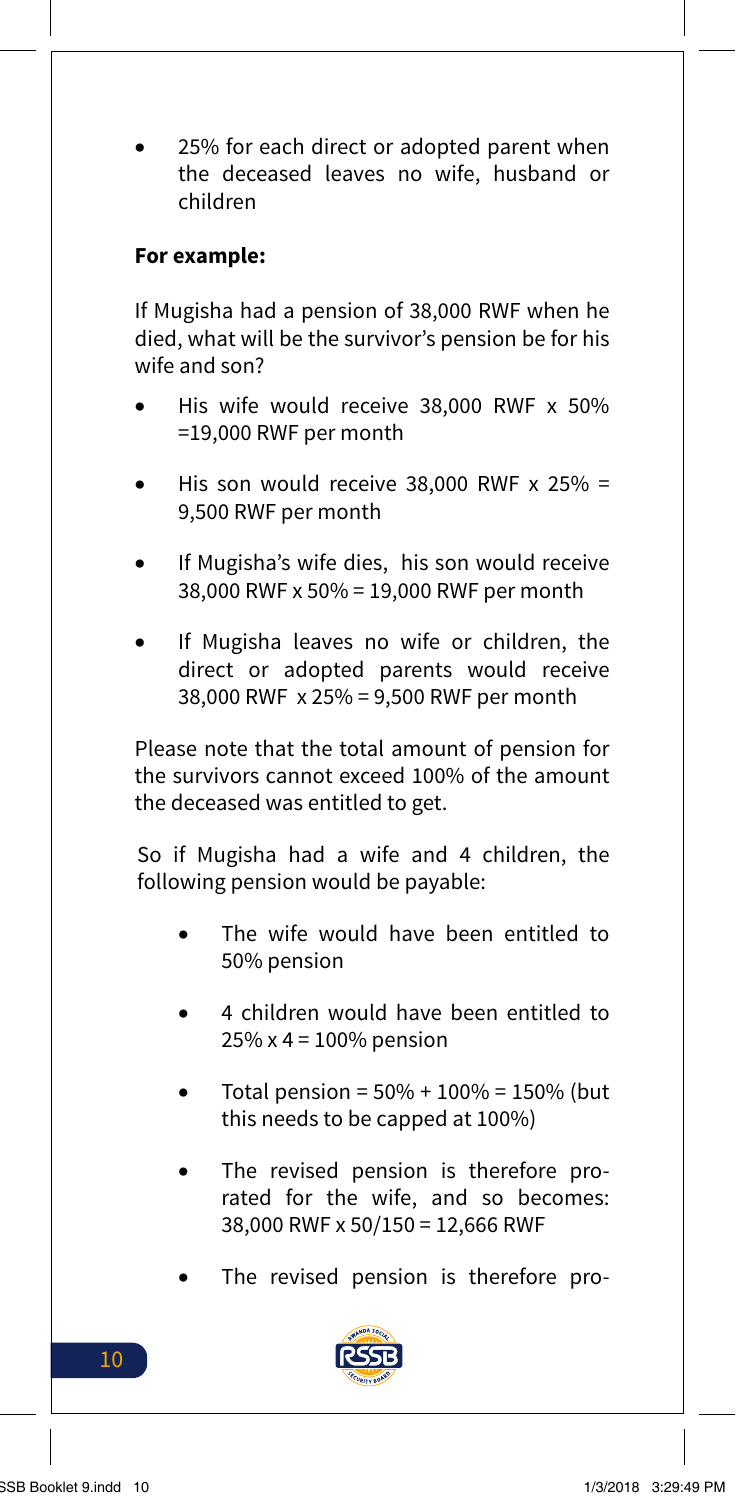rated for each child, and so becomes: 38,000 RWF x 25/150 = 6,333 RWF

# **B. Survivor's Lump Sum**

This is payable when a pension to the member was not previously payable (as the criteria had not been met – i.e. less than 15 years' service).

# **How are the survivors' Lump Sum calculated?**

The survivor will receive a lump sum equal to the pension to which the beneficiary was entitled if they had completed 15 years of insurance multiplied by the number of 6 month periods they actually completed.

### **For example:**

Rukundo has contributed for 4 years, dies and leaves a wife with 4 children. Assuming his monthly salary was 50,000 RWF in the last 5 years. What will be the lump sum payments for his wife and children?

Rukundo contributed for 4 years (which is 8 complete 6-month periods). If he had contributed for 15 years then he would have received a 30% of salary pension.

Each child will receive half of the widow's lump sum as long as the total for all the children's lump- sum benefits do not exceed the double of the widow's lump-sum.

Lump Sum payment to the wife =  $30\%$  x 50,000 RWF x 8 (6-month periods) = 120,000 RWF

Lump sum payment per child =  $120,000$  RWF x  $50\%$  = 60,000 RWF

Total lump sum payments = 120,000 RWF + (60,000 RWF  $x$  4) = 360,000 RWF

If Rukundo leaves no wife or children, his direct or adopted parent will have a lump sum that is equal to 50% x 120,000 RWF = 60,000 RWF for each parent.

**NB:** Pension benefit are paid monthly

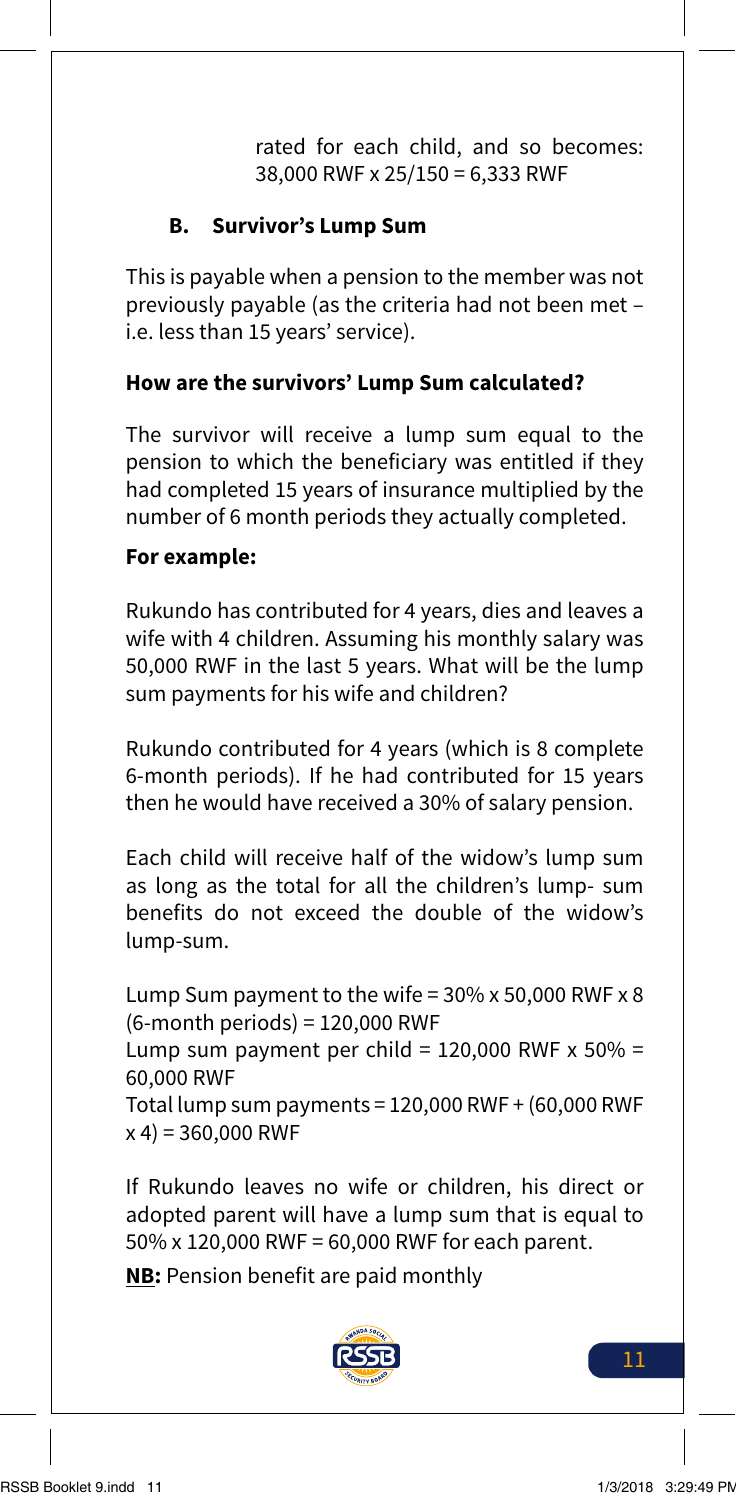# **How do I claim my benefits?**

Application forms are obtained from the RSSB District Branches country wide and can be downloaded from RSSB's website; www.rssb.rw

You need to attach the documents to your application form as set out below.

# **Retirement Pension/ Lump Sum Settlement:**

- Birth certificate issued by the Registry Office
- Life certificate
- • Service testimonial from last employer
- **Bank Account Number**

### **Early retirement pension**

- Birth certificate issued by the Registry Office
- • Life certificate
- Certificate of your working Capacity issued by your employer
- Medical certificate of professional inaptitude issued by a legal medical commission
- **Bank Account Number**

### **Invalidity pension:**

- Birth certificate issued by the Registry Office
- Life certificate
- Medical certificate of professional inaptitude issued by a doctor approved by the government
- **Bank Account Number**

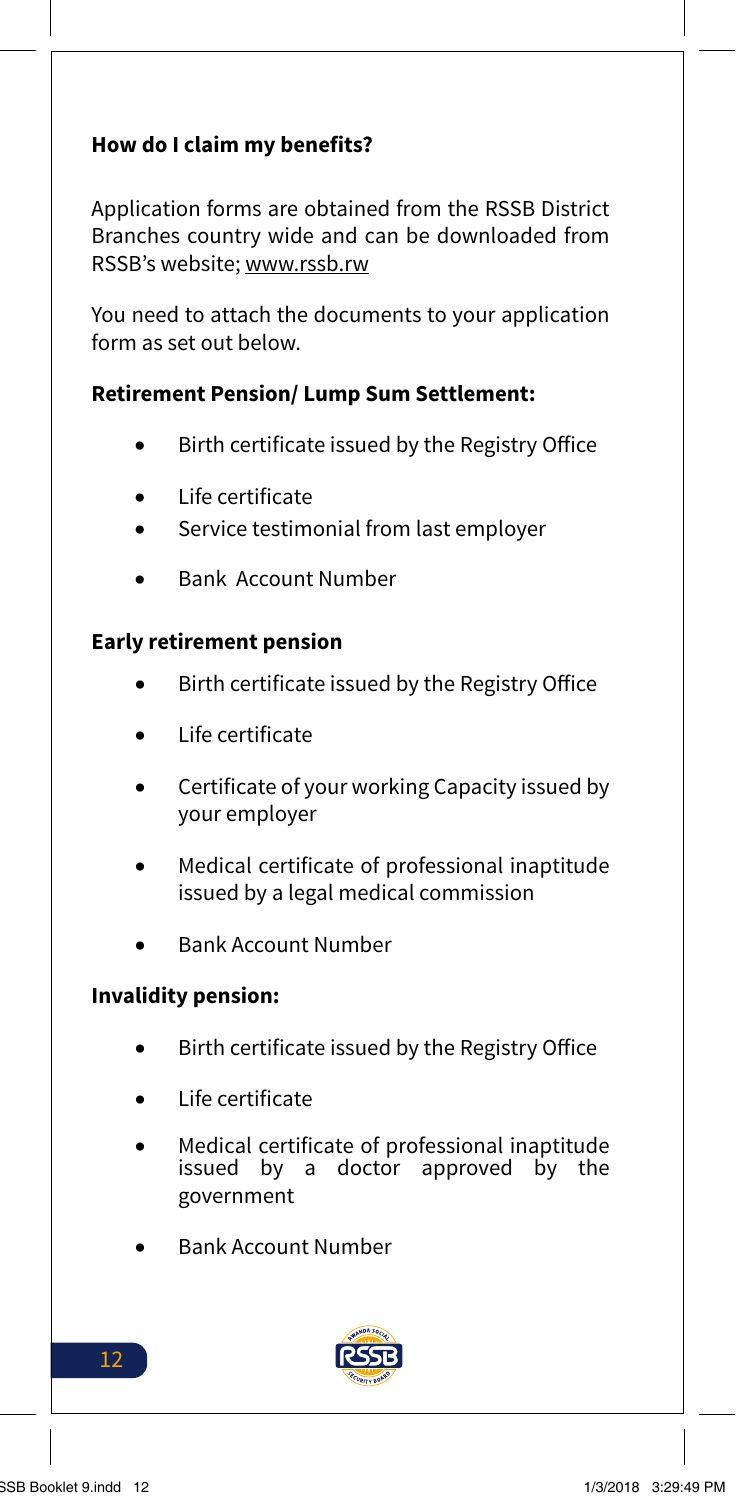# **Survivor's pensioner lump sum benefits:**

- Birth certificate of the insured person if the person had not yet received old age pension
- Death certificate issued by an Officer of the Registry Office or by an approved doctor who confirmed the death
- Marriage certificate
- Birth certificates for the deceased's surviving children
- Certificate of guardianship issued by competent Tribunal in case of the absence or death of both the parents of the surviving children
- Certificate of legal recognition of natural children
- Certificate of school attendance issued by the Heads of schools for the children who are still at school from age of 18 to 25 years
- Certificate of invalidity issued by medical authority for children who are invalid
- Certificate of bachelorhood or spinsterhood for the insured person who died single

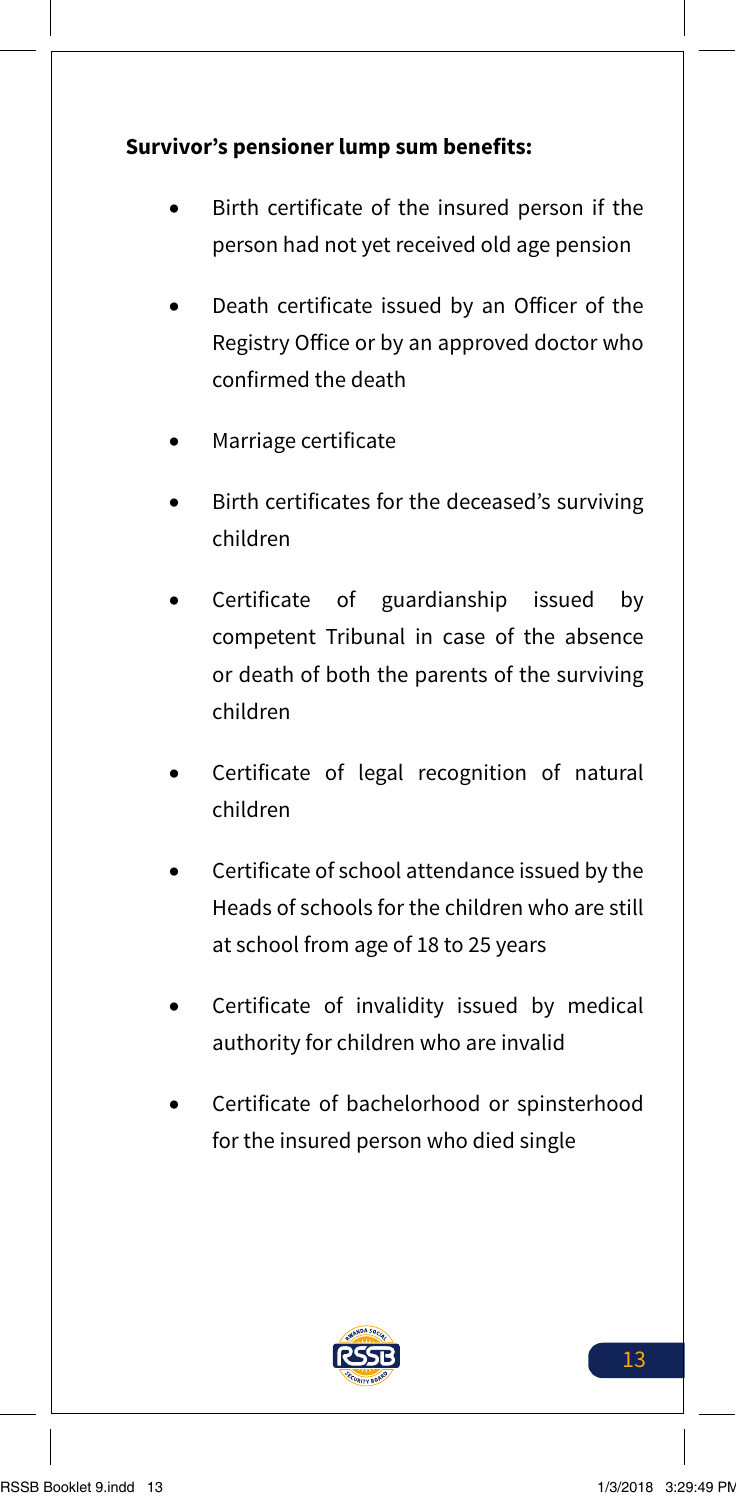# **3 OCCUPATIONAL HAZARD BRANCH**

### **What are the contributions?**

A contribution of 2% of salary is paid on behalf of mandatory members by employers. There is no employee contribution towards this benefit.

Voluntary members are not permitted for this benefit.

### **What are the benefits?**

RSSB protects you when you are at work, travelling to work or on a work related journey. This insurance also covers an occupational disease that is caused by work.

On satisfying the criteria to make a claim, the benefits cover you for:

- **Medical care**
- Daily sickness allowances
- Incapacity social security benefits
- Incapacity lump sum benefits
- Survivors benefits

The categories of benefits are set out below:

**The temporary incapacity benefit is:** 75% of average daily earnings in the last 3 months payable until full recovery or certificate of permanent incapacity for a maximum of 180 days.

**The permanent incapacity benefit is:** a pension is payable of 85% of average monthly earnings in the last 3 months payable.

**Partial permanent incapacity benefit:** is given according to the degree of incapacity in proportion to the pension the beneficiary would get if they had been permanently incapacitated.



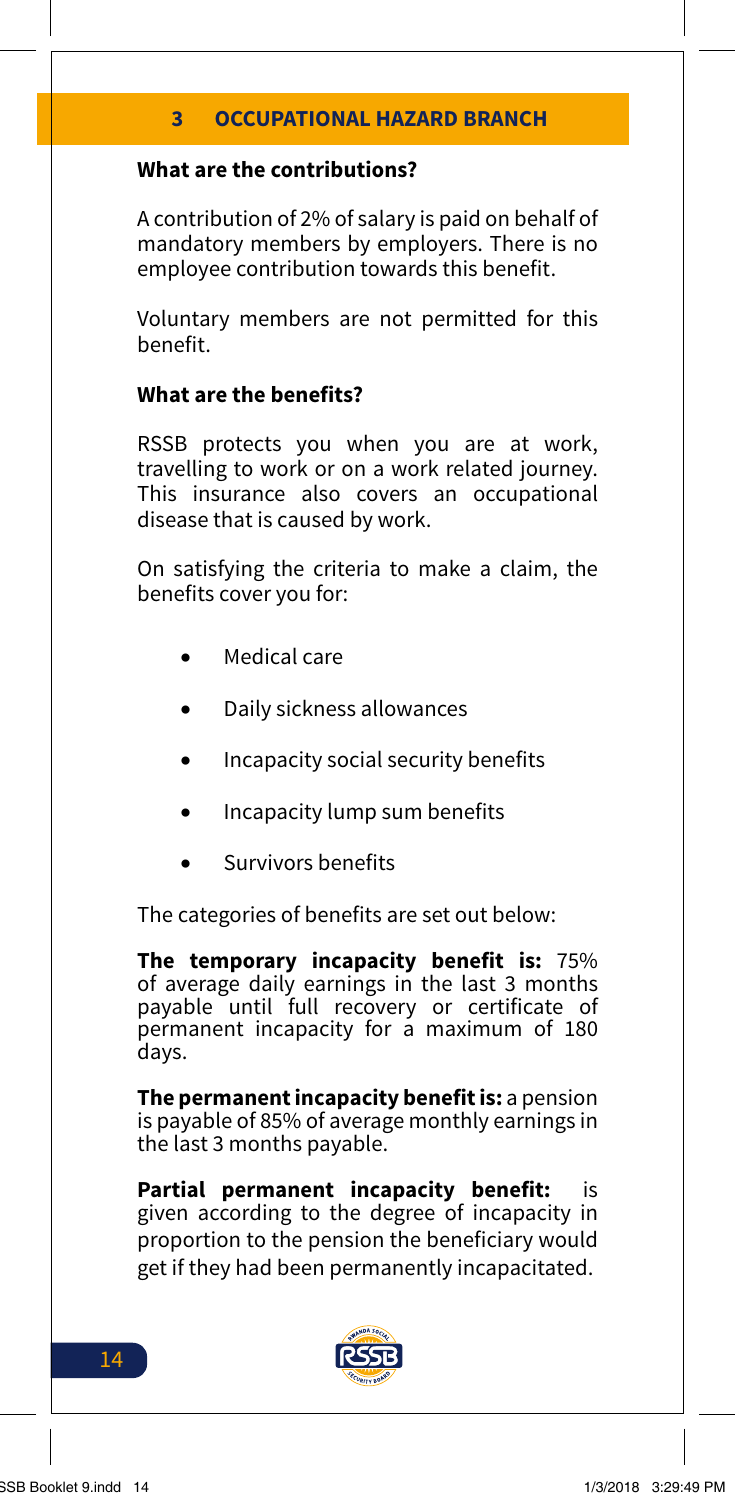If the degree of the incapacity is at least 15% the percentage of full pension according to the degree of incapacity.

If the degree of the incapacity is less than 15% - then a lump sum payment equal to 3 years' pension according to the degree of incapacity is awarded to the beneficiary.

# **How are survivors' allowances calculated?**

The survivor's allowances are fixed percentages of salary, as follows:

- 30% for the widow or widower
- 15% for each child of the father or mother (with the other remaining parent surviving)
- 20% for each child of father and mother (with both parents deceased)
- 10% for each direct or adopted parent

**NB:** - An accident befalling a worker at the occasion of a crime or an offence committed by the Worker or an intentional fault on his or her part is not covered by RSSB.

Where the employer does not make the declaration as provided for in Paragraph One of this Article, the person who is the victim of the occupational hazard or suffers from a disease or his/her legitimate representative may do it within a period not exceeding one (1) year from the date of occurrence of the occupational hazard.

# **How do I claim my benefits?**

Inform your employer and area labour inspector directly, as soon as possible. Give precisions relating to circumstances i.e. place of accident, eye witnesses, third

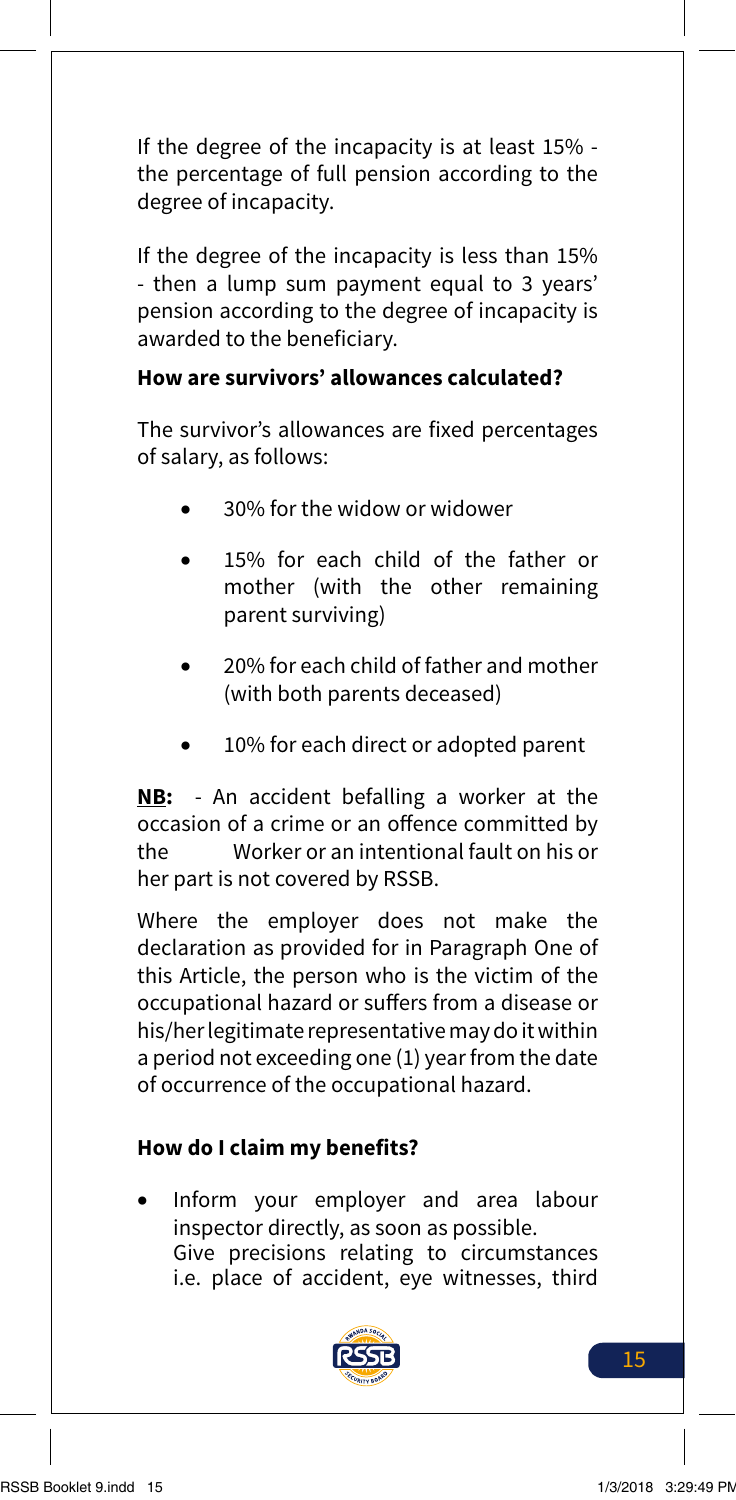party responsible for the accident. As soon as all information is received**,** the employer will fill the accident declaration (A1) in 6 copies. The employer shall declare to the Rwanda Social Security Board and the Inspector of labor in the District where the institution operates within four (4) working days of occurrence of all occupational hazards or occupational diseases noticed. Where the employer does not make the declaration as provided by the law, the person who is the victim of the occupational hazard or suffers from a disease or his/her legitimate representative may do it within a period not exceeding one (1) year from the date of occurrence of the occupational hazards.

- The doctor should fill in the medical certificate of the first hand state of the injury sustained (A2).
- Ask the doctor to give RSSB a medical certificate of the prolongation of incapacity of injuries every 30 days. This prolongation must not exceed 150 days.
	- You must equally inform your employer to give the RSSB a receipt of payment/nonpayment.
	- At the end of the treatment, ask your doctor to fill the certificate of healing& consolidation of injuries (A5).
	- Keep careful the bills for medical treatment or food given by the hospital.



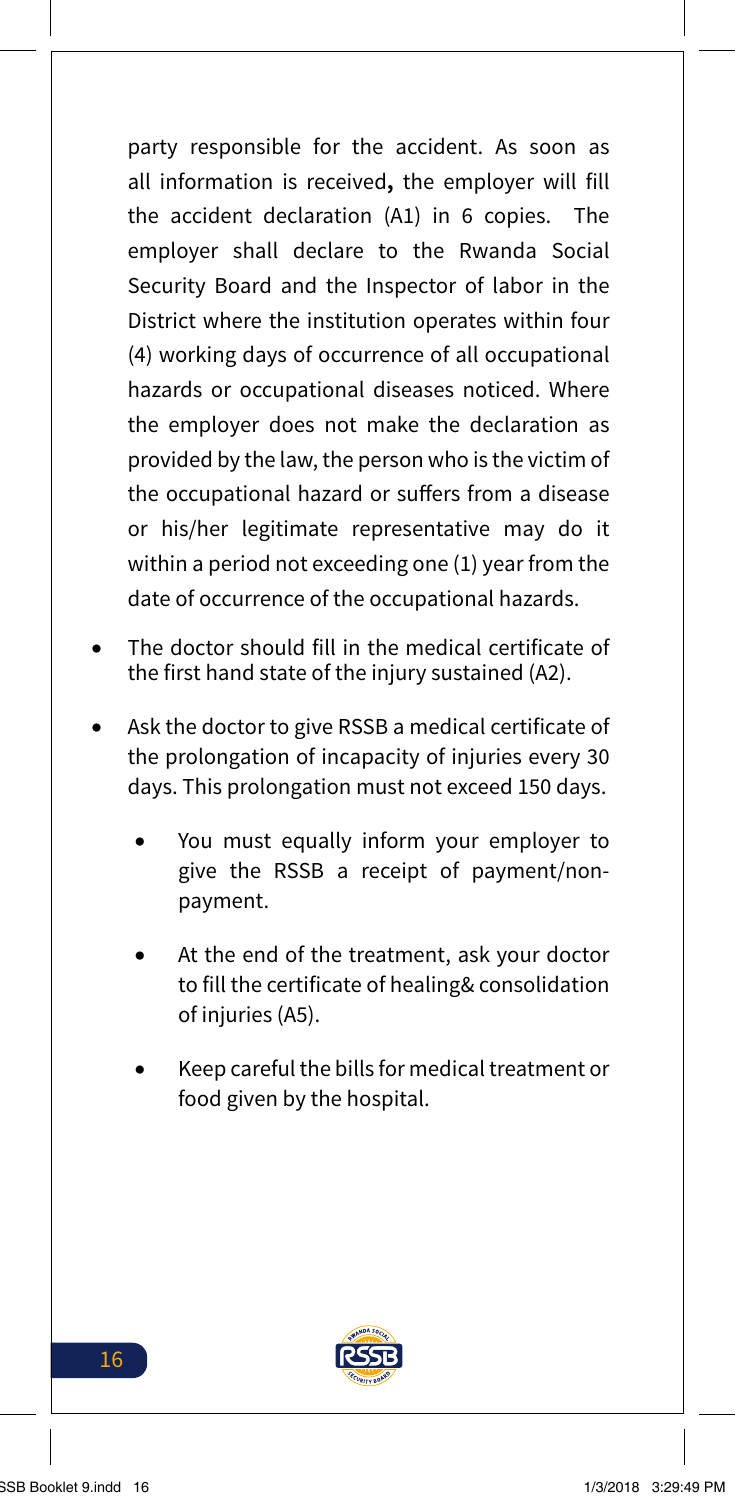# **4 MEDICAL SCHEME BRANCH**

Members automatically include all civil servants, pensioners who previously contributed towards RSSB medical insurance and private institutions who have been accepted.

### **How much does the insurance cost?**

The contributions paid to RSSB represents 15% of employee's basic salary. It is paid by both the employer and the employee at the rate of 7.5% each.

RSSB also covers the medical insurance for pensioners with 7.5% contribution deducted from their monthly pension.

The employer is responsible for deducting, declaring and paying their employee's contribution to RSSB. The contribution is deducted on a monthly basis and paid not later than the 10<sup>th</sup> day of the following month.

*NB: Members and its beneficiaries are entitled to benefit their medical insurance after paying contributions for one month.*

### **What is covered?**

RSSB covers 85% of the bill for medical treatment and prescribed drugs. Patients themselves cover the remaining 15% of the cost.

RSSB covers the following medical care provision:

- **Medical consultations**
- Drugs, including chemotherapy
- Surgical interventions
- Dental care including prosthesis
- Medical imaging, including CT Scan & MRI
- Laboratory tests
- **Physiotherapy**
- **Hospitalization**
- Eye treatment including provision of; lenses and frames
- Lower / upper limb prosthesis & Orthesis
- **Dialysis**
- Full Medical check-up

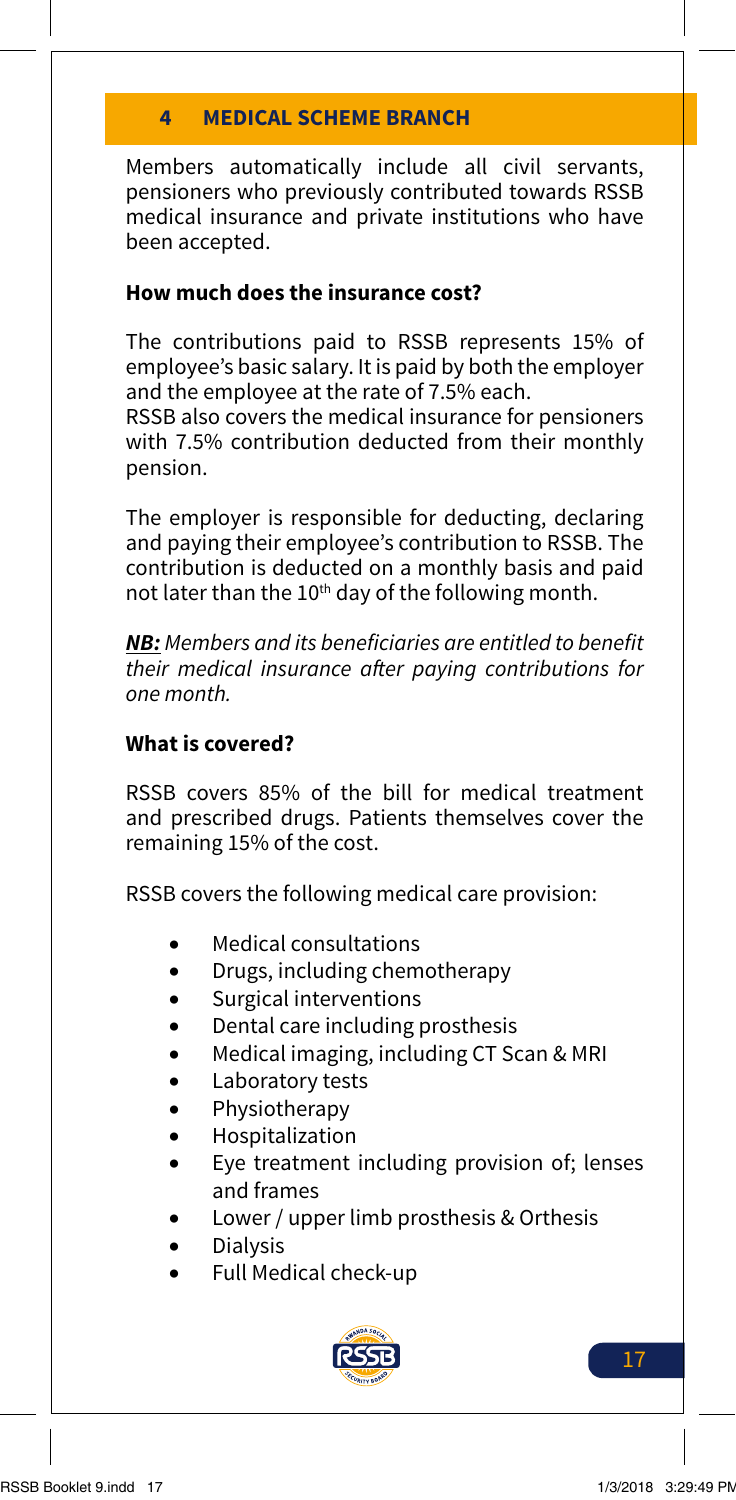The full medical checking is provided under conditions (35 years for women and 40 years for men). RSSB covers all medical acts and procedures, all laboratory and imaging investigations provided in Rwanda

Please note that medical care is refundable by RSSB provided that the health facility has signed an agreement with RSSB. The Ministry of Health in collaboration with RSSB has agreed which medical procedures and drugs are to be refunded.

### **How can private institutions join?**

Requirements for Private organizations to be affiliated are:

- 1. A letter addressed to the Director General applying for affiliation;
- 2. A document showing the employees' salary structure for the last three consecutive months, (gross and basic salary; the basic salary must represent at least 70% of the gross salary) fringe benefits and other deductions from one's salary as provided by the law, such as Pay As You Earn tax and RSSB contributions (see the form attached);
- 3. To be fully compliant with RSSB pension scheme;
- 4. Trading License for Trading Companies;
- 5. Certificate of registration obtained:
	- a. From RDB for companies' registration;
	- b. From RRA for tax purposes and copy of PAYE tax declaration;
	- c. From MINALOC for the case of NGOs;
	- d. From Rwanda Cooperative Agency (RCA) for the case of cooperatives;
	- e. From RBC and accreditation from MOH for medical services providers;
	- f. License from BNR for financial microfinance activities, saving and credit cooperative operating in Rwanda;
	- g. License from RURA for driving school and transport companies;
	- h. Agreement to open primary & secondary schools from MINEDUC;

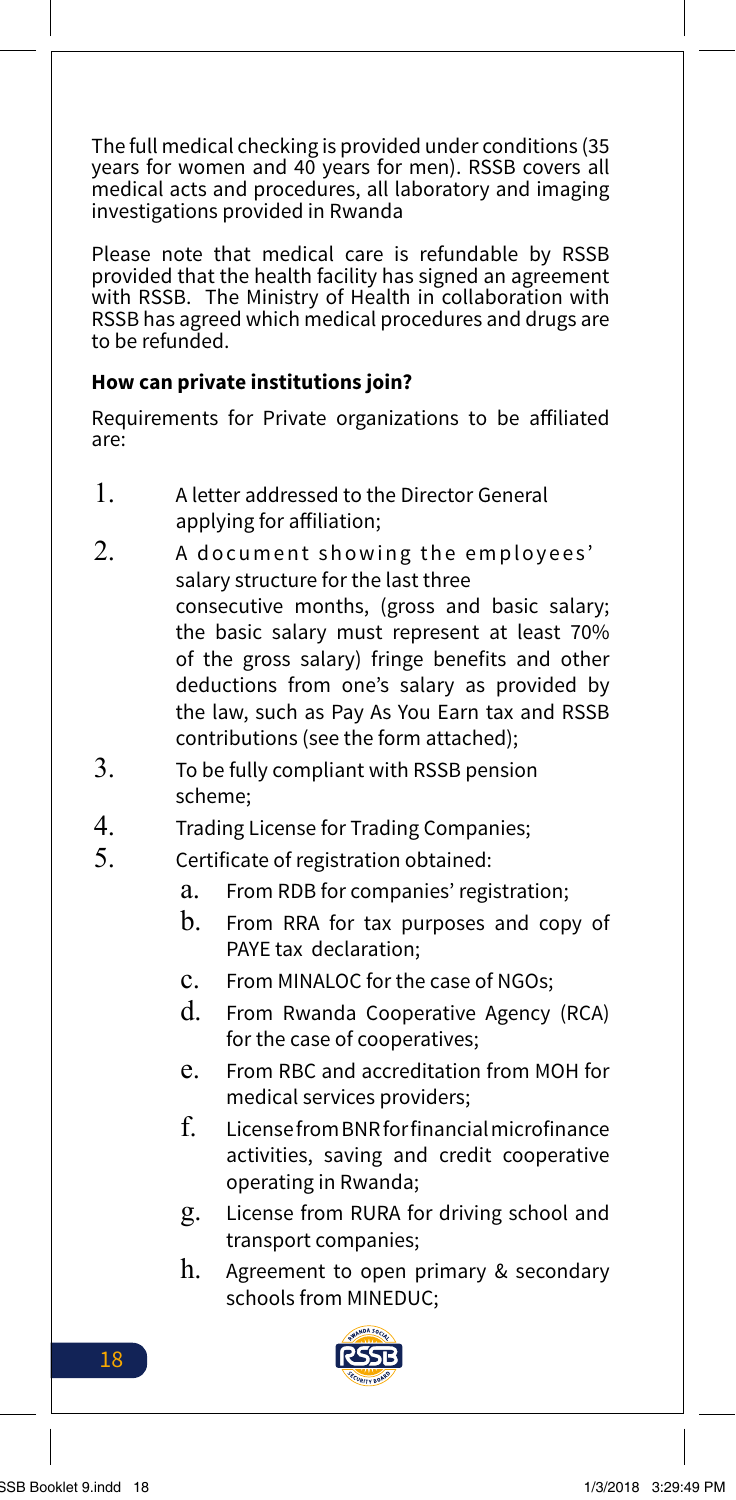- i. License certificate from Media High Council (MHC) for radios and others media activities;
- j. Registration certificate from Directorate General of Immigration and Emigration for International Nongovernmental Organizations.
- k. Legal entity for Associations/Cooperatives or temporary certificate from RGB (Rwanda Governance Board) allowing to provisionally operate in Rwanda for Non-governmental Organizations processing the application for legal personality;
- 6. Dependents information: spouse and children who are legally recognized (see the form attached);
- 7. To have at least seven staff;
- 8. Any institution or company wishing to adhere to RSSB medical insurance is required to take membership of all its employees;
- 9. When both spouses are insured by RSSB Medical insurance, each one pays his/her own contribution.
- 10. Based on the notification letter granting the application for affiliation, the employer is required to declare and pay medical contributions not beyond the end of the following month.

**NB:** No refund if payment is made before the approval of the application. Employers are strongly advised not to pay contributions for medical insurance before their application has been approved.

# **Where do I go for treatment?**

- All public health centres and faith hospitals and health centres
- All district hospitals
- $\sqrt{ }$  All national referral hospitals
- Private health centres and hospitals in partnership with RSSB provide access to medical care include:

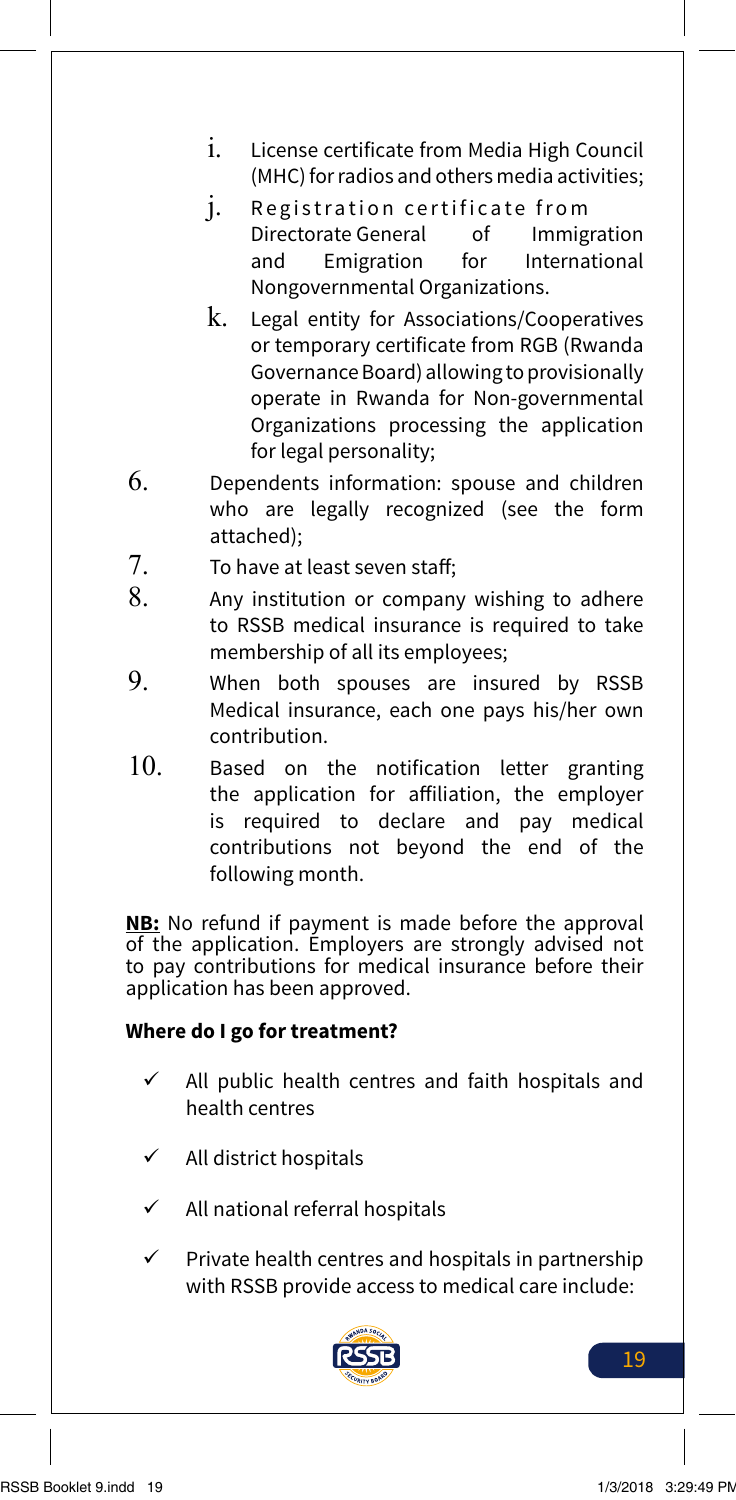| AREA          | <b>CATEGORY</b>                                                      | <b>PRIVATE</b><br><b>HEALTH</b><br><b>CENTRES &amp;</b><br><b>HOSPITALS</b>    | <b>PRIVATE</b><br><b>PHARMACIES</b>                             |
|---------------|----------------------------------------------------------------------|--------------------------------------------------------------------------------|-----------------------------------------------------------------|
| <b>GASABO</b> |                                                                      | LA CROIX DU SUD                                                                | <b>ADAMSON PHARMACY</b>                                         |
|               | <b>HOSPITALS</b>                                                     | <b>DR AGARWAL'S</b><br><b>EYE</b>                                              | <b>APOTHECARY</b><br>PHARMACY                                   |
|               |                                                                      | <b>BAHO HOSPITAL</b>                                                           | <b>BAHO</b><br><b>INTERNATIONAL</b><br><b>HOSPITAL PHARMACY</b> |
|               |                                                                      | <b>POLYFAM</b>                                                                 | <b>AUBENE PHARMACY</b>                                          |
|               |                                                                      | <b>UBUZIMA</b>                                                                 | <b>BONITAS DEI</b><br><b>PHARMACY</b>                           |
|               | <b>POLYCLINICS</b>                                                   | <b>GLAMERC</b>                                                                 | <b>BORA PHARMACY /</b><br>AYIBAMBE PHARMACY                     |
|               |                                                                      |                                                                                | <b>BUPHARMA/</b><br><b>NYARUGENGE</b><br><b>BRANCH</b>          |
|               |                                                                      | KIGALI ADVENTIST<br><b>MEDICAL CENTER</b>                                      | <b>DELIGHT PHARMACY</b>                                         |
|               |                                                                      | KIGALI MEDICAL<br><b>CENTER</b>                                                | <b>DIGNE PHARMACY</b>                                           |
|               |                                                                      | <b>BAHO POLYCLINIC</b>                                                         | <b>DOLCE &amp; BELLA</b>                                        |
|               |                                                                      | <b>BEATRICE</b><br><b>POLYCLINIC</b>                                           | <b>DOVE PHARMACY</b>                                            |
|               |                                                                      |                                                                                | <b>DOVE PHARMACY</b>                                            |
|               |                                                                      | DOCTORS' PLAZA                                                                 | DU CALME PHARMACY                                               |
|               |                                                                      | MPORE LIBERTÉ                                                                  | <b>HEALTHCARE</b><br><b>PHARMACY</b>                            |
|               |                                                                      | <b>KMISC</b>                                                                   | <b>IDEALE PHARMACY</b>                                          |
|               |                                                                      | KIGALI<br><b>DERMATOLOGY</b><br><b>CLINIC</b>                                  | <b>INEPHAR PHARMACY</b>                                         |
|               | <b>SPECIALIZED</b>                                                   | <b>MEDIHEAL</b><br><b>DIAGNOSIS</b><br><b>&amp; FERTILITY</b><br><b>CENTER</b> | <b>KABARE PHARMACY</b>                                          |
|               | <b>CLINIC (WITHOUT</b><br><b>HOSPITALIZATION)</b>                    | <b>CLINIQUE</b><br><b>DENTAIRE A.D.A</b>                                       | <b>KARO PHARMACY</b>                                            |
|               |                                                                      | <b>CLINIQUE ORL DE</b><br><b>REMERA</b>                                        | <b>KAVES PHARMACY</b>                                           |
|               |                                                                      | <b>GENTLE DENTAL</b><br><b>CLINIC</b>                                          | LIFE LINE PHARMACY                                              |
|               |                                                                      | <b>SALEM CLINIC</b>                                                            | <b>MARANATHA</b><br><b>PHARMACY</b>                             |
|               |                                                                      | <b>AFRICA HEALTH</b><br><b>CARE NETWORK</b>                                    | <b>PHARMACIE</b><br><b>CONTINENTALE</b>                         |
|               |                                                                      | RAPHA MEDICAL<br><b>CLINIC</b>                                                 | PHARMACIE LA CROIX<br><b>DU SUD</b>                             |
|               |                                                                      | <b>DEVA MEDICAL</b><br><b>CLINIC</b>                                           | PHARMACIE CONSEIL                                               |
|               | <b>SPECIALIZED</b><br><b>CLINIC (WITH</b><br><b>HOSPITALIZATION)</b> | <b>LEGACY CLINICS &amp; PHARMAMED</b><br><b>DIAGNOSTICS</b>                    | <b>PHARMACY</b>                                                 |
| 20            |                                                                      | <b>WANDA SOCIA</b>                                                             |                                                                 |

J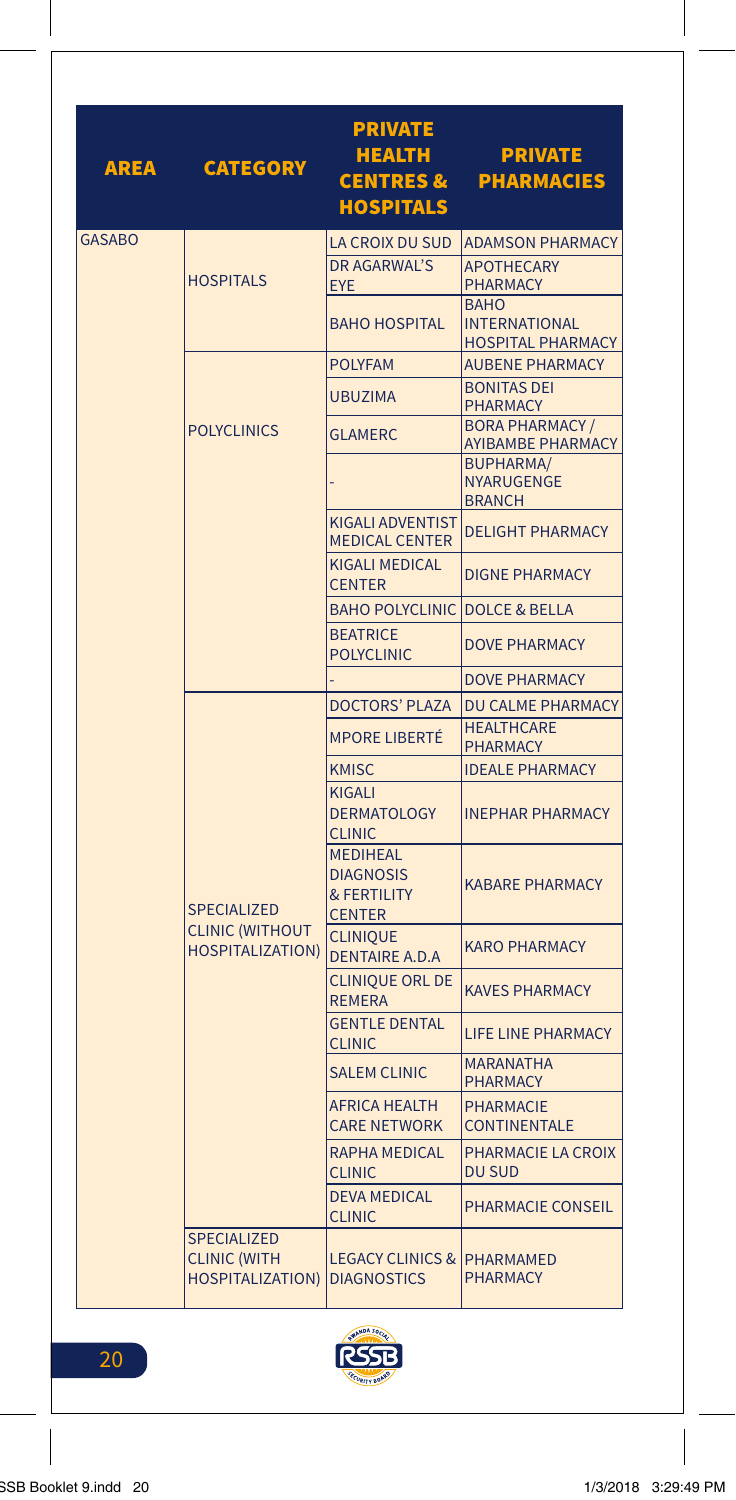|                 |                                                                                   | <b>MINAS MEDICAL</b>                              |                                               |
|-----------------|-----------------------------------------------------------------------------------|---------------------------------------------------|-----------------------------------------------|
|                 |                                                                                   | <b>CENTER</b>                                     | <b>PHARMASAVE</b>                             |
|                 |                                                                                   |                                                   | <b>ROYALE PHARMACY</b>                        |
|                 |                                                                                   | <b>LA NOUVELLE</b><br><b>TRIADE</b>               | <b>SUNSHINE</b><br><b>PHARMACY</b>            |
|                 |                                                                                   | <b>SAINT MOÏSE</b>                                | <b>TECHNIPHARMA II</b>                        |
|                 | <b>GENERAL CLINIC</b>                                                             | <b>ISANGANO</b>                                   | <b>TETA PHARMACY</b>                          |
|                 | <b><i>(WITHOUT</i></b><br><b>HOSPITALIZATION)</b>                                 | <b>IRAMIRO CLINIC</b><br>(KABUGA)                 | THE SPECIALIST<br><b>PHARMACY</b>             |
|                 |                                                                                   | <b>BERI CLINIC</b>                                | <b>UNIPHARMA B1</b>                           |
|                 |                                                                                   | <b>CLINIQUE GALIEN</b>                            | <b>UNIPHARMA B2</b>                           |
|                 | <b>PARAMEDICAL</b>                                                                | <b>MAKIRELAX</b>                                  | UNIQUE PHARMACY                               |
|                 | <b>PROFESSIONAL</b>                                                               | <b>ORKIDE</b>                                     | <b>VINE PHARMACY</b>                          |
|                 | <b>OFFICES</b>                                                                    | <b>PHYSIQUE</b>                                   | <b>MEDIASOL</b><br>PHARMACY/REMERA<br>BRANCH  |
|                 | <b>LABORATORY</b>                                                                 | <b>LANCET</b>                                     | TECHNIPHARMA II                               |
| <b>KICUKIRO</b> |                                                                                   | <b>CARREFOUR</b>                                  | <b>ALAMANDA</b><br>PHARMACY                   |
|                 | <b>POLYCLINIC</b>                                                                 | <b>BON BERGER</b>                                 | <b>DEUPHAR PHARMACY</b><br>LTD.               |
|                 |                                                                                   |                                                   | <b>DU PROGRES</b><br><b>PHARMACY</b>          |
|                 | <b>SPECIALIZED</b><br><b>CLINIC (WITHOUT</b>                                      | <b>JUBILEE DENTAL</b><br><b>CLINIC</b>            | <b>GALEAD PHARMACY</b>                        |
|                 | <b>HOSPITALIZATION)</b>                                                           |                                                   | <b>ISHYAKA PHARMACY</b>                       |
|                 | <b>GENERAL CLINIC</b><br><b><i><u>I</u>WITHOUT</i></b><br><b>HOSPITALIZATION)</b> | <b>DON DE DIEU</b>                                | <b>LE NORMAL</b><br><b>PHARMACY</b>           |
|                 |                                                                                   | <b>DOTHAN CLINIC</b>                              | <b>LYDDA PHARMACY</b>                         |
|                 |                                                                                   | <b>CLINIQUE SAINTE</b><br><b>THERESE</b>          | <b>MEMIA'S PHARMACY</b>                       |
|                 |                                                                                   | LE BON<br><b>SAMARITAIN</b>                       | MENIPHAR<br><b>PHARMACY</b>                   |
|                 |                                                                                   |                                                   | <b>NOVA PHARMACY</b>                          |
|                 |                                                                                   | <b>ATELIER</b><br>ORTHODIQUE DE<br><b>GIKONDO</b> | PHARMACIE MUHIRE/<br><b>KANOMBE</b>           |
|                 |                                                                                   |                                                   | <b>PHARMAID</b><br><b>PHARMACY</b>            |
|                 |                                                                                   |                                                   | <b>RACINE PHARMACY</b>                        |
|                 | <b>WORKSHOP</b>                                                                   |                                                   | <b>SABANS PHARMACY</b>                        |
|                 |                                                                                   |                                                   | <b>SEMU PHARMACY</b>                          |
|                 |                                                                                   |                                                   | MEDIASOL<br>PHARMACY/KANOMBE<br><b>BRANCH</b> |



J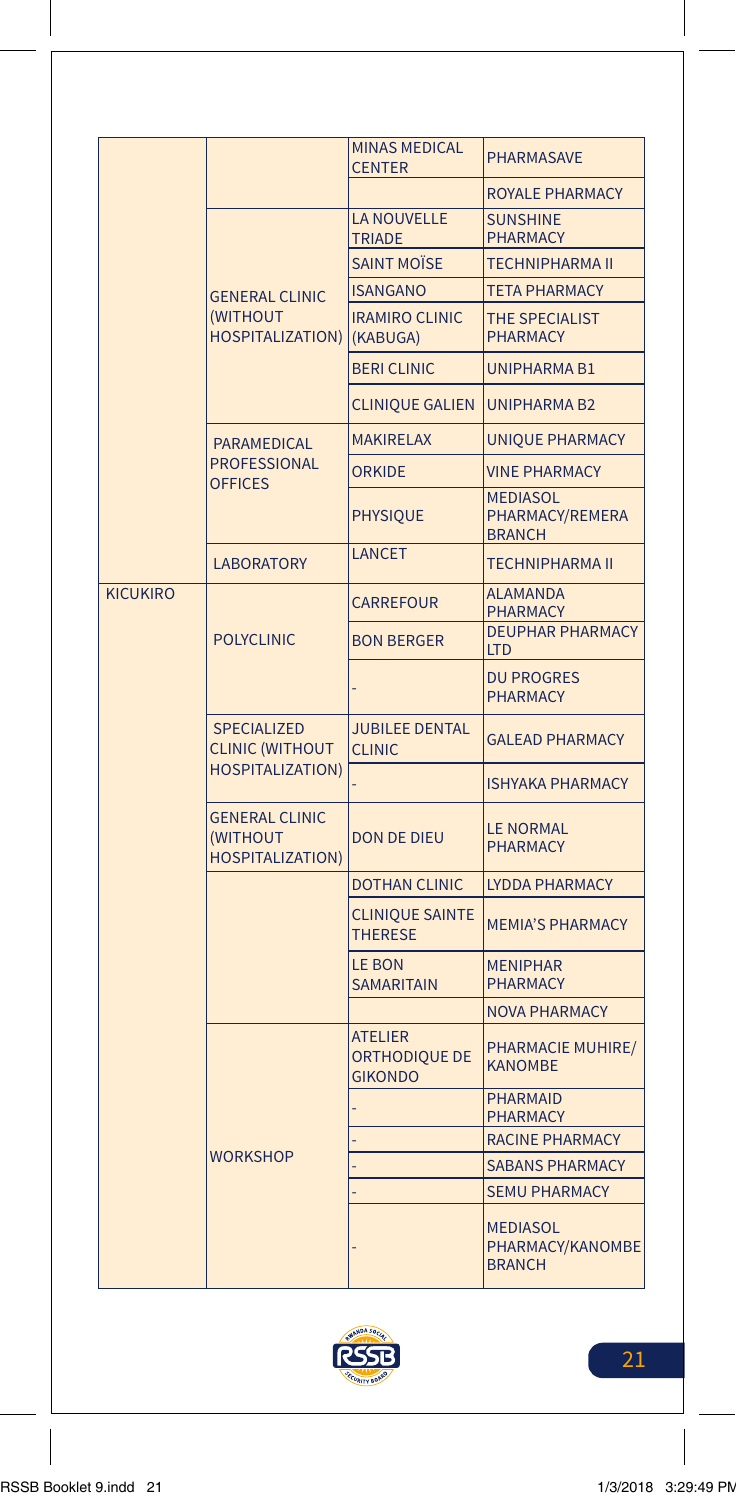| NYARUGENGE  POLYCLINICS |                                                                      | <b>PLATEAU</b>                            | <b>ABIRWA PHARMACY</b>               |
|-------------------------|----------------------------------------------------------------------|-------------------------------------------|--------------------------------------|
|                         |                                                                      | <b>LA MEDICAL</b>                         | <b>AXIS PHARMACY</b>                 |
|                         |                                                                      | POLYCLINIQUE DE                           | <b>BENI PHARMACY</b>                 |
|                         |                                                                      | <b>L'ETOILE</b><br><b>POLYCLINIQUE</b>    | <b>CARREFOUR</b>                     |
|                         |                                                                      | <b>SAINT JEAN</b>                         | <b>PHARMACY</b>                      |
|                         |                                                                      | <b>KIGALI CITIZENS</b>                    | <b>EZA PHARMACY</b>                  |
|                         |                                                                      | <b>POLYCLIN</b>                           |                                      |
|                         |                                                                      | <b>POLYCLINIQUE</b><br>MEDICO-SOCIALE     | <b>FIDELE PHARMACY</b>               |
|                         |                                                                      |                                           | <b>IRAMIRO PHARMACY</b>              |
|                         |                                                                      |                                           | <b>IRIS PHARMACY</b>                 |
|                         |                                                                      | <b>RWANDA EYE</b><br><b>CLINIC</b>        | <b>JM+ PHARMACY Ltd</b>              |
|                         |                                                                      | KIGALI EYE CLINIC                         | <b>LA DIVINE PHARMACY</b>            |
|                         |                                                                      | <b>ODONTO</b><br><b>STOMATOLOGIE</b>      | <b>LA LICORNE</b><br><b>PHARMACY</b> |
|                         |                                                                      | <b>FAITH CLINIC</b>                       | <b>L'AN 2000 PLUS</b>                |
|                         |                                                                      | <b>CABINET</b><br><b>MEDICALE DE</b>      | <b>NEZA PHARMACY</b>                 |
|                         |                                                                      | <b>PEDIATRIE</b>                          |                                      |
|                         | <b>SPECIALIZED</b>                                                   | LA LIFE                                   | <b>PHARMACIE CONSEIL</b>             |
|                         | <b>CLINICS (WTHOUT</b>                                               | <b>HARMONY</b>                            | PHARMACIE MUHIRE                     |
|                         | <b>HOSPITALIZATION)</b>                                              | <b>BIOMEDICAL</b>                         | <b>PHARMACURE</b>                    |
|                         |                                                                      | <b>CENTER</b><br><b>FONDATION DU</b>      | PHARMAVIE/MUHIMA                     |
|                         |                                                                      | <b>COEUR</b>                              | <b>BRANCH</b>                        |
|                         |                                                                      | <b>CABINET LE</b>                         | <b>SCORE PHARMACY</b>                |
|                         |                                                                      | <b>VIGILE</b>                             |                                      |
|                         |                                                                      | <b>UR-CMHSBD LTD</b>                      | ÷,                                   |
|                         |                                                                      | <b>ADVANCED</b><br><b>DENTAL CLINIC</b>   |                                      |
|                         |                                                                      | PINEDA DENTAL                             |                                      |
|                         |                                                                      | <b>CLINIC</b>                             |                                      |
|                         |                                                                      | <b>EJO HEZA</b>                           | <b>PHILLIPS</b>                      |
|                         | <b>SPECIALIZED</b>                                                   | <b>SURGICAL</b>                           | <b>PHARMACEUTICALS</b>               |
|                         | <b>CLINICS (WITH</b><br><b>HOSPITALIZATION)</b>                      | <b>CENTRE</b><br>$\overline{\phantom{a}}$ | <b>REMED PHARMACY</b>                |
|                         |                                                                      |                                           | <b>SANGWA PHARMACY</b>               |
|                         | <b>GENERAL CLINICS</b><br><b>(WITHOUT</b><br><b>HOSPITALIZATION)</b> | <b>DON DE DIEU</b>                        | <b>SANGWA PHARMACY/</b>              |
|                         |                                                                      | <b>NYARUGENGE</b>                         | <b>MUHIMA</b>                        |
|                         |                                                                      | <b>ADVANCED</b>                           | <b>SANOPHAR</b>                      |
|                         |                                                                      | <b>MEDICAL</b><br><b>DIAGNISTICS</b>      | <b>PHARMACY</b>                      |
|                         |                                                                      | <b>ST PETER</b>                           |                                      |
|                         |                                                                      | <b>BIOMEDICAL</b><br><b>CLINIC</b>        | <b>SUNBEAM PHARMACY</b>              |
|                         |                                                                      |                                           | <b>TRAMED PHARMACY</b>               |
|                         |                                                                      | <b>NU VISION</b><br><b>OPTICAL</b>        | <b>TRESOR PHARMACY</b>               |
|                         |                                                                      | <b>EYE CARE</b>                           | <b>UNIPHARMA</b>                     |
|                         | <b>PARAMEDICAL</b>                                                   | <b>OPTICAL</b>                            | <b>PHARMACY</b>                      |
|                         | <b>PROFESSIONAL</b>                                                  | <b>DK OPTICAL</b>                         | <b>KESTONE PHARMACY</b>              |
|                         | <b>OFFICES</b>                                                       | <b>KIGALOPTIC</b>                         |                                      |
|                         |                                                                      | <b>HAJEE OPTICAL</b>                      |                                      |
|                         |                                                                      | <b>AFROIND</b>                            |                                      |
|                         |                                                                      |                                           |                                      |
|                         |                                                                      |                                           |                                      |
| 22                      |                                                                      |                                           |                                      |
|                         |                                                                      | <b>CURTY BOAS</b>                         |                                      |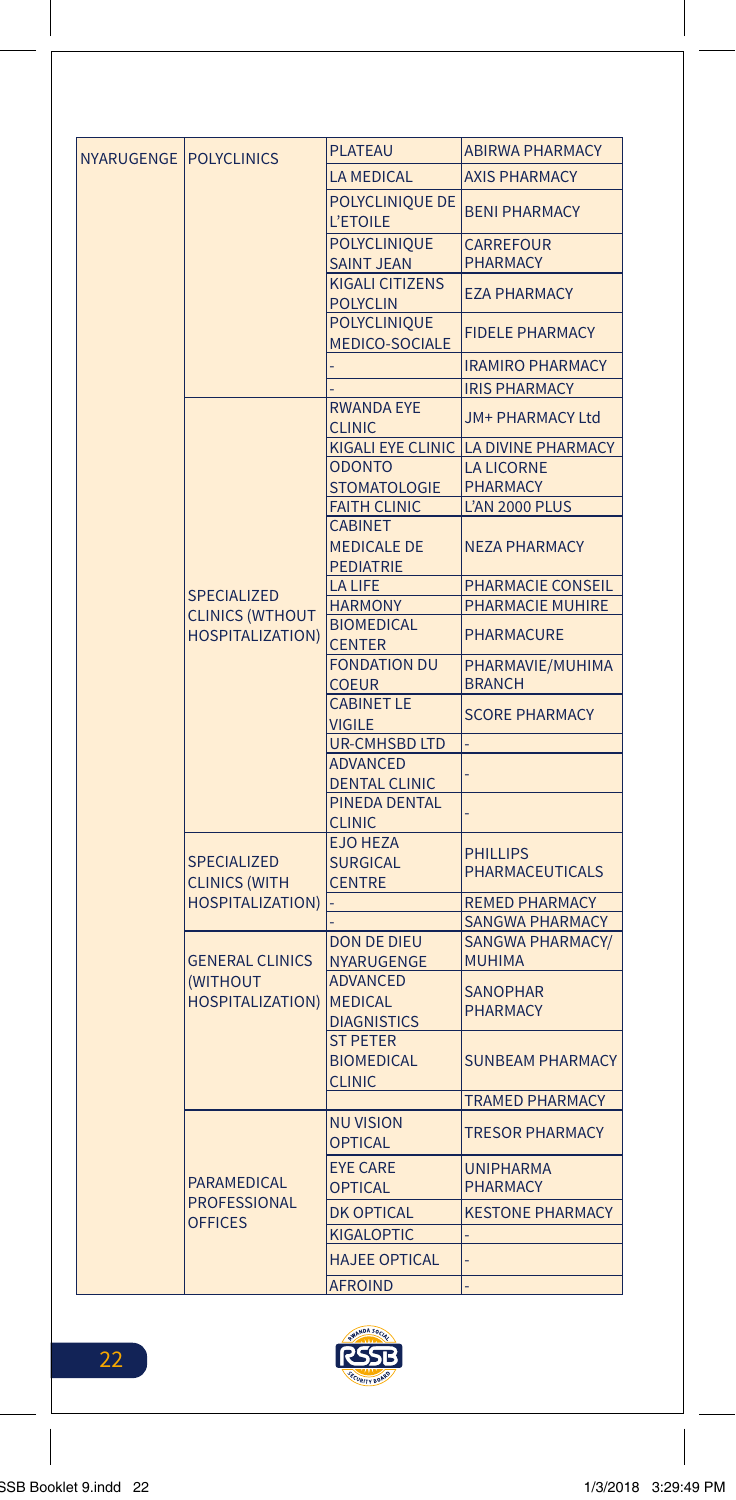| <b>HUYE</b>      | <b>SPECIALIZED</b><br><b>CLINIC (WITHOUT</b><br><b>HOSPITALIZATION)</b><br>GENERAL<br><b>CLINICS (WITH</b><br><b>HOSPITALIZATION)</b><br><b>POLYCLINCS</b><br><b>GENERAL CLINIC</b><br><b>WITHOUT</b><br><b>HOSPITALIZATION)</b> | <b>URUKUNDO</b><br><b>FOUNDATION</b><br><b>CLINIC</b><br><b>INEZA MEDICAL</b><br><b>CLINIC</b><br><b>UMURAGE</b><br><b>MEDICAL CLINIC</b><br><b>LA PROVIDENCE</b><br><b>CLINIC</b><br><b>SALUS</b><br><b>LA MEDICALE</b><br><b>HUYE</b><br><b>MEDILABS</b> | <b>VICTORY PHARMACY</b><br><b>BUPHARMA LTD</b><br><b>LA PREFERENCE</b><br><b>SUNRISE PHARMACY</b><br><b>URUMURI PHARMACY</b> |
|------------------|----------------------------------------------------------------------------------------------------------------------------------------------------------------------------------------------------------------------------------|------------------------------------------------------------------------------------------------------------------------------------------------------------------------------------------------------------------------------------------------------------|------------------------------------------------------------------------------------------------------------------------------|
|                  |                                                                                                                                                                                                                                  |                                                                                                                                                                                                                                                            |                                                                                                                              |
|                  |                                                                                                                                                                                                                                  |                                                                                                                                                                                                                                                            |                                                                                                                              |
|                  |                                                                                                                                                                                                                                  |                                                                                                                                                                                                                                                            |                                                                                                                              |
|                  |                                                                                                                                                                                                                                  |                                                                                                                                                                                                                                                            |                                                                                                                              |
|                  |                                                                                                                                                                                                                                  |                                                                                                                                                                                                                                                            |                                                                                                                              |
|                  |                                                                                                                                                                                                                                  |                                                                                                                                                                                                                                                            |                                                                                                                              |
|                  |                                                                                                                                                                                                                                  |                                                                                                                                                                                                                                                            |                                                                                                                              |
|                  |                                                                                                                                                                                                                                  |                                                                                                                                                                                                                                                            |                                                                                                                              |
|                  |                                                                                                                                                                                                                                  |                                                                                                                                                                                                                                                            |                                                                                                                              |
|                  |                                                                                                                                                                                                                                  |                                                                                                                                                                                                                                                            |                                                                                                                              |
|                  |                                                                                                                                                                                                                                  |                                                                                                                                                                                                                                                            |                                                                                                                              |
|                  |                                                                                                                                                                                                                                  |                                                                                                                                                                                                                                                            |                                                                                                                              |
|                  |                                                                                                                                                                                                                                  |                                                                                                                                                                                                                                                            |                                                                                                                              |
|                  |                                                                                                                                                                                                                                  |                                                                                                                                                                                                                                                            |                                                                                                                              |
|                  |                                                                                                                                                                                                                                  |                                                                                                                                                                                                                                                            |                                                                                                                              |
|                  |                                                                                                                                                                                                                                  |                                                                                                                                                                                                                                                            | <b>VICTORY PHARMACY</b>                                                                                                      |
|                  |                                                                                                                                                                                                                                  |                                                                                                                                                                                                                                                            | <b>VIVA PHARMACY</b>                                                                                                         |
|                  |                                                                                                                                                                                                                                  |                                                                                                                                                                                                                                                            | <b>BRANCH Ltd</b>                                                                                                            |
| <b>RUBAVU</b>    |                                                                                                                                                                                                                                  | <b>CLINIQUE LA</b>                                                                                                                                                                                                                                         | <b>INGENZI PHARMACY</b>                                                                                                      |
|                  |                                                                                                                                                                                                                                  | <b>FIDELITE</b>                                                                                                                                                                                                                                            |                                                                                                                              |
|                  |                                                                                                                                                                                                                                  | <b>SMILE DENTAL</b>                                                                                                                                                                                                                                        | <b>LAGO PHARMACY</b>                                                                                                         |
|                  | <b>SPECIALIZED</b>                                                                                                                                                                                                               | <b>CLINIC</b>                                                                                                                                                                                                                                              |                                                                                                                              |
|                  | <b>CLINIC (WITHOUT</b>                                                                                                                                                                                                           | <b>NDENGERA</b>                                                                                                                                                                                                                                            | PHARMACIE MUHIRE/                                                                                                            |
|                  | <b>HOSPITALIZATION)</b>                                                                                                                                                                                                          | <b>CLINIC</b>                                                                                                                                                                                                                                              | RUBAVU BRANCH                                                                                                                |
|                  |                                                                                                                                                                                                                                  | <b>AFRICA H. CARE</b>                                                                                                                                                                                                                                      |                                                                                                                              |
|                  |                                                                                                                                                                                                                                  | <b>NETWORK</b>                                                                                                                                                                                                                                             | <b>VINCA PHARMACY</b>                                                                                                        |
|                  |                                                                                                                                                                                                                                  | RUBAVU                                                                                                                                                                                                                                                     |                                                                                                                              |
|                  | <b>GENERAL</b>                                                                                                                                                                                                                   | <b>CLINIQUE</b>                                                                                                                                                                                                                                            |                                                                                                                              |
|                  | <b>CLINIC (WITH</b>                                                                                                                                                                                                              | <b>MEDICALE DE</b>                                                                                                                                                                                                                                         |                                                                                                                              |
|                  | <b>HOSPITALIZATION)</b>                                                                                                                                                                                                          | <b>L'ARCHE</b>                                                                                                                                                                                                                                             |                                                                                                                              |
|                  | <b>GENERAL CLINIC(</b>                                                                                                                                                                                                           | <b>HORANA</b>                                                                                                                                                                                                                                              |                                                                                                                              |
|                  | <b>WITHOUT</b>                                                                                                                                                                                                                   | <b>UBUZIMA CLINIC</b>                                                                                                                                                                                                                                      |                                                                                                                              |
|                  | <b>HOSPITALIZATION)</b>                                                                                                                                                                                                          |                                                                                                                                                                                                                                                            |                                                                                                                              |
|                  | <b>GENERAL CLINIC</b>                                                                                                                                                                                                            | <b>NGORORERO</b>                                                                                                                                                                                                                                           |                                                                                                                              |
| <b>NGORORERO</b> | <b>WITHOUT</b>                                                                                                                                                                                                                   | <b>CLINIC</b>                                                                                                                                                                                                                                              | <b>IVY PHARMACY</b>                                                                                                          |
|                  | <b>HOSPITALIZATION)</b>                                                                                                                                                                                                          |                                                                                                                                                                                                                                                            |                                                                                                                              |
|                  | <b>GENERAL</b>                                                                                                                                                                                                                   | <b>RAPHA CLINIC</b>                                                                                                                                                                                                                                        | <b>BONA CURATIO</b>                                                                                                          |
|                  | <b>CLINIC (WITH</b>                                                                                                                                                                                                              | <b>KAMONYI</b>                                                                                                                                                                                                                                             | <b>FARMACIA</b>                                                                                                              |
|                  | <b>HOSPITALIZATION)</b>                                                                                                                                                                                                          |                                                                                                                                                                                                                                                            | <b>VIEPHARMA</b>                                                                                                             |
| <b>KAMONYI</b>   |                                                                                                                                                                                                                                  | <b>IRAMIRO CLINIC</b>                                                                                                                                                                                                                                      | <b>PHARMACY Ltd</b>                                                                                                          |
|                  | <b>GENERAL CLINICS(</b>                                                                                                                                                                                                          | <b>KAMONYI</b>                                                                                                                                                                                                                                             |                                                                                                                              |
|                  | <b>WITHOUT</b>                                                                                                                                                                                                                   | <b>NARADA MEDICAL</b>                                                                                                                                                                                                                                      |                                                                                                                              |
|                  | <b>HOSPITALIZATION)</b>                                                                                                                                                                                                          | <b>CLINIC</b>                                                                                                                                                                                                                                              |                                                                                                                              |
|                  | <b>GENERAL</b>                                                                                                                                                                                                                   | <b>INSHUTI</b>                                                                                                                                                                                                                                             | <b>FIDELITY PHARMACY</b>                                                                                                     |
| <b>NYAMAGABE</b> |                                                                                                                                                                                                                                  | <b>MEDICAL CLINIC</b>                                                                                                                                                                                                                                      | <b>IZERE PHARMACY</b>                                                                                                        |
|                  | <b>CLINIC (WITH</b><br><b>HOSPITALIZATION)</b>                                                                                                                                                                                   | <b>NYAMAGABE</b>                                                                                                                                                                                                                                           | <b>OLA PHARMACY Ltd</b>                                                                                                      |
|                  |                                                                                                                                                                                                                                  |                                                                                                                                                                                                                                                            |                                                                                                                              |
|                  | <b>GENERAL</b>                                                                                                                                                                                                                   | <b>ISEZERANO</b>                                                                                                                                                                                                                                           |                                                                                                                              |
| <b>NYANZA</b>    | <b>CLINIC (WITH</b>                                                                                                                                                                                                              | <b>MEDICAL CLINIC</b>                                                                                                                                                                                                                                      | <b>INITIATIVE PHARMACY</b>                                                                                                   |
|                  | HOSPITALIZATION)                                                                                                                                                                                                                 | <b>IGIHOZO MEDICAL</b>                                                                                                                                                                                                                                     |                                                                                                                              |
|                  |                                                                                                                                                                                                                                  | <b>CLINIC</b>                                                                                                                                                                                                                                              |                                                                                                                              |
|                  | <b>GENERAL</b>                                                                                                                                                                                                                   | RAPHA CLINIC                                                                                                                                                                                                                                               | <b>REMUCHAT</b>                                                                                                              |
| <b>NYAGATARE</b> | <b>CLINIC (WITH</b>                                                                                                                                                                                                              | <b>NYAGATARE</b>                                                                                                                                                                                                                                           | <b>PHARMACY</b>                                                                                                              |
|                  | <b>HOSPITALIZATION)</b>                                                                                                                                                                                                          |                                                                                                                                                                                                                                                            |                                                                                                                              |

 $\overline{\phantom{a}}$ 

I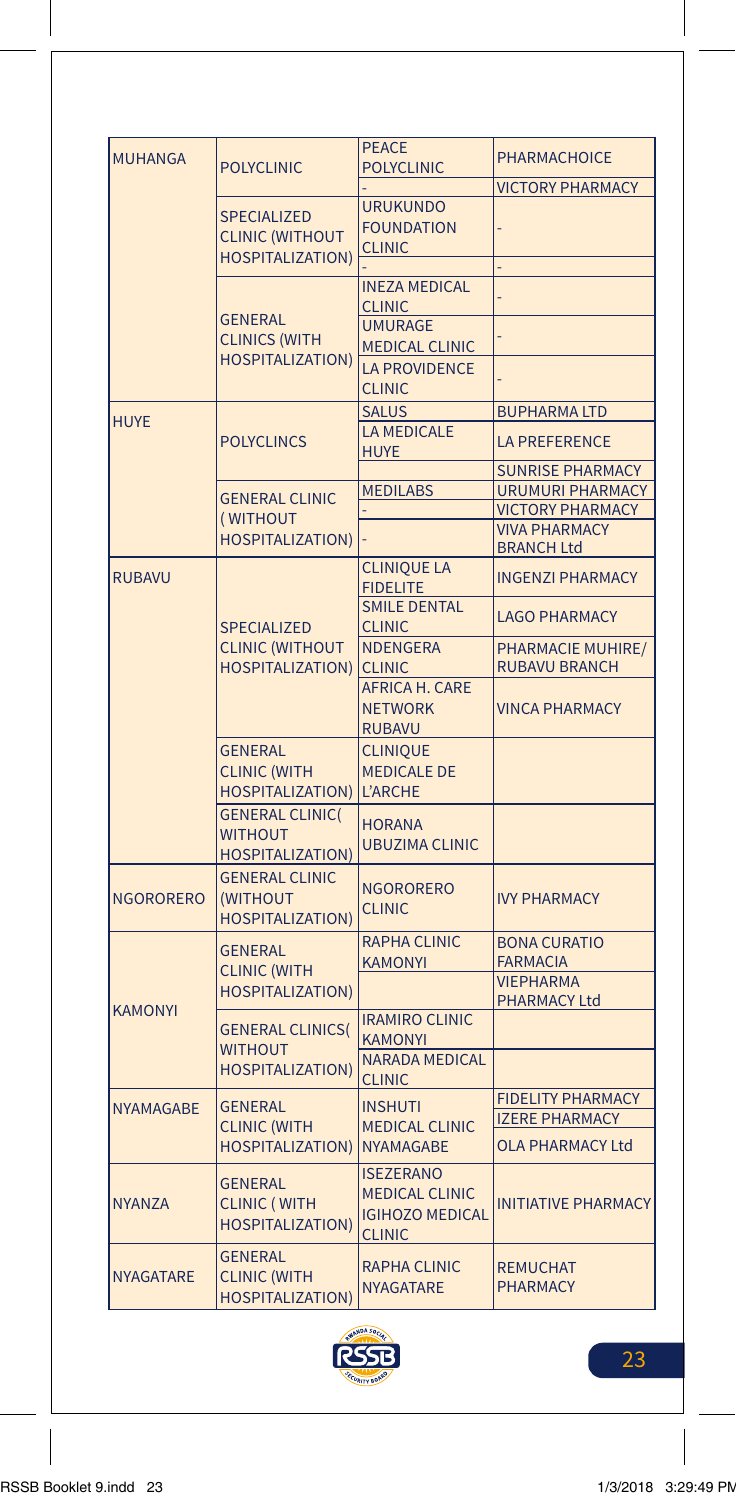| <b>RWAMAGANA</b> | <b>GENERAL CLINIC</b><br><b>(WITHOUT)</b><br><b>HOSPITALIZATION)</b> | <b>SAINTE THERESE</b><br><b>RWAMAGANA</b>              | <b>INITIATIVE PHARMACY</b>                           |
|------------------|----------------------------------------------------------------------|--------------------------------------------------------|------------------------------------------------------|
|                  | <b>GENERAL CLINIC</b><br><b>(WITHOUT</b><br><b>HOSPITALIZATION)</b>  | <b>CLINIQUE</b><br><b>DU MONT</b><br><b>NYAMAGUMBA</b> | <b>IRAGUHA PHARMACY</b>                              |
| <b>MUSANZE</b>   | <b>POLYCLINIQUE</b>                                                  | <b>LA MEDICALE</b><br><b>MUSANZE</b>                   | <b>MUSANZE PHARMACY</b>                              |
|                  |                                                                      |                                                        | <b>MEDIASOL</b><br>PHARMACY/MUSANZE<br><b>BRANCH</b> |
|                  |                                                                      |                                                        | <b>FIRST HEALTH CARE</b><br><b>PHARMACY</b>          |
|                  | <b>GENERAL CLINIC</b><br><b>(WITHOUT</b>                             | <b>BLESSED FAMILY</b><br><b>HEALTH CLINIC</b>          | <b>REAL PHARMACY</b>                                 |
| <b>RUHANGO</b>   | <b>HOSPITALIZATION)</b>                                              |                                                        | <b>TERRANOVA</b><br><b>PHARMACY</b>                  |
|                  |                                                                      |                                                        | <b>GLORY PHARMACY</b>                                |
|                  | <b>GENERAL CLINICS</b>                                               | <b>STELLA CLINIC</b>                                   |                                                      |
| <b>BUGESERA</b>  | <b>(WITHOUT</b><br><b>HOSPITALIZATION)</b>                           | <b>BENEFACTOR</b><br><b>DAVID CLINIC</b>               |                                                      |
| <b>NYARUGURU</b> |                                                                      |                                                        | <b>PHARMACIE LA</b><br><b>GUERISON</b>               |
| <b>KAYONZA</b>   |                                                                      | <b>NARADA MEDICAL</b><br><b>CLINIC</b>                 | <b>GRATIS PHARMACY</b>                               |
| <b>RUSIZI</b>    |                                                                      | <b>CLINIQUE SAINTE</b><br><b>ELISABETH</b>             | <b>BIMOPHAR</b>                                      |

- The number of RSSB partners in providing medical care or pharmacy services continues to expand
- RSSB provides health care provision according to an individual's needs, rather than the level of contributions they have actually paid.



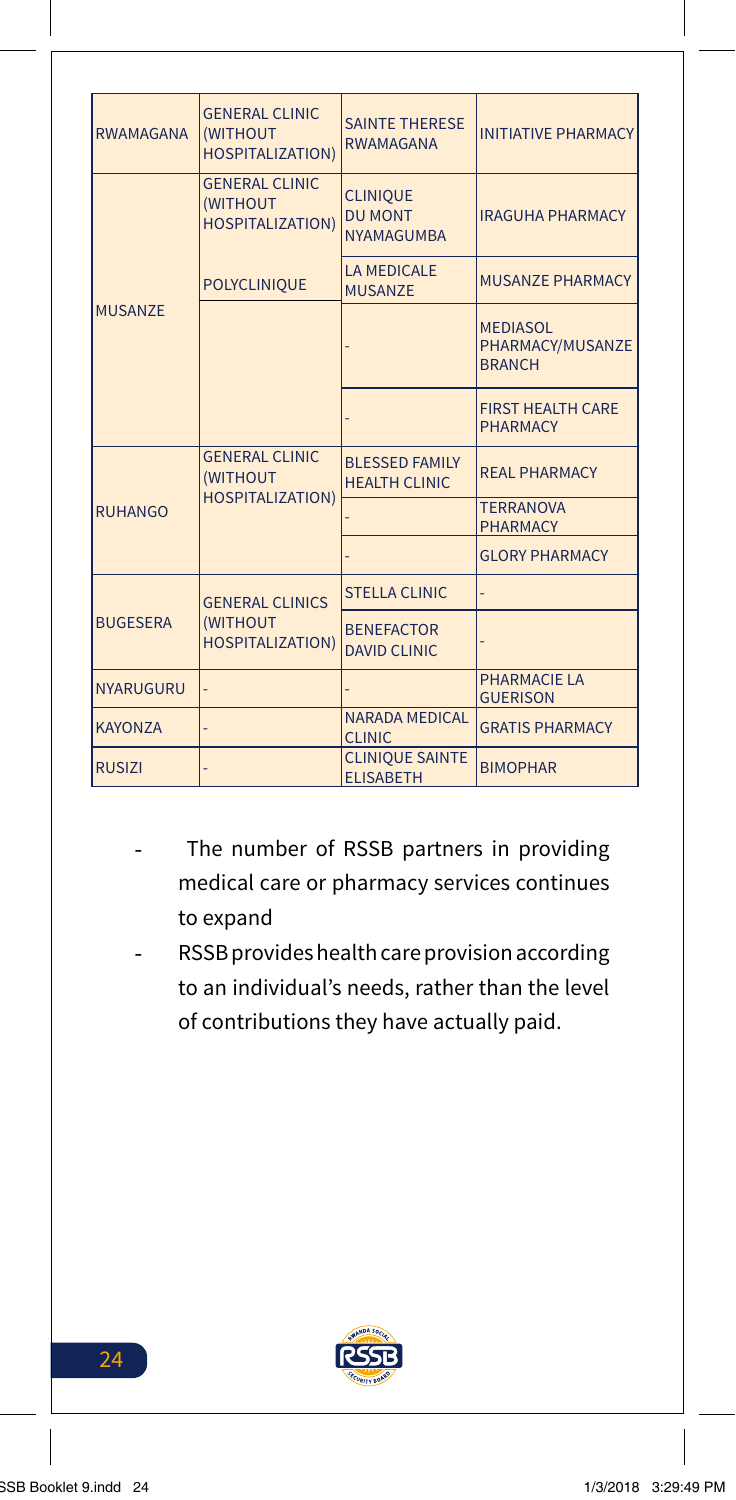# **5. COMMUNITY BASED HEALTH INSURANCE**

### **What is the Community Based Health Insurance?**

Community Based Health Insurance (Mutuelle de santé) is a solidarity health insurance system in which persons (families) come together and pay contributions for the purpose of protection and receipt of medical care.

### **Objective of the Community Based Health Insurance**

It was established in order to help people with low income access medical care at affordable cost.

### **Management of Community- Based Health Insurance (CBHI)**

From the 1st July, 2015 the management of the Medical Insurance Scheme, Community- Based Health Insurance (CBHI) was moved from the Ministry of Health to Rwanda Social Security Board (RSSB). The move aimed at improving the fund's financial accountability and ensures quality health care for subscribers.

### **Advantages of Community- Based Health Insurance (CBHI)**

- A member of Community Based Health Insurance can get medical treatment cheaply at local medical facilities like health post or health Centre and pays only 200 Frw or just 10% of the total bill at all district and provincial hospitals as well as referral hospitals;
- A member of Community Based Health Insurance does not become stranded at home because of quick access to health care, whenever need arises, before the sickness gets worse;
- A member of Community Based Health Insurance is assured of access to authorized medical facilities cheaply;
- A member of Community Based Health Insurance makes economic progress because of sustained health that enables a person to work hard to improve and maintain reasonable economic development and standard of living

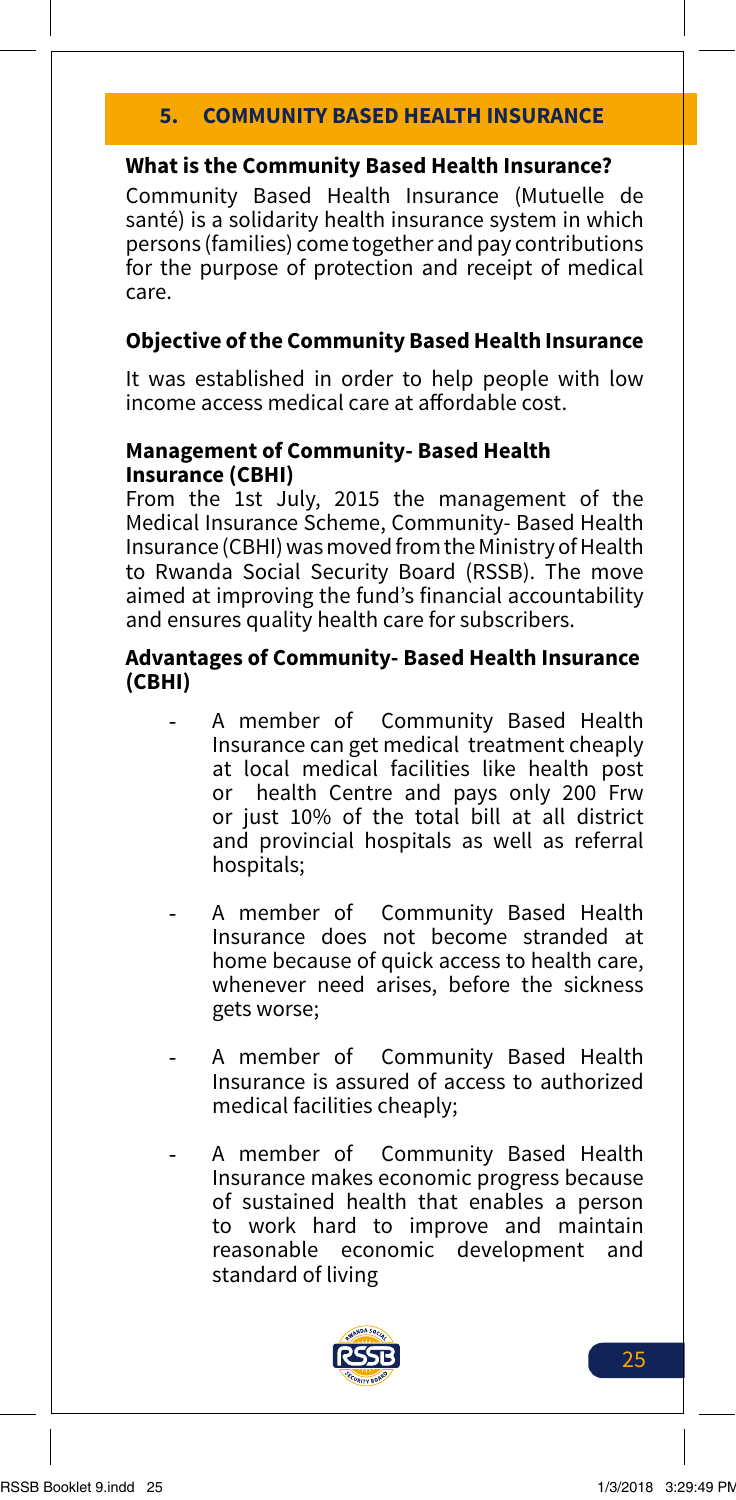# **Contribution**

Contribution is made depending on the category in which individuals are (Category I: 2,000 Frw, Category II: 3,000 Frw and category III: 7,000 Frw per Year)

**NB**: Category I is supported by the government and other donors

- Contributions are deposited on RSSB accounts at SACCO,BANQUE POPULAIRE ( BPR), GT BANK, BANK OF KIGALI, I&M BANK, ACCESS BANK, COGEBANK, CSS, KCB & EQUITY BANK
- Payment of contributions can also be done via MOBICASH and IREMBO services

# **Commencement of membership**

Membership is effective when each household member has, personally or through a third party paid the required contribution. The CBHI offers health care coverage to household members if all of them have paid their respective contributions, with the exception of any member insured under other medical insurance schemes.

# **Co-payment**

A member who benefits from medical care services has to pay a co-payment.

This co-payment is paid for a needy member with a due certificate from a competent administrative authority. Today, the co-payment is 200 Frw to Health facilities and 10% of the medical bill to Health centers.



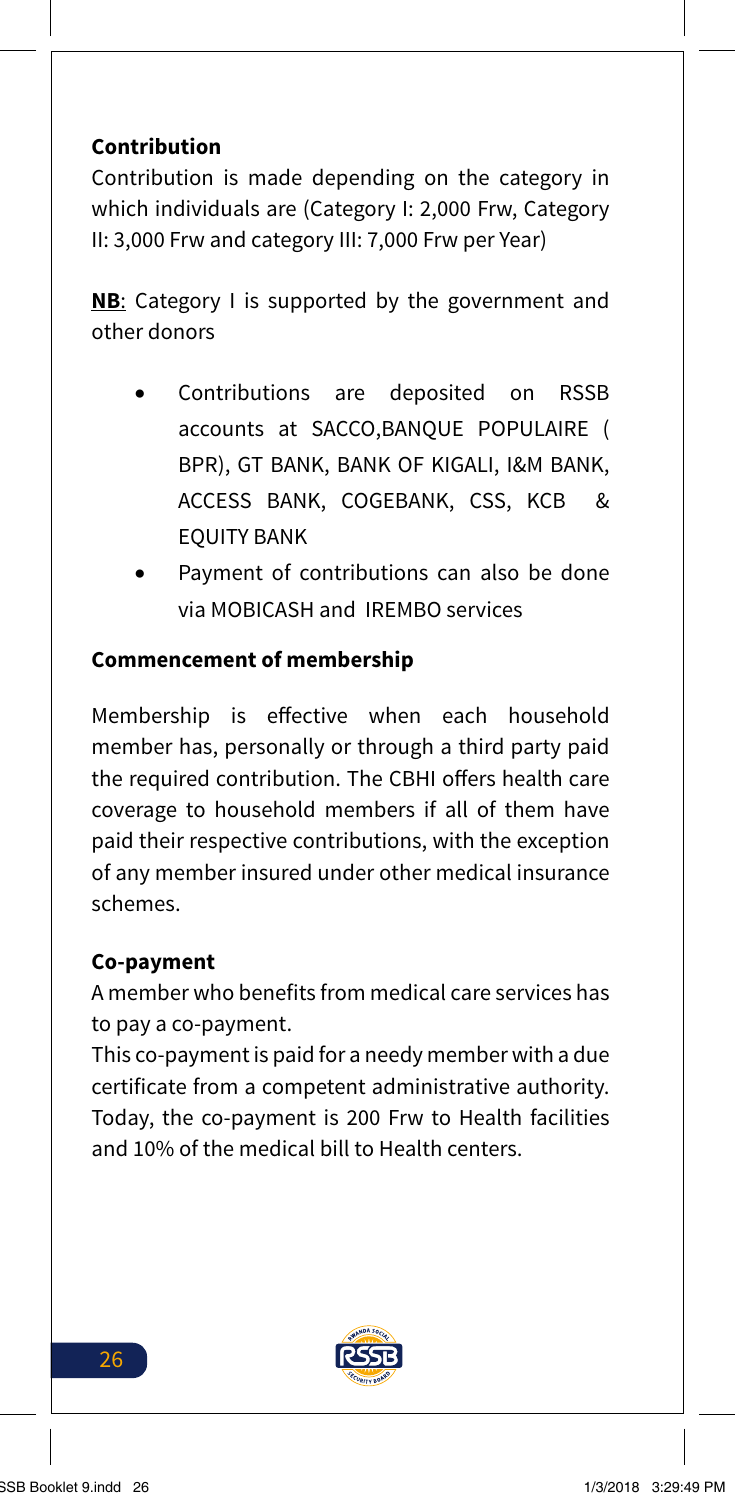# **Beneficiaries of the Community Based Health Insurance Scheme**

The community-based health insurance scheme offers healthcare coverage to household members if all of them have paid their respective contributions, with the exception of any member insured under any other medical insurance scheme.

# **Medical services covered**

- • Drugs and medical services provided at the health post or health Centre;
- Drugs and medical services provided at the hospital of District or Province;
- Drugs and medical services provided at the hospital or referral hospital level

# **Validity of contribution**

- A member who joins for the first time the community-based health insurance scheme or who pays contribution with delay starts benefiting from medical care services thirty (30) days after the payment of his/her subscription fees. However, medical services for a child aged three (3) months and younger are covered by the contribution of his/her parents. Payment of contribution is required for a child aged more than three (3) months;
- The member has to renew his/her insurance before the benefiting year ends. However, he/she continues to receive medical care services for thirty days (30) upon expiry of the insurance;
- The community-based health insurance scheme year commences on first July and end on 30th June of the following year.

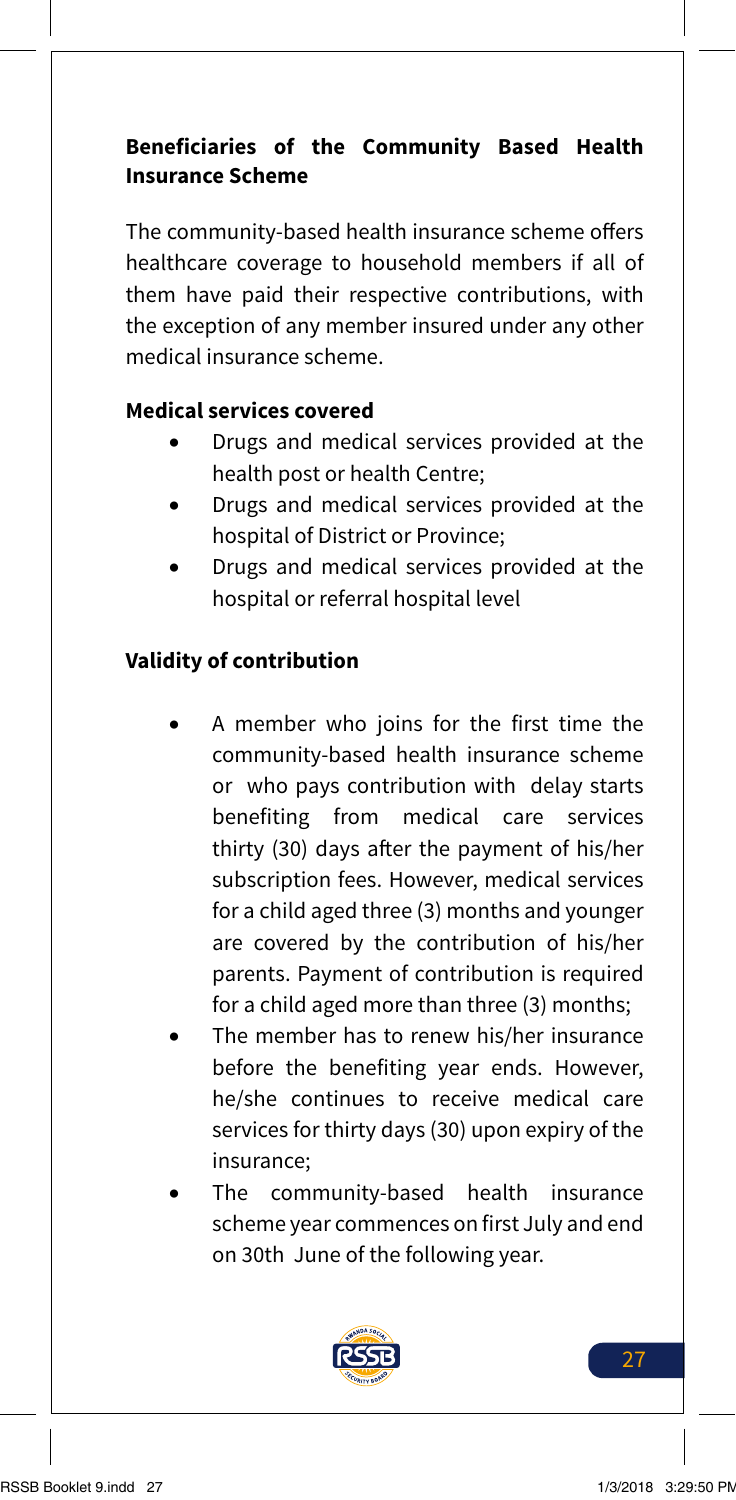# **6. MATERNITY LEAVE BENEFITS SCHEME**

### **What is the maternity leave benefits insurance managed by RSSB?**

It is a maternity protection scheme that grants working women (mothers) their full (100%) remuneration while on a 12-week maternity leave.

### **Why maternity leave benefits scheme?**

- 12 weeks Maternity leave
- Full monthly salary during maternity leave

### **What advantages?**

- Sufficient leave for:
- Pregnancy and childbirth recovery;
- Exclusive breastfeeding for the baby's health and development;
- Affection and care
	- Full monthly salary during maternity leave
	- Additional one month prolonged maternity leave with full salary, in case of delivery complications.

### **Eligibility requirements for maternity leave benefits**

- Must be on maternity leave;
- Must have paid maternity leave contributions at least 1 month before leave;
- Present a medical certificate of child-birth delivery.

### **Who must pay contributions?**

- All employees (governed by labor law; governed by general statutes for public service; and governed by special statutes)
- **Employers**

### **Contributions**

### **0.6% of Gross salary :**

- 0.3% employer's share
- 0.3% employee's share



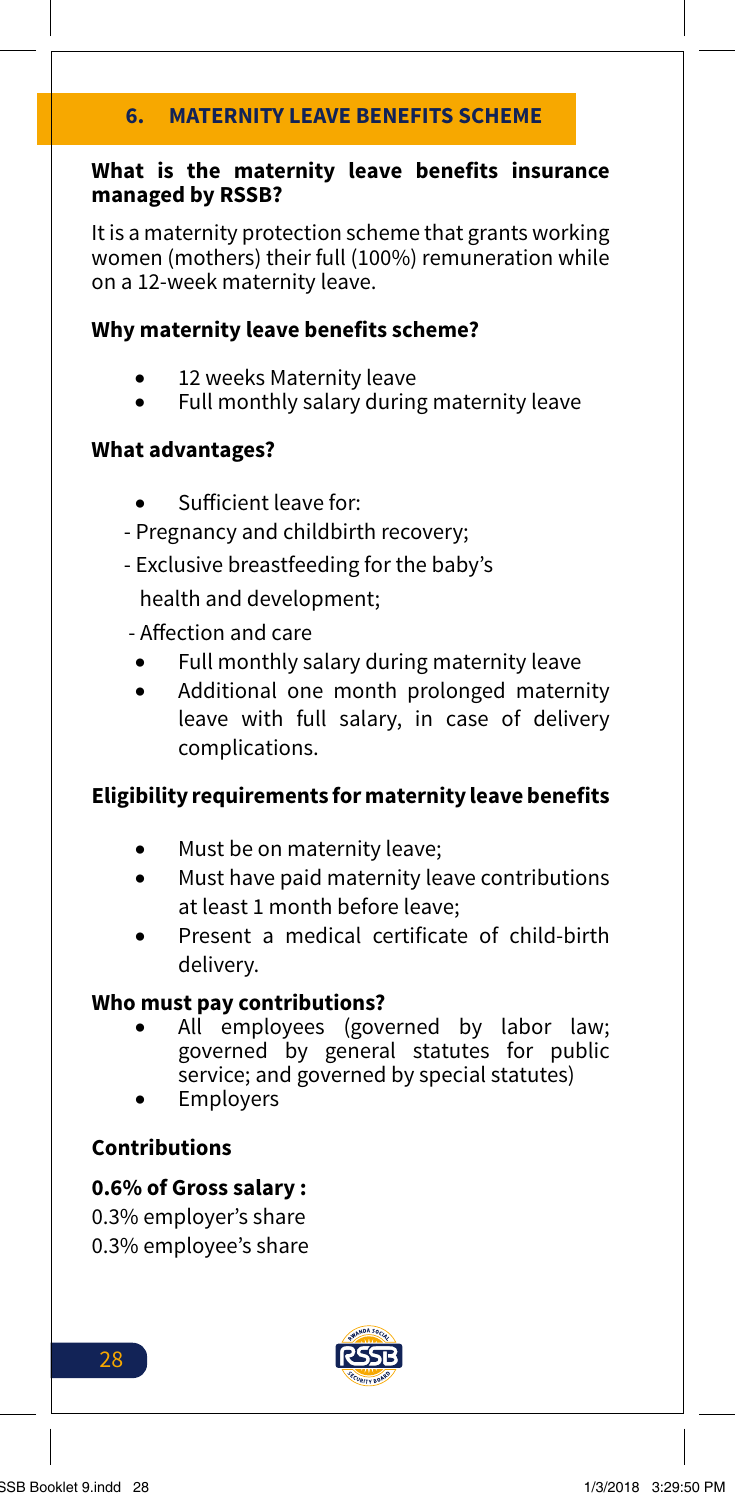If one has more than 1 employer, each of them must remit contributions.

**Contributions are paid monthly in RSSB account on RSSB's account, not later than 15th of the month following the month for which the contributions are pare paid.**

#### **How are maternity leave benefits paid?**

The employer shall pay 12 weeks' (months) full salary during maternity leave and then claims reimbursement from RSSB, for the last 6 weeks of maternity leave.

### **Employers' responsibility**

- Employer's registration and employees' affiliation to social security;
- Salaries' declaration and remittance of contributions;
- Reimbursement request for paid salary in the last 6 weeks of maternity leave.

### **Requests files**

The request form shall be accompanied by:

- Application form by the employee;
- A copy of identity card of the employee;
- Evidence of maternity leave from employer;
- Detailed pay slips related to the maternity leave period;
- Original birth certificate;

### **\*When necessary:**

- A medical certificate justifying the extension of leave;
- Guardianship certificate.
- • Application forms are available at: www.rssb.rw or at RSSB Districts Branches.

### **When to submit the request for benefits reimbursement?**

Within 6 months from beginning of maternity leave

### **Reimbursement deadline**

Within 30 days from reception date of reimbursement request

### **Reimbursement calculation**

Salary from which contributions were deducted as set by law.

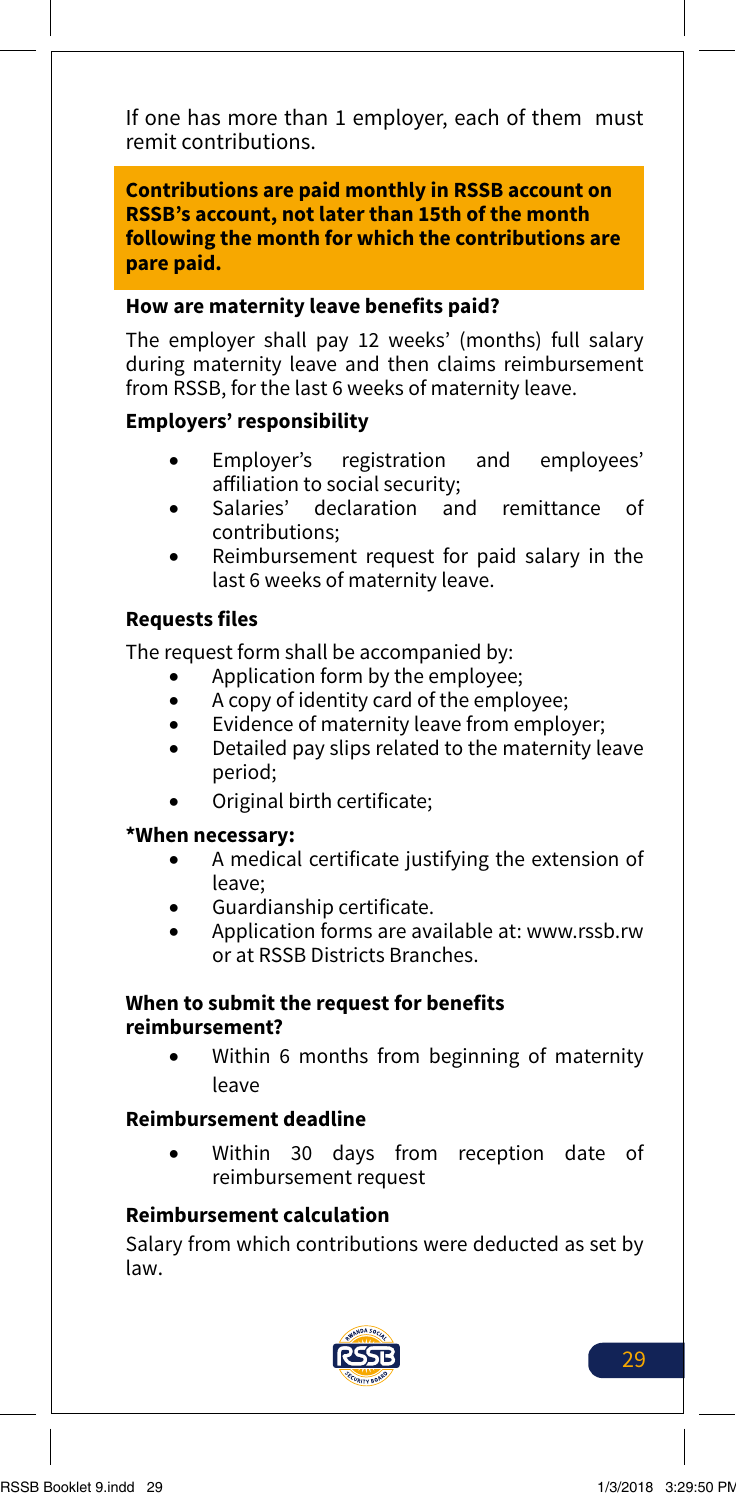# **7. OTHER INFORMATION**

### **Declaration and payment date (Pension, Occupational Hazard, Medical and Maternity leave benefits schemes)**

Declarations are done and submitted online via Rwanda Revenue Authority (RRA).

- The contributions for pension and occupational hazards are 8% of the employee's remunerations (his/her gross salary minus transport allowances, retirement benefits and other allowances with refund character) ,
- Contributions for Medical branch are 15% of the employee's basic salary
- Contributions for maternity leave benefits are 0,6% of the employee's remunerations (his/ her gross salary minus transport allowances, retirement benefits and other allowances with refund character)

Except the contributions for occupational hazard, all those contributions are paid by both employee and employer as shown in the table below:

|                                  | <b>Pension</b>        | <b>Occupational</b><br>hazard | <b>Contributions</b> |  |  |
|----------------------------------|-----------------------|-------------------------------|----------------------|--|--|
| Employee                         | 3%                    | $\mathbf{0}$                  | 3%                   |  |  |
| Employer                         | 3%                    | 2%                            | 5%                   |  |  |
| <b>Total</b>                     | 6%                    | 2%                            | 8%                   |  |  |
|                                  | <b>Medical scheme</b> |                               |                      |  |  |
| Employee                         | 7,5%                  |                               | 7,5%                 |  |  |
| Employer                         | 7.5%                  |                               | 7,5%                 |  |  |
| <b>Total</b>                     | 15%                   |                               | 15%                  |  |  |
| <b>Maternity leave insurance</b> |                       |                               |                      |  |  |
| Employee                         | 0.3%                  |                               | 0.3%                 |  |  |
| Employer                         | 0.3%                  |                               | 0.3%                 |  |  |
| <b>Total</b>                     | 0.6%                  |                               | 0.6%                 |  |  |



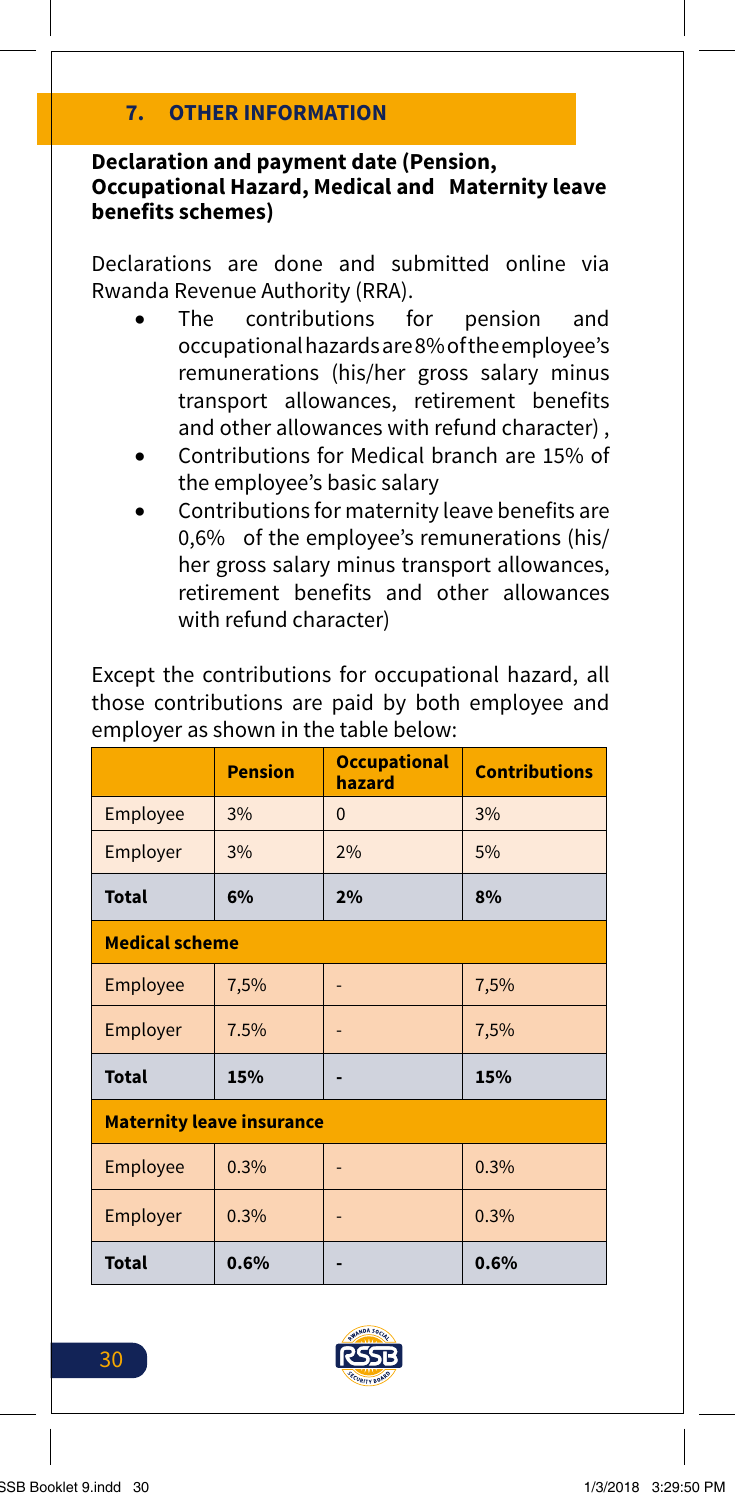### **Declaration and payment deadline**

Declaration and remittance of contributions are made on monthly basis; **not later than the 15<sup>th</sup> day** of the month following the month to which the contributions relate.

**NB: In the framework of partnership between RSSB and RRA, to facilitate employers, a unified declaration of contributions for pension, occupational hazards, medical and maternity leave schemes of RSSB and RRA's PAYE using one single annexure to be submitted at once, is currently operational.** 

#### **What happens on late payment of contributions?**

Sanctions are applied to employers in respect of Pension and Occupational Hazard benefits for late payment of contributions:

**Surcharge for late payment** - all late payments after the deadline are charged 1.5% per month for the delay of the list of declared personnel and 1.5% for the delayed payment to the bank.

**Forced payment of contribution** - the employer who fails to remit the contributions on time is subjected to the procedure of forced recovery in conformity with the law.

### **RSSB's INVESTMENTS**

In its responsibilities, RSSB has to engage in investments as provided by the laws. The institution operates two schemes, Pension Scheme and Medical Scheme and when it comes to investments, contributions of the two schemes are invested separately because of different liquidity needs, inherent risks and different time horizons for returns

### **RSSB's investment objectives**

- To achieve short and long term returns on the board's investment portfolio sufficient to meet the funding objective,
- To optimize returns within the defined risk parameters in a prudent and cost efficient manner while ensuring legal and regulatory compliance is met.



RSSB Booklet 9.indd 31 1/3/2018 3:29:50 PM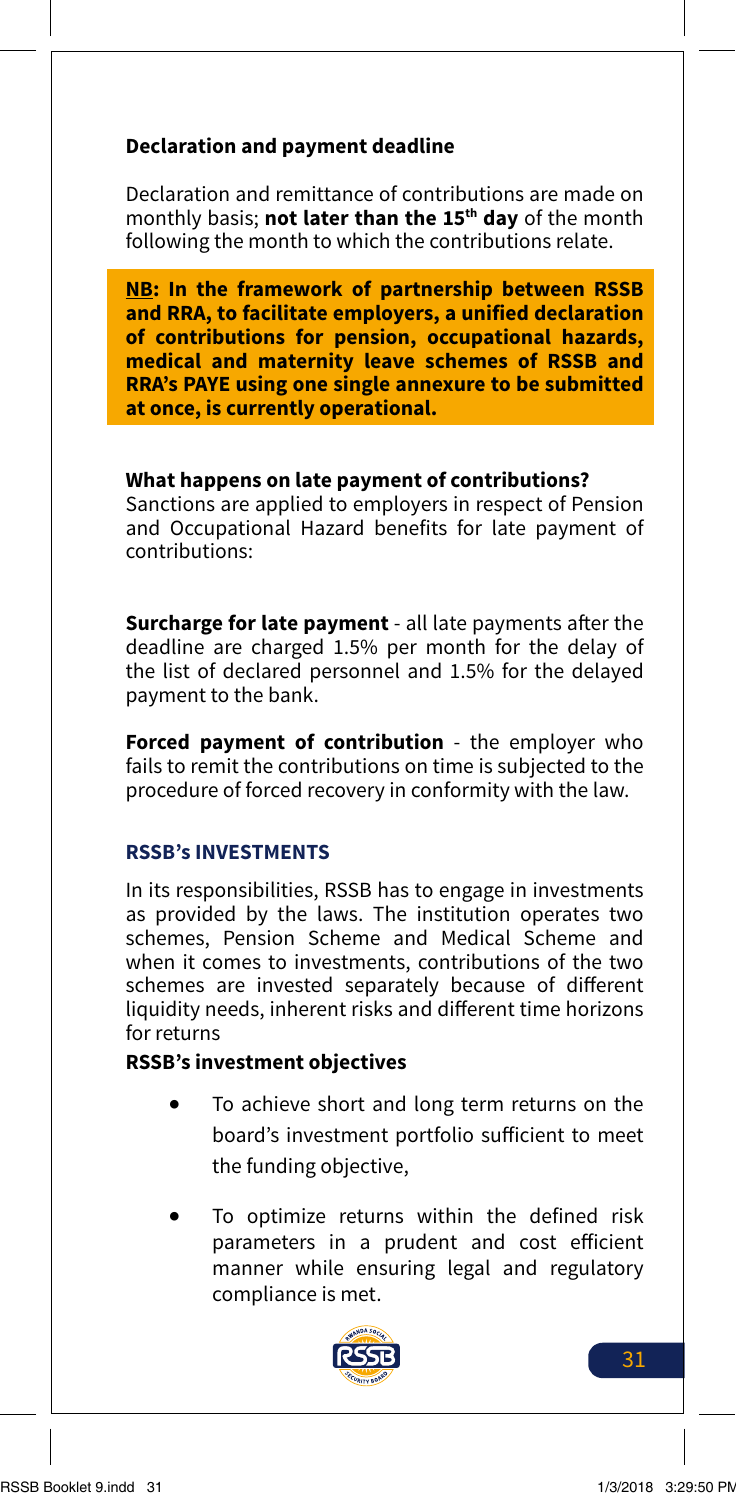### **RSSB's Investment Policy Statement**

Investment Policy Statement establishes the investment policy and strategies for the Rwanda Social Security Board. It serves as a guide to the Board, Investment Committee and Management when making all investment decisions. The Investment Policy Statement lays a strong foundation from which investment decisions can be made to ensure the overall funding and investment objectives of the organization are met.

- RSSB has two separate investment policy statements for both the Pension Scheme and the Medical Scheme
- The Investment Policy Statement sets the limits the Fund should have while investing funds in different asset classes
- If the limits are exceeded under special circumstances such as the need to maximize returns over a specific period, then rebalancing should be done within a period not exceeding 2 years
- The Investment Policy Statement sets the minimum and maximum weights for each composition of the asset classes



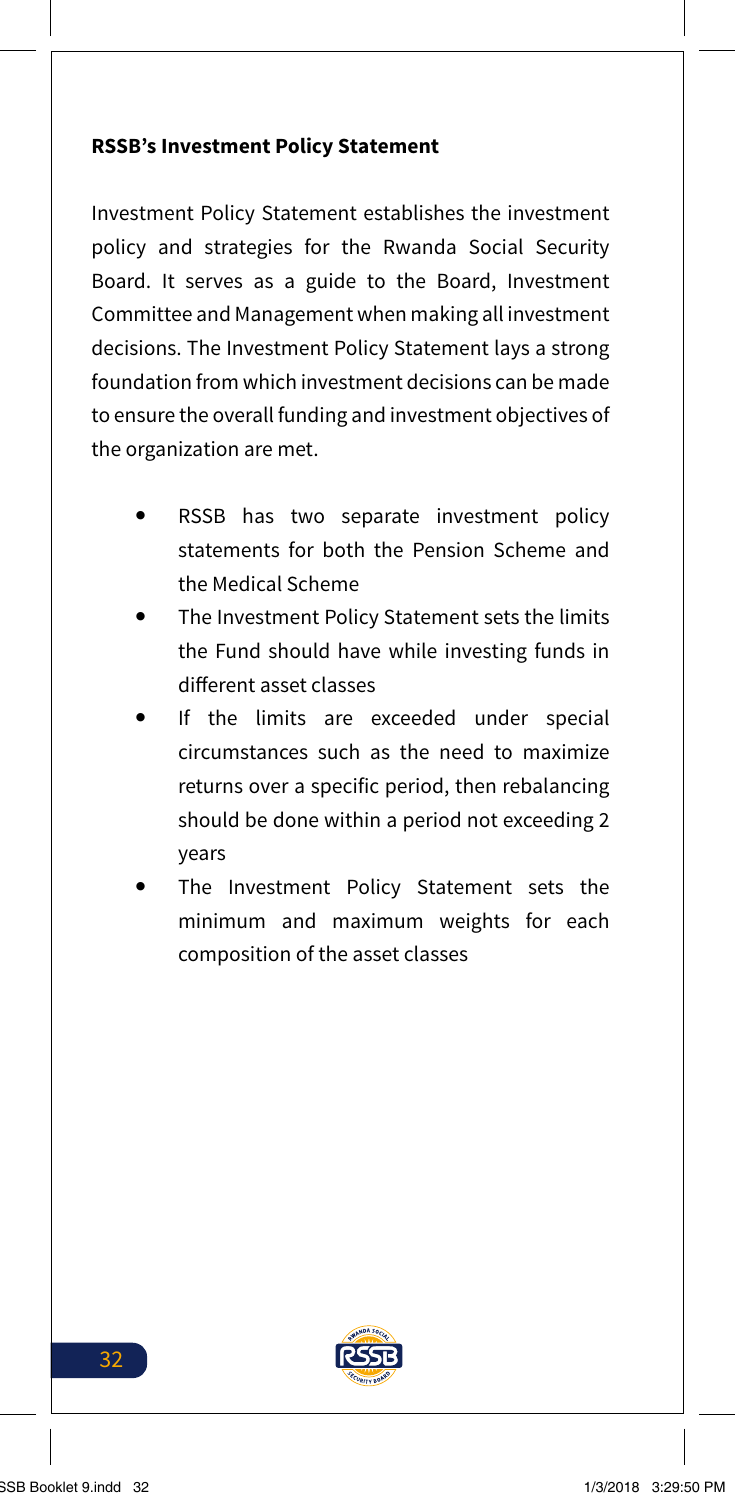# **Investment Portfolio Benchmark Limits**

**Investment portfolio benchmark limits for Medical Scheme**

| <b>Investment Class</b>                                                                      | <b>Portfolio</b>                            | <b>Percentage of Market Value of</b>     |                          |
|----------------------------------------------------------------------------------------------|---------------------------------------------|------------------------------------------|--------------------------|
|                                                                                              | <b>Strategic</b><br><b>Policy</b><br>Weight | <b>Tactical Policy</b><br><b>Weights</b> |                          |
|                                                                                              |                                             | <b>Minimum</b><br>Weight                 | <b>Maximum</b><br>Weight |
| <b>Fixed Income</b>                                                                          |                                             |                                          |                          |
| Government<br>Securities                                                                     | 25%                                         | 10%                                      | 50%                      |
| <b>Fixed Deposits</b>                                                                        | 30%                                         | 10%                                      | 75%                      |
| Corporate Bonds/<br>Loans                                                                    | 5%                                          | 0%                                       | 15%                      |
| <b>Total Fixed</b><br><b>Income</b>                                                          | 60%                                         |                                          |                          |
|                                                                                              |                                             |                                          |                          |
| Foreign/Offshore<br><b>Investments</b><br><b>(Fixed Income</b><br>and Equity<br>investments) | 10%                                         | 2%                                       | 10%                      |
|                                                                                              |                                             |                                          |                          |
| <b>Non-Fixed</b><br>Income                                                                   |                                             |                                          |                          |
| <b>Real Estate</b>                                                                           | 20%                                         | 3%                                       | 35%                      |
| Equity (Public and<br>Private)                                                               | 10%                                         | 3%                                       | 15%                      |
| Equity (Foreign)                                                                             | 10%                                         | 2%                                       | 10%                      |
| <b>Total Non-Fixed</b><br><b>Income</b>                                                      | 40%                                         |                                          |                          |
| <b>Total Portfolio</b>                                                                       | 100%                                        |                                          |                          |

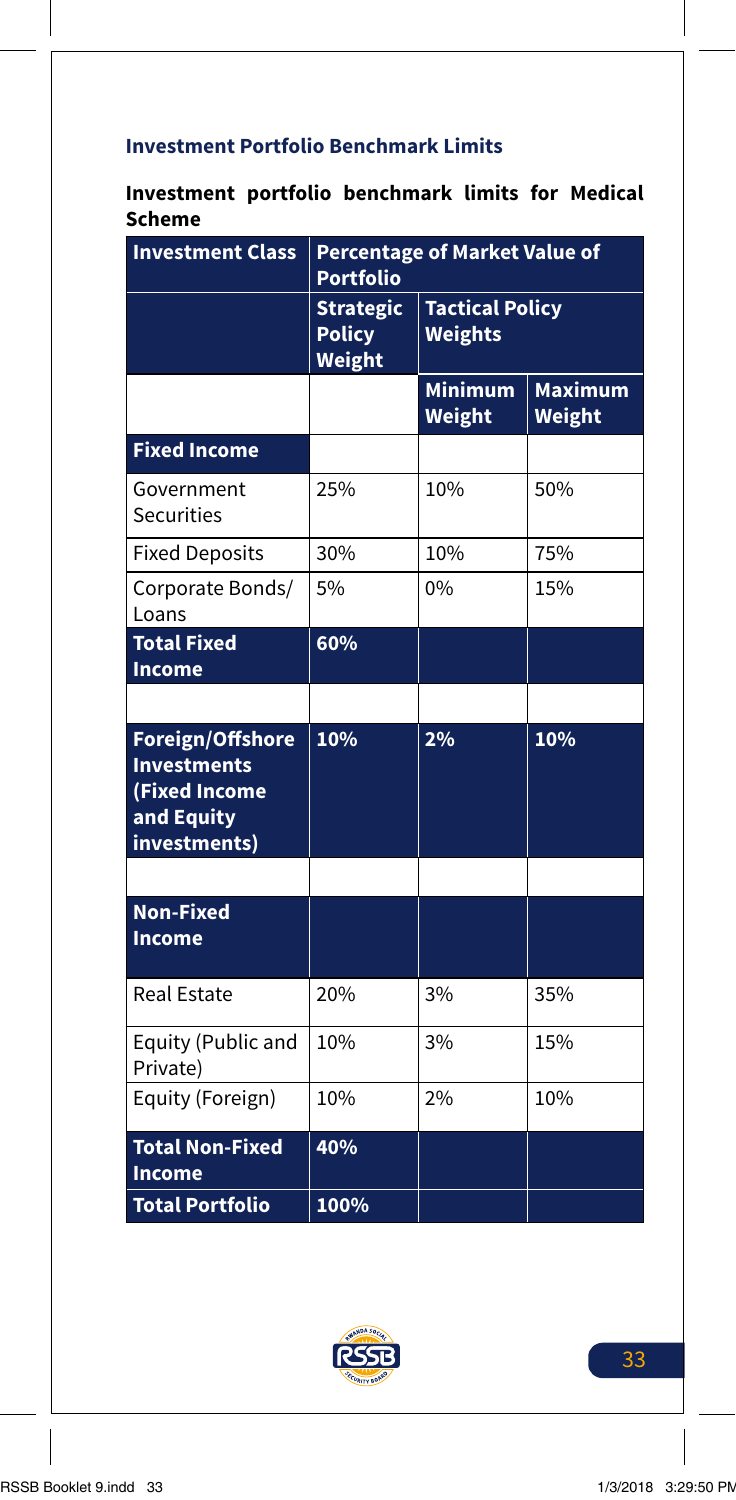# **Investment portfolio benchmark limits for Pension Scheme**

| <b>Investment Class</b>                                                                   | <b>Percentage of Market Value</b><br>of Portfolio |                                          |     |
|-------------------------------------------------------------------------------------------|---------------------------------------------------|------------------------------------------|-----|
|                                                                                           | <b>Strategic</b><br><b>Policy</b><br>Weight       | <b>Tactical Policy</b><br><b>Weights</b> |     |
| <b>Fixed Income</b>                                                                       |                                                   |                                          |     |
| <b>Government Securities</b>                                                              | 20%                                               | 10%                                      | 50% |
| <b>Fixed Deposits</b>                                                                     | 25%                                               | 10%                                      | 50% |
| Corporate Bonds/Loans                                                                     | 2%                                                | 0%                                       | 10% |
| Mortgage Loans                                                                            | 3%                                                | 0%                                       | 5%  |
| <b>Total Fixed Income</b>                                                                 | 50%                                               |                                          |     |
|                                                                                           |                                                   |                                          |     |
| Foreign/Offshore<br><b>Investments (Fixed</b><br><b>Income and Equity</b><br>investments) | 10%                                               | 2%                                       | 15% |
| <b>Non-Fixed Income</b>                                                                   |                                                   |                                          |     |
| <b>Real Estate</b>                                                                        | 25%                                               | 10%                                      | 40% |
| Equity (Public and<br>Private)                                                            | 15%                                               | 10%                                      | 25% |
| Equity (Foreign)                                                                          | 10%                                               | 2%                                       | 15% |
| <b>Total Non-Fixed Income</b>                                                             | 40%                                               |                                          |     |
| <b>Total Portfolio</b>                                                                    | 100%                                              |                                          |     |
| <b>RSSB Investment Portfolio</b>                                                          |                                                   |                                          |     |

### **Fixed Income Investments:**

- $\triangleright$  Bank term deposits
- Corporate Bonds/Loans
- $\triangleright$  Treasury Bonds/Bills
- > Mortgages

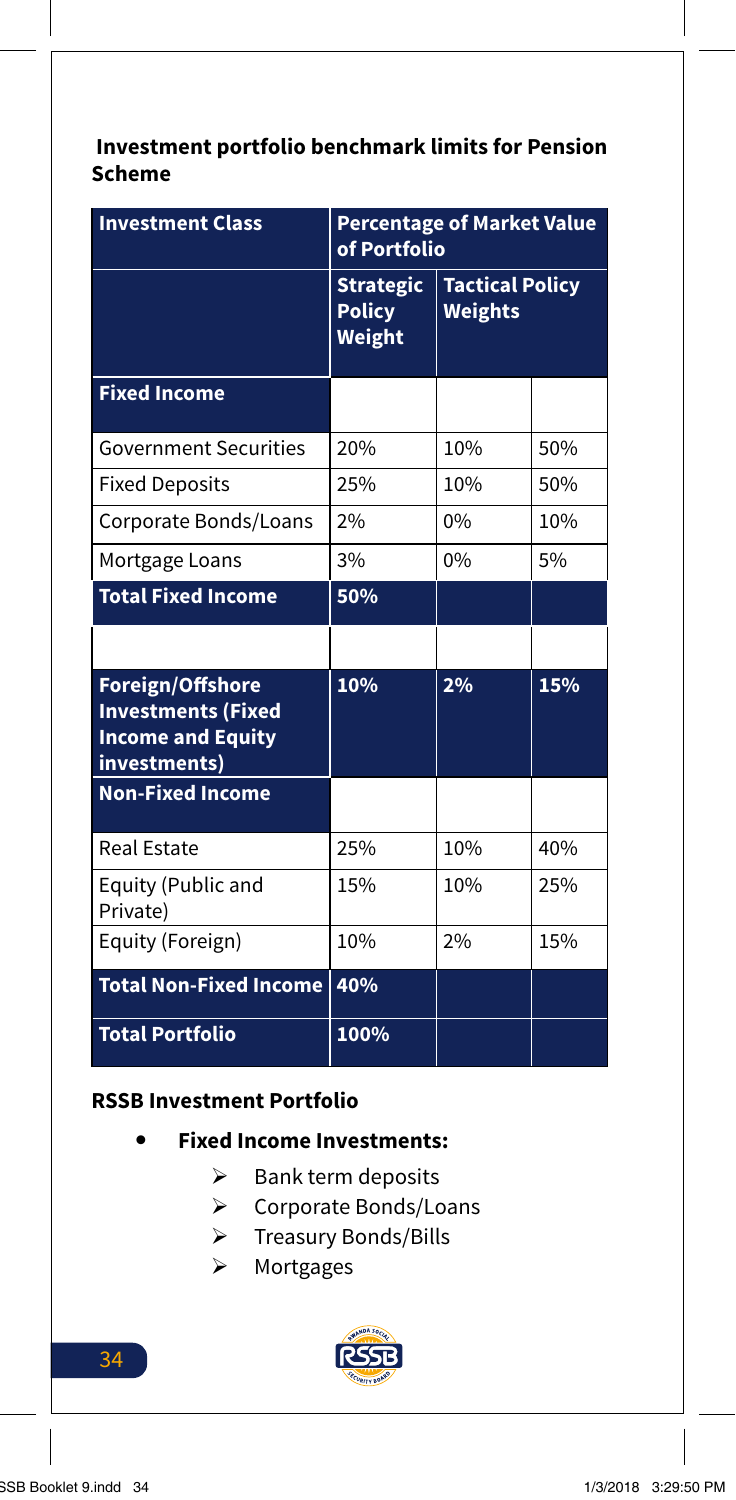### **Non Fixed Income Investments:**

- $\triangleright$  Real Estate ( residential and commercial)
- $\triangleright$  Equity (local)
- $\triangleright$  Equity (Foreign)

### **Risks of investments and its management**

As any other investment, RSSB projects are prone to risk. Some of the risks include;

- **Credit risk:** This mainly affects Real Estate where clients default on payment obligations on both residential and commercial housing. It is mitigated through close follow up on client payments and make sure product is offered to people who can afford
- **Liquidity risk:** Where some equity companies incurring large cash outflows fail to honour dividend payments. Mitigated through close monitoring of company activities to make sure operational expenses are at the minimum
- **Inflation risk**: Brought about by unexpected change in economic conditions that drives up prices e.g high fuel prices that may push up transportation costs for imported construction materials.
- **Interest rate risk:** Fixed interest rates on bonds could deprive RSSB of higher returns when market interest rates rise on corporate bonds.
- **Accounting risk**: This is mainly in Private Equity where companies could not be using International Accounting Standards (IAS) hence failing to account for shareholders funds. Some models could be insufficient to handle transactions. Mitigated through enforcing use of IAS for all equity companies and making sure only qualified personnel are hired

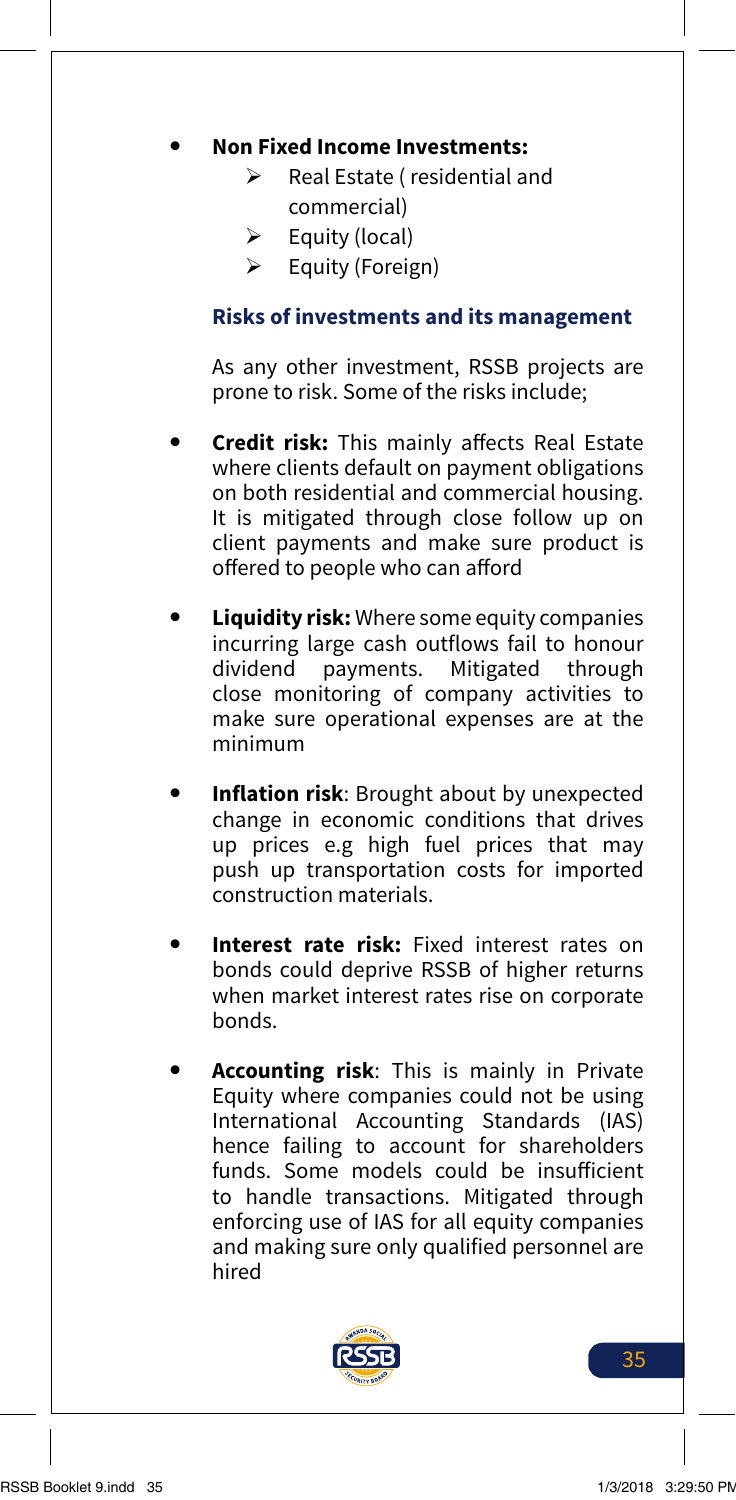- **Market risk:** In Real Estate where houses constructed could not be to the tastes and preferences of most stakeholders. Mitigated through conducting a thorough and detailed market study and to also make sure the pricing of the product is right.
- **Business risk:** A holder of corporate securities (shares or debentures) is usually exposed to the risk of poor business performance. This may be caused by a variety of factors such as Emergency of new technologies; Inadequate supply of essential inputs; Increased competition; Change in government policy; Incompetent management. The poor business performance affects the interest of equity shareholders who have a residual claim on the income and wealth of the firm. It can also affect the interest of debenture holders if the ability of the firm to meet its interest and principal payments obligations is impaired. Developing a comprehensive risk mitigation plan is essential for any business.
- **Exchange rate risk:** Exchange rate risk is the uncertainty of returns to an investor who acquires securities dominated in a currency different from his or her own. This is associated with global/international investments. For example RSSB buys Kenyan stock denominated in Kenya shillings must consider not only the uncertainty of the return in Kenya shillings but also any change in the exchange rate of the Kenya shillings to Rwandan francs. Mitigated through conducting a thorough and detailed market study and to use foreign exchange risk mitigation techniques.

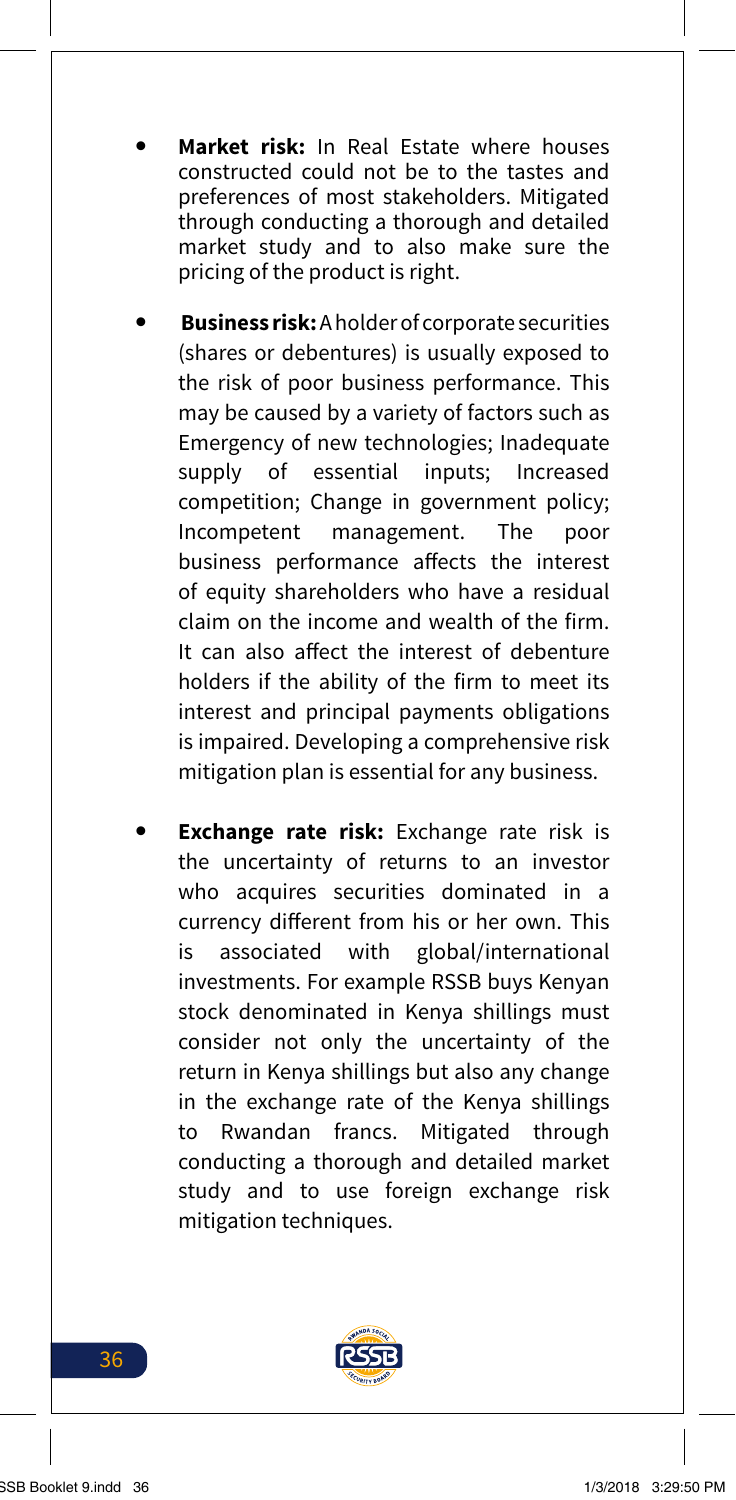# **Stakeholders of RSSB**

### **Contributing Members**

Contributing members of the medical scheme and their dependants expect to receive promised medical benefits once they fall sick. Contributing members are therefore most interested in the security of that promised medical benefits. Consequently, it is critical to preserve capital while maintaining a strong funding ratio. Short and medium term growth is a fundamental investment objective.

### **Pensioners and Other Beneficiaries**

Pensioners who retire when they were in the medical scheme expect to continue receiving their promised medical benefit payments throughout their eligible life. Beneficiaries are most interested in the security of their income stream. Consequently, it is critical to preserve capital to create an income flow that keeps up with inflationary pressures over time, since RSSB will subsidize the pensioners' medical benefits.

### **Employers**

Employers want to control labor costs. As such employers are interested in the financial stability of RSSB such that rates of contribution will not increase, making the cost of labor prohibitive relative to their competitive position within the East African Region. Consequently, it is critical to preserve capital and to maintain a strong funding ratio.

### **Government of Rwanda**

The Government of Rwanda, as the "guarantor" of RSSB bears many risks with regard to the proficiency of the organization and the security and investment performance of the investment portfolio. Sufficient investment returns earned at an appropriate risk levels will ensure social benefits are

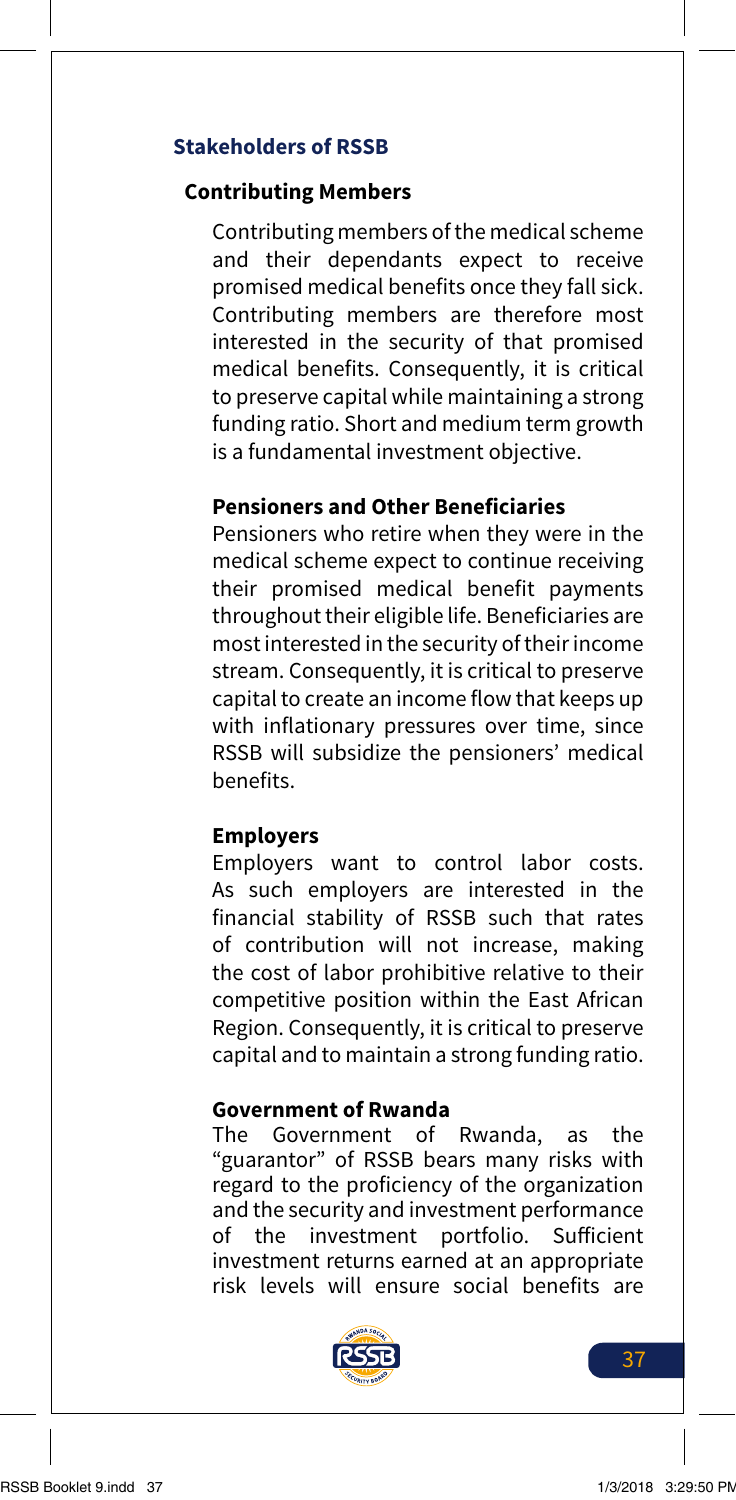secure, while the Government is also interested in seeing long-term investments made to build the nation. Consequently, it is critical to preserve capital, have a strong funding ratio, with focus on both long-term capital gains as well as sufficient income revenue to sustain real benefits.

### **CONTACT DETAILS**

### **Internet:**

Further information can be found on our website: https://www.rssb.rw

It is also possible to check your account statement (pension scheme) online. Go to the **online services link** on the homepage, then navigate through the **employee registration tab** and fill all required information. You will receive an email containing your password.

Remember to always use the password in order to log in and have access to your social security status.

### **Mobile Phones:**

You can also check out your account status by use of phone **SMS**, follow this example: Type the word **IMISANZU** and then put \* followed by your RSSB Affiliation Number e.g.**10156722G** and again \* the year e.g.**2009** and send to **4044** 

Phone SMS is only limited to knowing the status of one year of entry due to limited space of the message count in phones.

To know your medical insurance status, type **Ubuzima\*Affiliation number and send to 4044** 

Check whether your contributions are paid regularly by visiting RSSB Branches located in all the Districts of the country. Please see the list below:

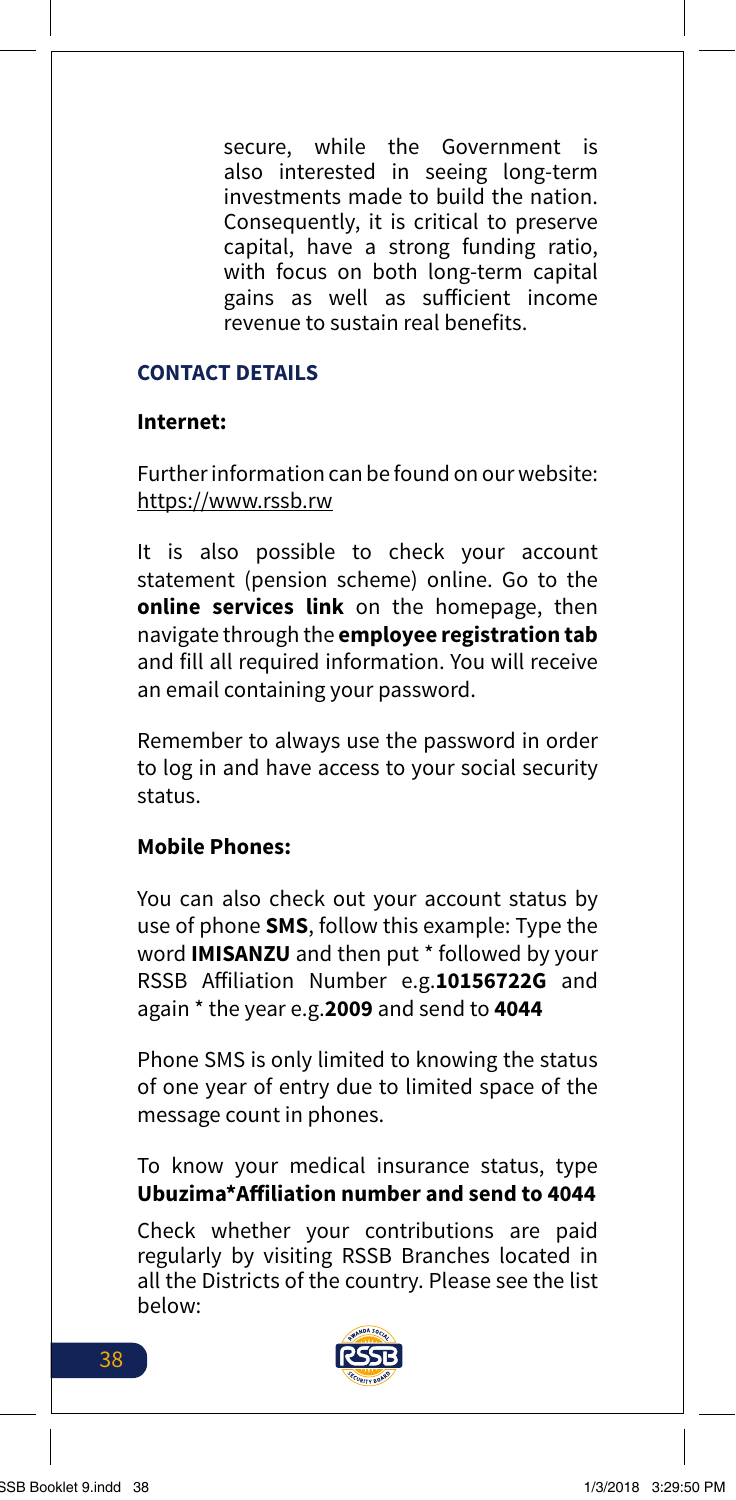| <b>PROVINCES</b>                   | <b>DISTRICT</b>   | <b>TELEPHONE</b> | e-mails                              |
|------------------------------------|-------------------|------------------|--------------------------------------|
|                                    | NYARUGENGE        | 0788477023       | epaphrodite.rugerinyange@<br>rssb.rw |
| <b>KIGALI CITY</b>                 | <b>GASABO</b>     | 0788467025       | gervais.uzabakiriho@rssb.rw          |
|                                    | <b>KICUKIRO</b>   | 0788652791       | odette.nyiramuzima@rssb.rw           |
|                                    | <b>MUSANZE</b>    | 0788653072       | joseph.ruzahaza@rssb.rw              |
|                                    | <b>BURERA</b>     | 0788568705       | baptiste.nzabonimpa@rssb.rw          |
| <b>NOTHERN</b><br><b>PROVINCE</b>  | <b>GAKENKE</b>    | 0788486985       | charles.rekeraho@rssb.rw             |
|                                    | <b>GICUMBI</b>    | 0788741001       | claude.twagiramungu@rsb.rw           |
|                                    | <b>RULINDO</b>    | 0788408423       | robert.nshimiyimana@rssb.rw          |
|                                    | <b>HUYE</b>       | 0788855500       | reverien.habitegeko@rssb.rw          |
|                                    | <b>GISAGARA</b>   | 0785562315       | Bsco.mabarute@rssb.rw                |
| <b>SOUTHERN</b><br><b>PROVINCE</b> | <b>NYANZA</b>     | 0788403022       | aaron.nsengumuremyi@<br>rssb.rw      |
|                                    | <b>KAMONYI</b>    | 0788449464       | georges.rugambwa@rssb.rw             |
|                                    | <b>MUHANGA</b>    | 0788565185       | eugene.gatali@rssb.rw                |
|                                    | <b>NYAMAGABE</b>  | 0788854259       | epaphrodite.baziga2rssb.rw           |
|                                    | <b>NYARUGURU</b>  | 0788529266       | aime.duhujinseko@rssb.rw             |
|                                    | <b>RUHANGO</b>    | 0788400072       | pheneas.nsengiyumva@<br>rssb.rw      |
| <b>EASTERN</b>                     | <b>RWAMAGANA</b>  | 0788556883       | celestin.rwigema@rssb.rw             |
| <b>PROVINCE</b>                    | <b>BUGESERA</b>   | 0788650046       | alexis.nsabimana@rssb.rw             |
|                                    | <b>GATSIBO</b>    | 0788510564       | isaac.ufitamahoro@rssb.rw            |
|                                    | <b>KAYONZA</b>    | 0788479927       | jerome.mushimiyimana@<br>rssb.rw     |
|                                    | <b>NYAGATARE</b>  | 0788572701       | smith.kedmon@rssb.rw                 |
|                                    | <b>NGOMA</b>      | 0788654596       | celestin.musonera@rssb.rw            |
|                                    | <b>KIREHE</b>     | 0788650039       | damour.ntibitura@rssb.rw             |
| <b>WESTERN</b>                     | <b>KARONGI</b>    | 0788775700       | erick.nkuranga@rssb.rw               |
| <b>PROVINCE</b>                    | <b>NGORORERO</b>  | 0788415879       | steven.musoni@rssb.rw                |
|                                    | <b>NYABIHU</b>    | 0788627437       | epimaque.kasanyu@rssb.rw             |
|                                    | <b>NYAMASHEKE</b> | 0788786671       | Emmanuel.hitayezu@rssb.rw            |
|                                    | <b>RUBAVU</b>     | 0788676132       | antoine.safari@rssb.rw               |
|                                    | <b>RUSIZI</b>     | 0788517971       | jerome.hategekimana@rssb.rw          |
|                                    | <b>RUTSIRO</b>    | 0788226321       | venuste.biziyaremye@rssb.rw          |

# **Other Notes**

Please note that this brochure is meant to provide a guide to the services provided by RSSB. While every effort is taken to provide accurate information, there may be some inaccuracies within this document.

For the avoidance of doubt, should there be any ambiguity; the laws governing the schemes along with the judgement of the Director General are final.

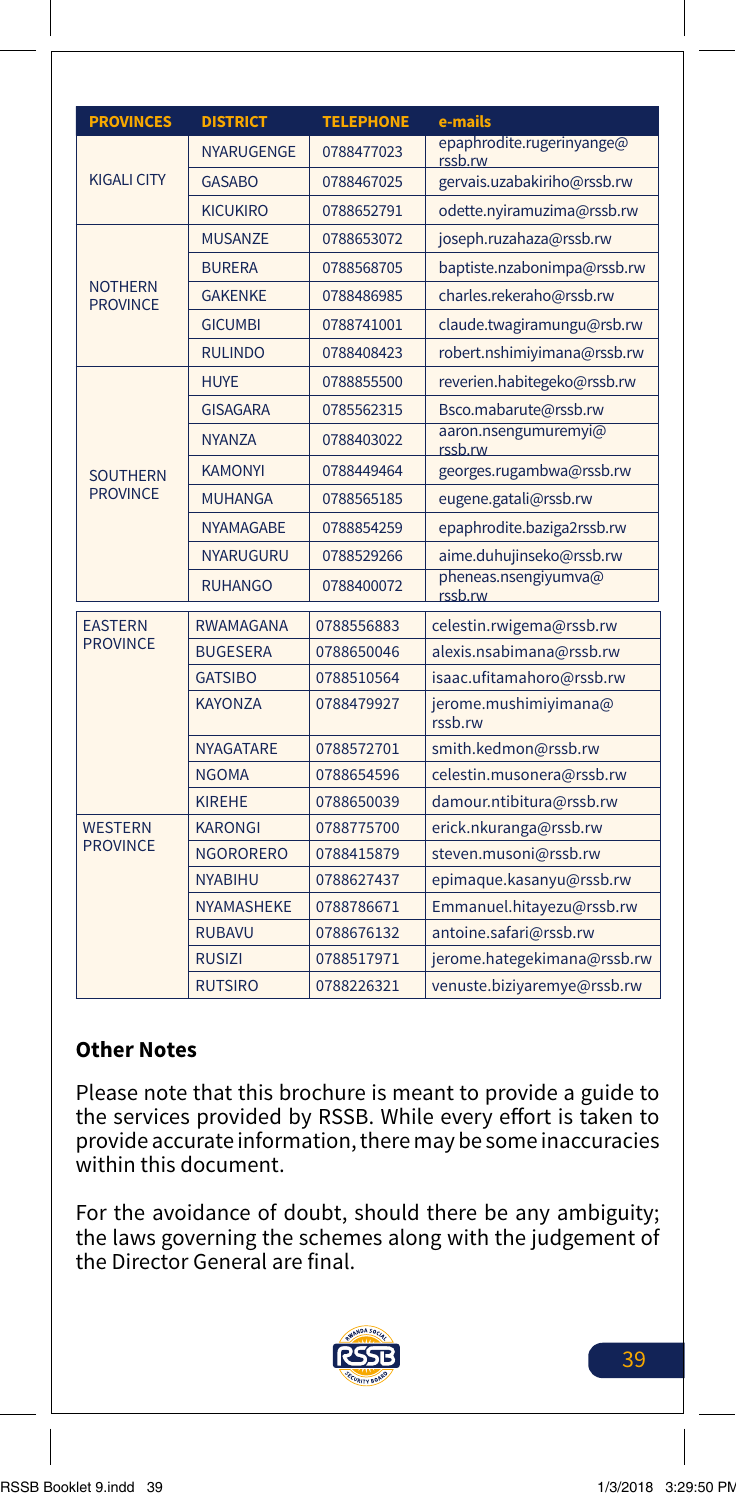| <b>NOTES</b> |                                      |  |
|--------------|--------------------------------------|--|
|              |                                      |  |
|              |                                      |  |
|              |                                      |  |
|              |                                      |  |
|              |                                      |  |
|              |                                      |  |
|              |                                      |  |
|              |                                      |  |
|              |                                      |  |
|              |                                      |  |
|              |                                      |  |
|              |                                      |  |
|              |                                      |  |
| 40           | RWANDA SOC<br><b>RSS</b><br>FECURITY |  |

J

 $\sqrt{ }$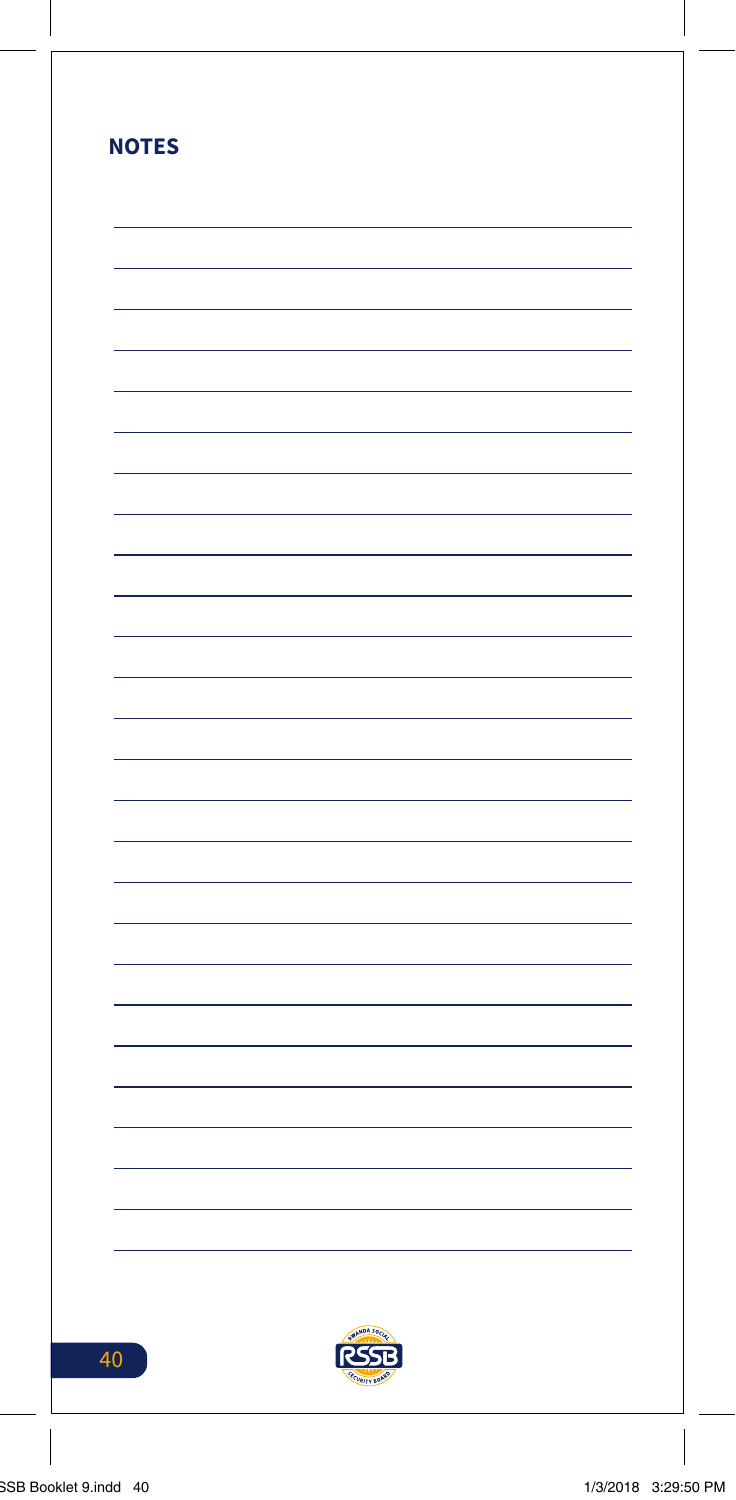| <b>NOTES</b> |                                          |    |
|--------------|------------------------------------------|----|
|              |                                          |    |
|              |                                          |    |
|              |                                          |    |
|              |                                          |    |
|              |                                          |    |
|              |                                          |    |
|              |                                          |    |
|              |                                          |    |
|              |                                          |    |
|              |                                          |    |
|              |                                          | L, |
|              |                                          |    |
|              |                                          |    |
|              |                                          |    |
|              |                                          |    |
|              | SWANDA SOCIA<br>RSS<br>Б<br>FECURITY BOR | 41 |

J